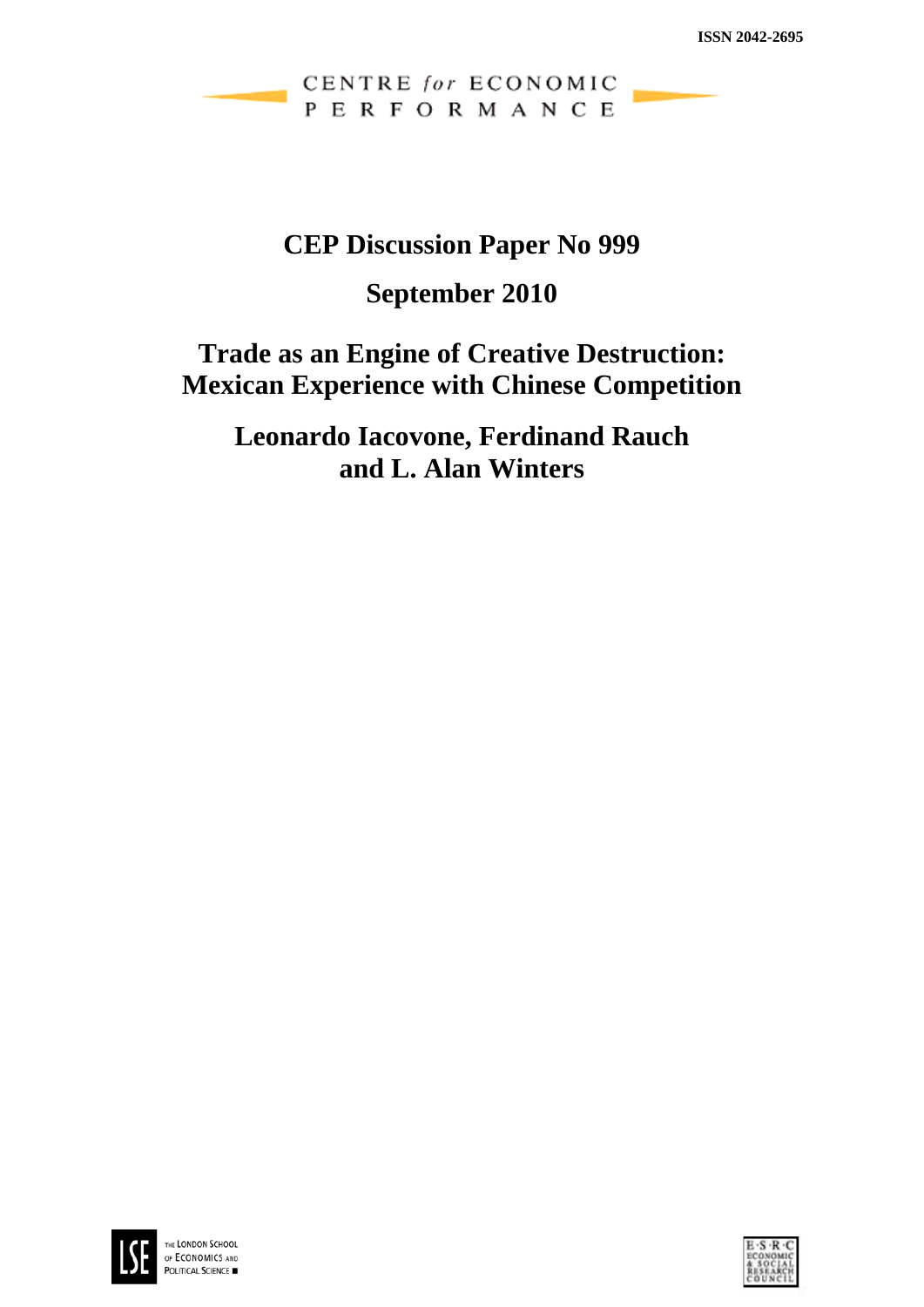#### **Abstract**

This paper exploits the surge in Chinese exports from 1994 to 2004 as a natural experiment to evaluate the effects of a unilateral low wage trade and competition shock to producers in Mexico. We find that this shock causes selection at both firm and product levels as its impact is highly heterogeneous both on the intensive and extensive margins. Sales of smaller plants and more marginal products are compressed and are more likely to cease, while larger plants and products exhibit an opposite response. Similar results hold both for the domestic market and for competition facing Mexican exporters in a third market (i.e. the United States).

Keywords: China, Mexico, multi-product-firm, trade shock JEL Classifications: F14, L11

This paper was produced as part of the Centre's Globalisation Programme. The Centre for Economic Performance is financed by the Economic and Social Research Council.

#### **Acknowledgements**

The authors are grateful to Gerardo Leyva and Abigail Duran for granting us access to INEGI data at the offices of INEGI in Aguascalientes under the commitment of complying with the confidentiality requirements set by the Mexican Laws. Special thanks go to all INEGI employees who provided assistance and answered our questions, in particular to Gabriel Romero, Alejandro Cano, Araceli Martinez, Armando Arellanes, Ramon Sanchez, Otoniel Soto, Candido Aguilar, Adriana Ramirez. We also thank Christian Hansen for his help with the implementation of the quantile IV regressions and Philippe Aghion, Tibor Besedes, Chad Bown, Ana Cusolito, Judith Dean, Aaditya Mattoo, Guy Michaels, Emanuel Ornelas, Stephen Redding, Daniel Sturm as well as the participants at the seminars of ETSG, USITC, Penn State, Boston University, University of Vienna, London School of Economics, FREIT, the World Bank trade seminar and the Econometric Society World Congress for helpful comments. The views contained in this paper are of the authors and not necessarily those of the World Bank. The financial support of the World Bank's Research Support Budget is gratefully acknowledged.

 Leonardo Iacovone is an Economist with the Development Research Group, World Bank. Ferdinand Rauch is an Occasional Research Assistant with the Globalisation Programme, Centre for Economic Performance, London School of Economics. He is also a consultant at the World Bank research department. L. Alan Winters is an Associate of the Globalisation Programme, Centre for Economic Performance, LSE and Professor of Economics, University of Sussex.

Published by Centre for Economic Performance London School of Economics and Political Science Houghton Street London WC2A 2AE

All rights reserved. No part of this publication may be reproduced, stored in a retrieval system or transmitted in any form or by any means without the prior permission in writing of the publisher nor be issued to the public or circulated in any form other than that in which it is published.

Requests for permission to reproduce any article or part of the Working Paper should be sent to the editor at the above address.

© L. Iacovone, F. Rauch and L. A. Winters, submitted 2010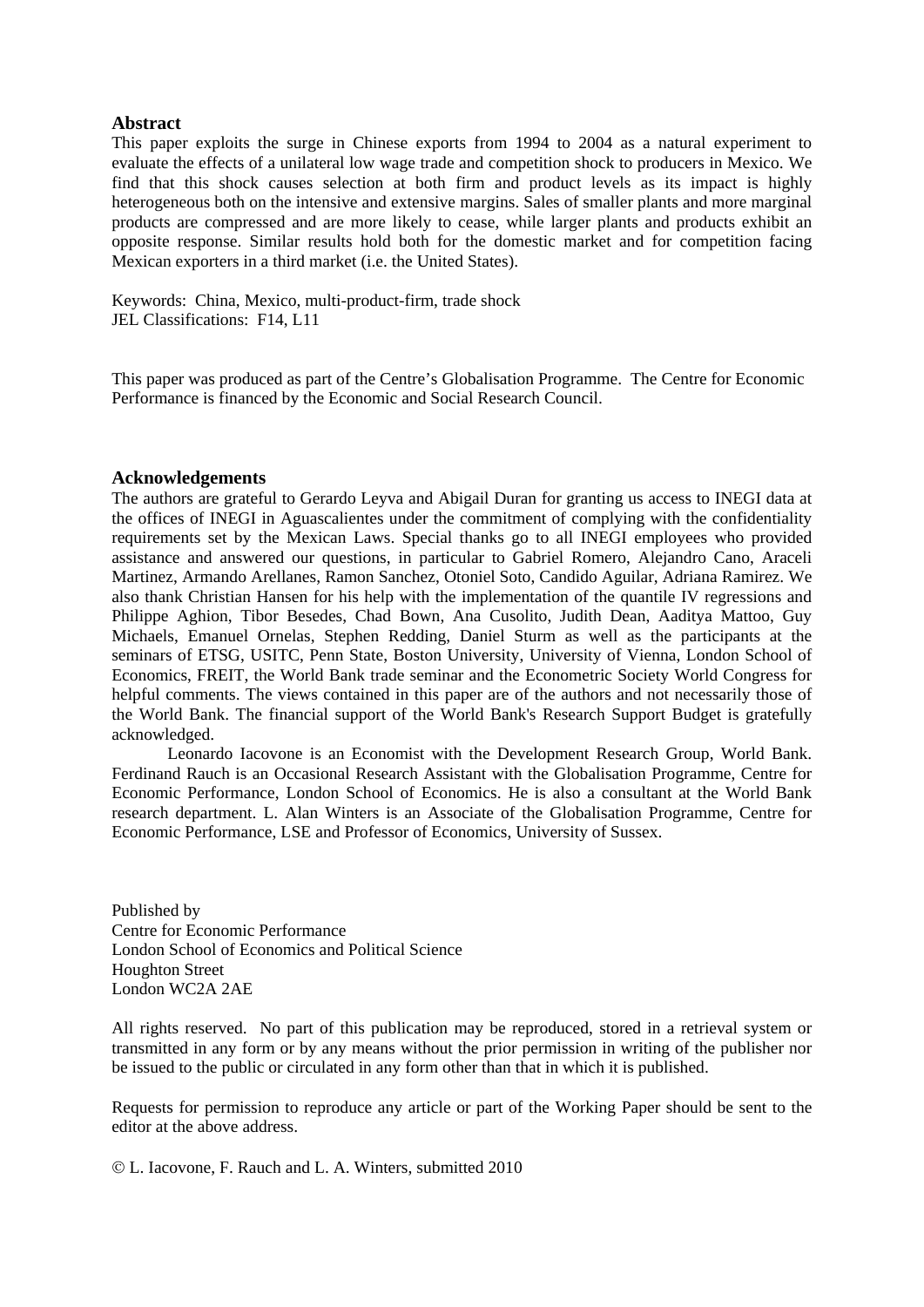### 1 Introduction

Between 1990 and 2007 Chinese exports grew from 62 billions USD to 1.2 trillions USD, at the staggering average rate of about 20 percent per year. China became the world's largest exporter in 2009, and the second largest economy of the world in 2010. The emergence of China and its impact on producers worldwide has been the focus of the attention of both policy-makers and researchers. At the same time, policy makers concerned about the adverse consequences of such a shock have been voicing their concerns and argued for protecting their industries.<sup>1</sup>

The emergence of China has caused angst among policy-makers on all continents and at all levels of development. However, as argued in Winters and Yusuf (2007), in the near term there is probably relatively little to fear for OECD countries because their specialization in sophisticated products and in capital goods insulates their main producers from much of the competition. The pressure on the less sophisticated sectors and firms is in some sense pushing in the direction of improved overall economic performance by speeding up creative destruction. Similarly, policy-makers in low income countries often worry that China will leave no room for them in the markets for labor-intensive manufactures, but in fact as China becomes richer, its comparative advantage is shifting away from the simplest goods towards a middle range. Thus low income countries are also relatively insulated from the force of Chinese competition. Arguably the most direct competition is on middle-income countries whose established positions in manufactured markets have come under threat. This is the focus of this paper.

Our main contributions by this paper are to close two gaps in the literature. First, we provide a detailed investigation of the causal impact of competition on the intensive and extensive margins of both products as well as plants. Second, we recognize that competition may be felt as strongly in export markets as at home, and hence also evaluate these impacts on a third country market.<sup>2</sup> To our knowledge this has not been done before. On both markets we find strongly heterogeneous effects of the competitive shock on the extensive (firm exit and survival) and intensive (sales of plants) margins. We also find evidence of product reallocation within plants as competition pressures them to focus on their core competencies.<sup>3</sup>

We reach these results by treating the emergence of China on the export markets as a natural experiment of a strong and sudden surge in the competition facing Mexican manufacturing producers. As depicted in figure [1](#page-23-0) Chinese exports to Mexico and the United States increased

<sup>1</sup>Some examples from the media to highlight this point: "[We] must not repeat the mistakes of the nineties, when an 'invasion' of Chinese products destroyed entire sectors of our industry [...]" (Medium Enterprises Association of Argentina, April 6, 2004), or: "I made it very clear to Minister Bo Xilai that we will take the legal steps to give Brazilian industry the right to protect itself" (Brazilian minister for Industry, Development and Commerce after meeting with his Chinese counterpart, October 4, 2005.) See also Arroba et al. (2008).

<sup>2</sup>We should underscore that the share of Mexican exports to the US is larger than 85%; in this sense we are analyzing the impact on nearly the whole Mexican exports.

<sup>3</sup> In this context see also Iacovone, Javorcik (2008), Eckel et al. (2009).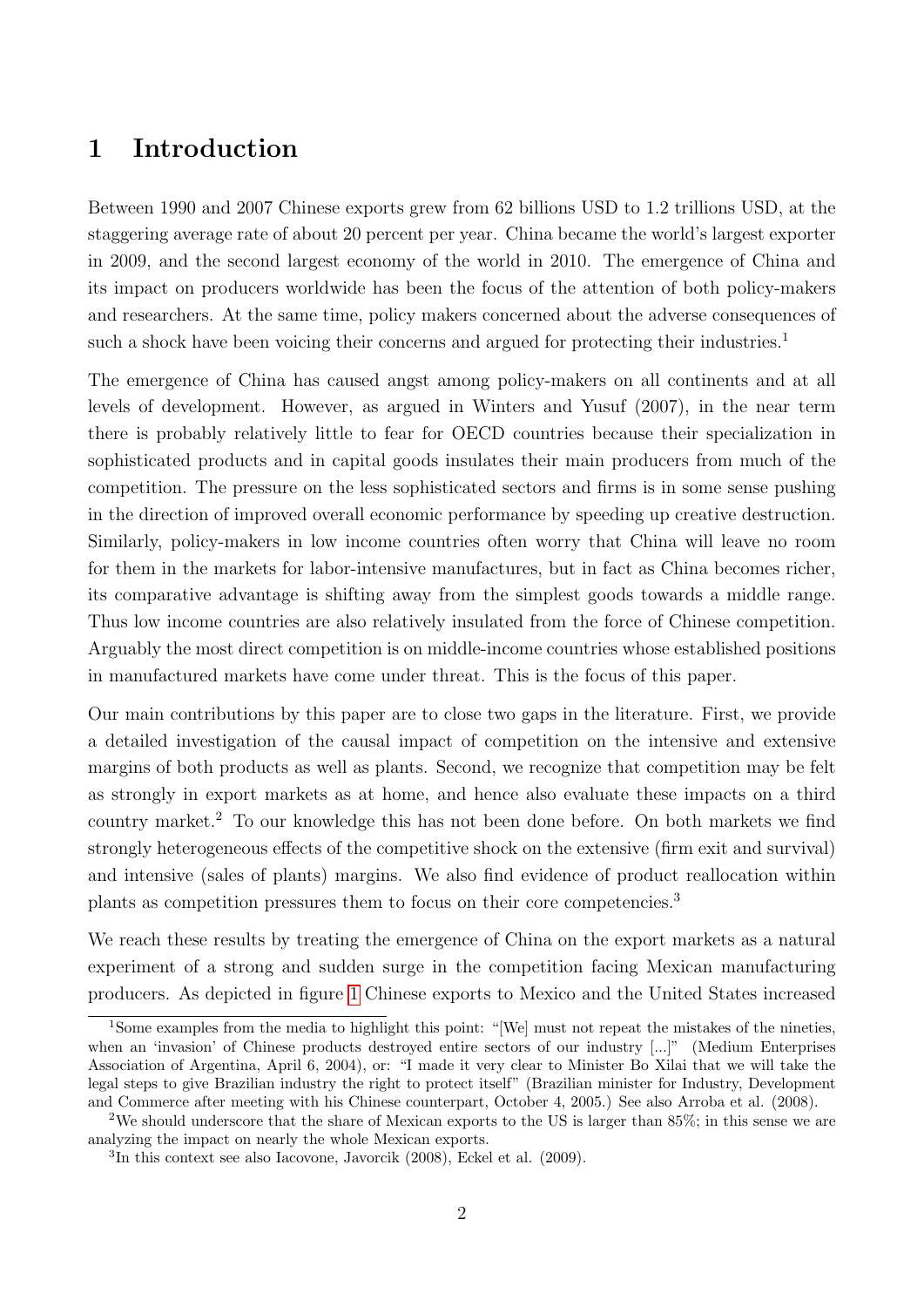substantially in terms of both value and share during the period considered. The share of trade from China in Mexican imports grew from 0.007 in 1994 to 0.084 in 2004, a factor of 12. In comparison, the import share from Africa and Oceania to Mexico changed by a factor of 1.04, from other Asian countries by a factor of 1.35 and from South America by a factor from 1.41. These share increases were contrasted by falls in the shares of North America and Europe by factors of 0.96 and 0.84. In values, all these continental groups increased the values of their exports to Mexico. This does not suggest that China has crowded out other developing country imports, but rather that China appears to be the larger part of a broad tendency raising the importance of developing countries in Mexican imports. This sizeable growth was matched by only a moderate increase of trade flows in the other direction; the share of Chinese imports from Mexico increased from 1.9 to 2.8 percent from 1994 to  $2004<sup>4</sup>$  Hence we interpret the situation at hand as a unilateral trade shock and not a mutual trade expansion.

Turning to export markets, Mexico is one of the countries that is likely to be strongly affected by Chinese competition, given that within NAFTA Mexico has had a comparative advantage for the production of labor intensive goods and that China's exports to the USA have increased strongly. The share of imports from China in total US imports increased from six percent in 1994 to 14 percent in 2004. Given that the large majority of Mexican exports (over 85 percent) go to the United States, we can be sure that the competition shock will affect Mexican exports rather than just induce a geographical reallocation. The objective of this study is to provide an example of how trade can work as a force of creative destruction that leads to competition enhancing readjustments within and across firms. For this reason we focus on both reallocation between firms and within firms, at product level.

There have been several recent studies of the impact of Chinese competition at sectoral level.<sup>5</sup> These studies have shown where the pressure has arisen and its final effect, but they are not able to address the details of how economies adjust to this pressure. Adjustment is undertaken by firms which find their market positions eroded and it is only by studying firms that we are able to see whether Chinese competition induces an active response in terms of, say, innovation, introducing new products or giving up on old ones, new investment, etc, or a passive one in terms of cuts in investment and employment. A situation in which the shock considered has different impacts on different plants, and also brings about a reallocation within plants can not be described at sectoral level. These answers are important missing elements in the discussion of the full impact of China's emergence on incomes and growth.

Firm-level studies of Chinese competition are rare. Among the few examples are Bernard, Jensen and Schott (2006) or Fernandes and Paunov (2008). However, none of the existing

<sup>4</sup>Source: COMTRADE. See also Dussel Peters (2007).

<sup>5</sup>See for example Freund, Ozden (2006), Hanson, Robertson (2007), Lederman et al. (2008), Soloaga et al. (2007), Devlin et al. (2006), Lall et al. (2005).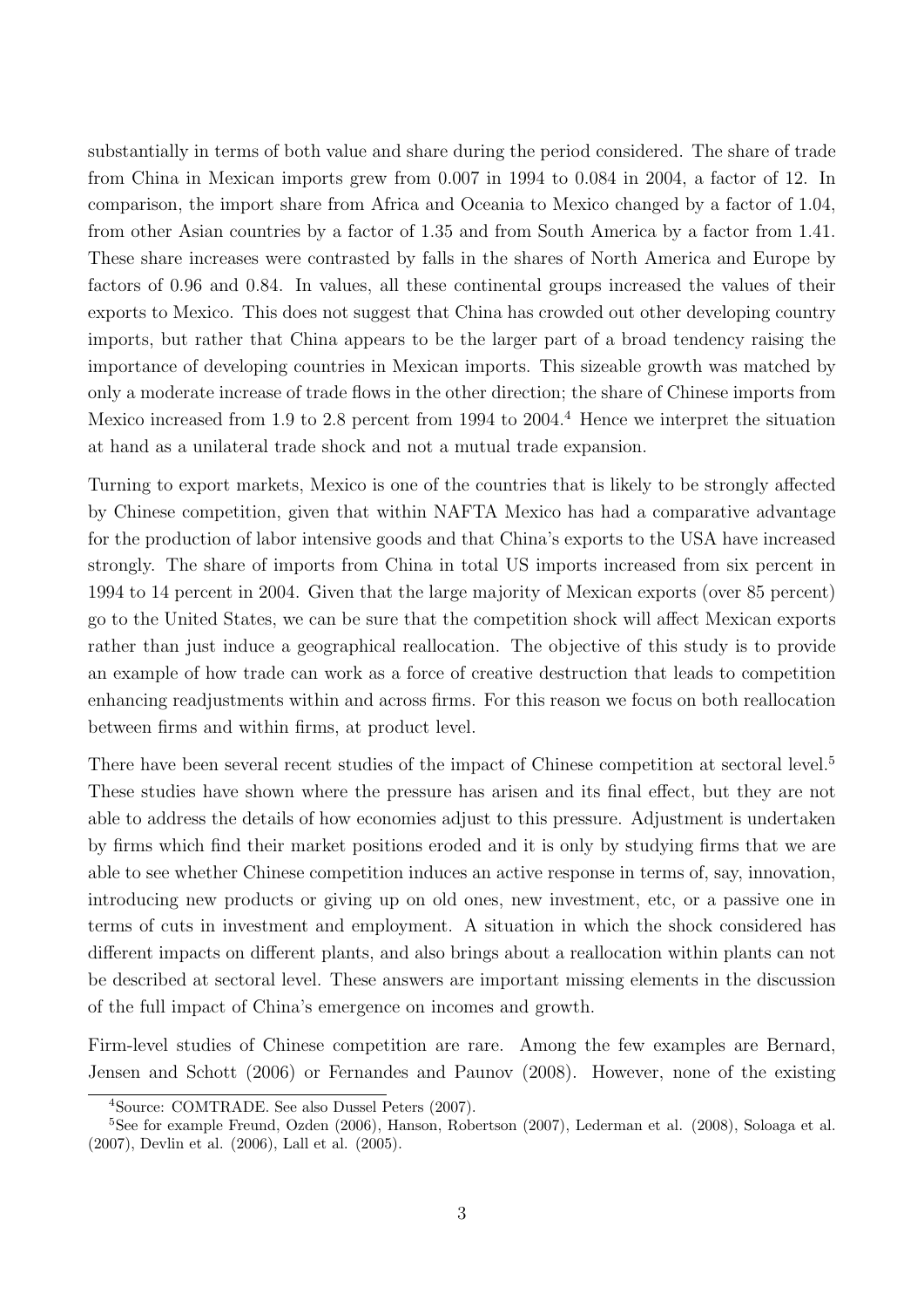studies investigates the impact of competition at product level, or analyzes it on a third export market.

In addition to these findings our results are also relevant for firms and policy makers alike. We show how the rise of China affected production patterns in Mexico, and suggest that larger, more productive firms and products are relatively shielded from the adverse effects that this competition generates.

The rest of the article is organized as follows: Section [2](#page-4-0) discusses some related empirical articles and models from the theoretical literature, section [3](#page-6-0) describes the applied data and strategy. Section [4](#page-9-0) describes the results of the investigation, and section [5](#page-15-0) evaluates some additional explanations that might be brought forward. Section [6](#page-17-0) concludes.

## <span id="page-4-0"></span>2 Related Literature

Our work is related to several areas of research. Most studies analyzing the impact of the emergence of China on the world markets deal with the effect on developed countries, for which the pressure possibly has a constructive intersectoral effect. We ask about a country whose comparative advantage lies firmly in the same sort of sectors and sophistication as China's, as Mexico's comparative advantage within NAFTA does.

First, there exists a large number of studies that rely on sectoral trade flows data to assess the competitive threat from Chinese exports to Latin American producers (Freund, Ozden (2006), Hanson, Robertson (2007), Lederman et al. (2008), Soloaga et al. (2007), Devlin et al. (2006), Lall et al. (2005)). Other studies have evaluated the impact of Chinese exports on wages and employment for various parts of Latin America, see Levinsohn (1999) for Chile, Pavcnik and Goldberg (2005) and Eslava, Haltiwanger, Kugler and Kugler (2009) for Colombia, Pavcnik, Blom, Goldberg and Schady (2004) for Brazil and Pavcnik (2002) for Chile. A sectoral study of the effects that Chinese imports to the US had on Mexican imports to the US finds some evidence for crowding out on this third market (see Iranzo and Ma (2006)). In a broad study Jenkins, Dussel Peters and Mesquite Moreira (2008) emphasize that the emergence of China brings about winners and losers in Latin America, and its effect tends to be asymmetrical.

Previous firm level studies highlight that foreign competition not only hurts producers but also pushes them to improve their efficiency and organization. In a paper that is closely related methodologically in their use of Chinese exports as a natural experiment, Bloom, Draca and Van Reenen (2008) find that imports from China to Europe increased the innovative activity of surviving firms in Europe, while decreasing the chances of survival and employment. Bernard, Jensen and Schott (2004) show that Chinese competition in the US boosts high wage and high skill companies, and causes the decline of low wage and low skill industries. Bernard, Jensen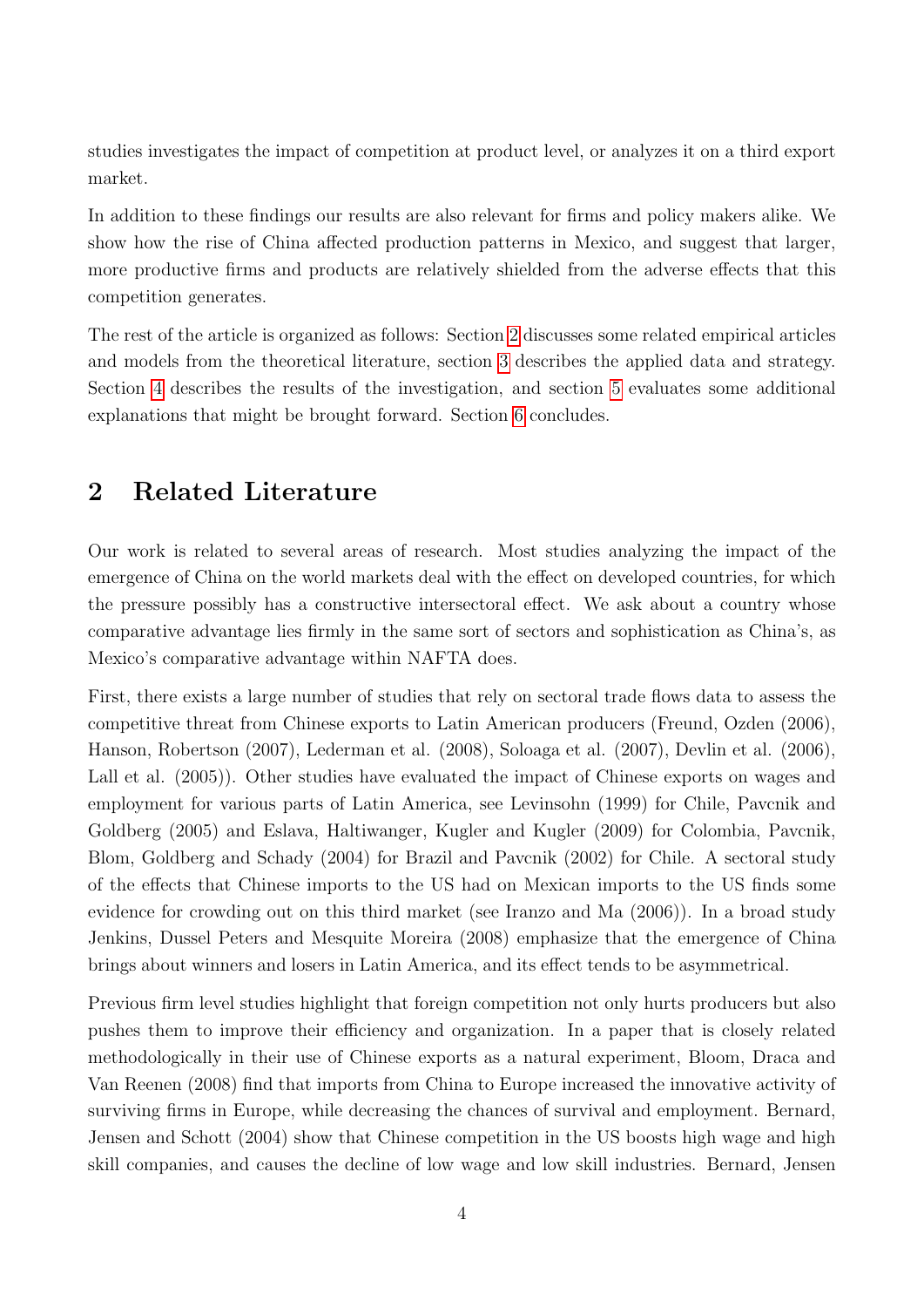and Schott (2006) investigate how firms react to exposure to international trade and show that plant survival and growth are negatively correlated with competition, but skill intensity, and industry switching positively.<sup>6</sup>

The question of the impact of trade on product level and within-firm reallocations however is largely unexplored. The few exceptions are Bernard, Redding and Schott (2010), who find that the impact of product switching on US manufacturing growth is as large as that of firm exit and entry to the market, Baldwin and Gu (2005) who find evidence that competition reduces the diversification of Canadian producers, Eckel, Iacovone, Javorcik and Neary (2009), who show that Mexican producers tend react to NAFTA trade liberalization by focusing on their core competencies.

In terms of theory, numerous theoretical articles on emerging trade models and multi-product firms are closely related to our analysis, and provide related hypotheses. Bernard, Redding and Schott (2009) develop a model of multi-product firms that predicts the demise of the less productive firms and products resulting from trade liberalization. We test and confirm this hypothesis in our data. Their model however does not predict the asymmetric sales shifts across and within plants we describe, since it relies on a CES demand and thus constant markups. The model by Eckel and Neary (2010) suggests that within-firm adjustments as a consequence of trade reforms might generate substantial gains due to higher efficiency, and is also closely related in generating our predictions. Further related models include the neo-Schumpeterian growth models pioneered by Aghion et al. (2005).

Mayer, Melitz and Ottaviano (2009) is closely related to our study as it extends Melitz and Ottaviano (2009) by introducing a multi-product dimension. This model predicts that a bilateral trade liberalization leads to an increase in competitive pressure, which in turn leads firms to drop their marginal products (the ones that also have a lower share in production), and reallocate their resources to an increased production of the remaining goods. The inter-firm reallocations generate an additional aggregate productivity increase. For export markets they predict that more competition will lead to the dropping of less substantial products and firms. This model does not however lead to these predictions when a unilateral trade shock is analyzed (for example a unilateral productivity shock, or decrease of trade costs). Additional short-run assumptions are required to reach hypotheses that are consistent with our findings.

All the mentioned models derive hypotheses closely related to those that we test. In appendix 2 we provide our own toy model, which demonstrates under simple and general assumptions an intuitive way to think about the effects of Chinese competition in partial equilibrium. The essence of this toy model is to consider a retailer in Mexico: If (1) China succeeds by undercutting existing prices, (2) a lower cost product or plant is larger and (3) switching from the

<sup>6</sup> In this context see also Arroba et al. (2008), Bernard and Jensen (2007) and Yusuf et al. (2007) and Teshima (2009).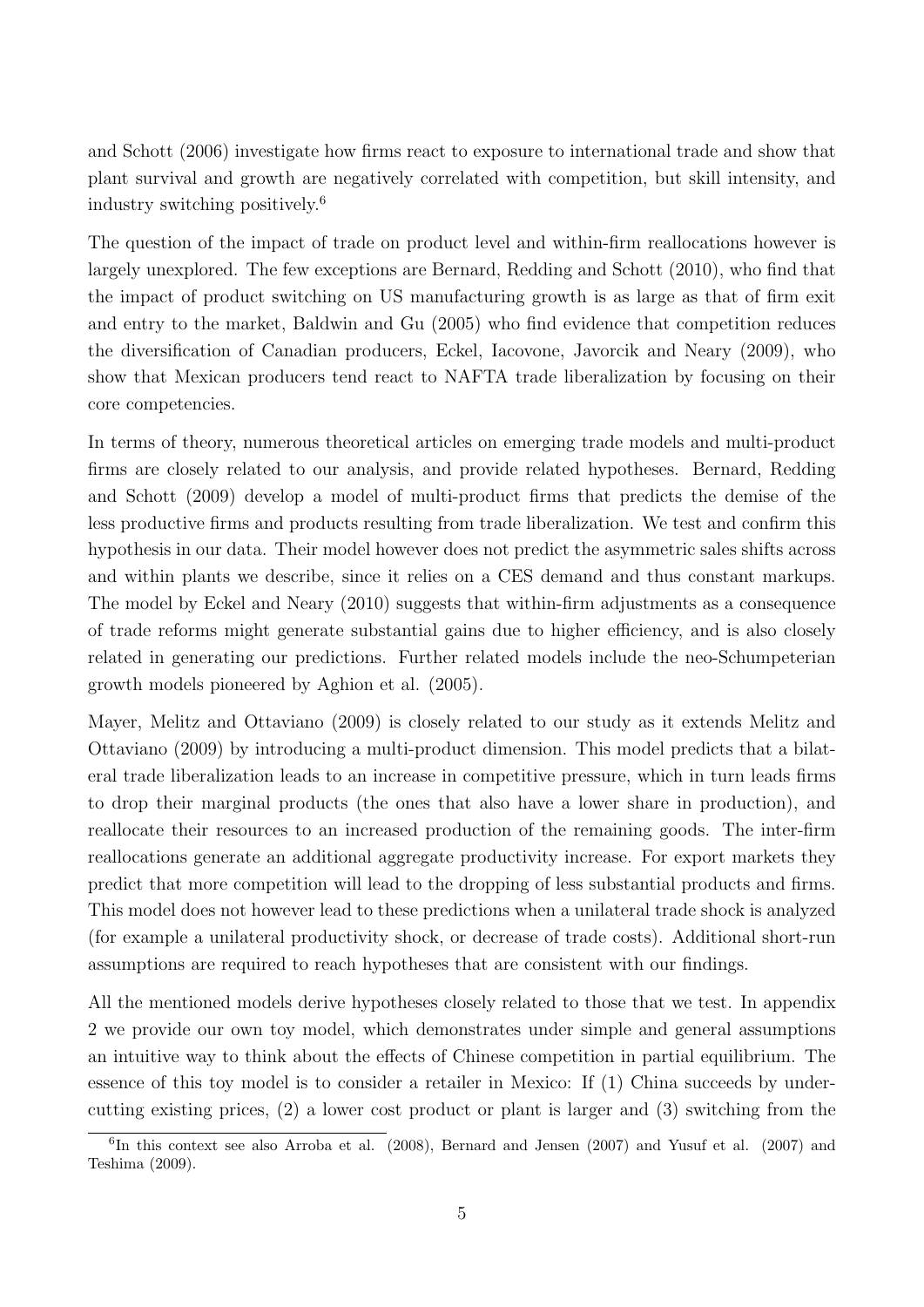Mexican producer to the Chinese producer comes at a retailer specific fixed cost, we find that a share of the retailers switch from Mexican to Chinese producers. Conditional on quality, this switching probability is higher for smaller plants. Analogous to the literature we consider a multi-product plant to be a collection of products with correlated productivities. This simple view generates all the hypotheses we consider: (a) Exit is more likely for smaller products, (b) sales reduction is proportionally larger for smaller products, (c) exit is more likely for smaller products and (d) exit is more likely for smaller plants. See appendix 2 for a formalization of this idea.

### <span id="page-6-0"></span>3 Data and Empirical Strategy

Mexico is one of the countries most intensely affected by the emergence of Chinese exports (see Freund and Ozden (2006), Hanson and Robertson (2007)). Between 1994 and 2004 the value of Chinese imports to Mexico increased exponentially from 0.5 to 14.4 billion USD, which corresponds to an increase of the share of Chinese imports in total imports from 0.6 to 7.3 percent (see left graph in figure [1\)](#page-23-0). In the same period China's exports to the US increased from 41 to 201 billion USD, which corresponds to an increase from 6 to 14 percent of US imports and reflects a substantial impact on the US market (see right graph in figure [1\)](#page-23-0).

To investigate this relationship we rely on the Monthly Industrial Survey (EIM) data on Mexican plants provided by the Mexican Institute of Statistics (INEGI). This dataset covers about 85 percent of all Mexican industrial output. This unique survey contains detailed information on sales and exports of each of the products manufactured by Mexican plants as well as information on employment broken down by skills.<sup>7</sup> Further, we use trade data from COMTRADE<sup>8</sup> at the classification level HS-1996 (the well known harmonized coding system from the World Customs Organization).<sup>9</sup>

<sup>7</sup>These datasets have been used and described in previous studies, see for example Iacovone 2008b and Iacovone and Javorcik 2008

<sup>8</sup>For bilateral trade transactions we rely on reported imports since it is generally believed that importerreported data tend to be more accurate.

<sup>9</sup>The INEGI production database relies on the Mexican Industrial Classification CMAP-1994 (Clasificacin Mexicana de Actividades y Productos) at product level (i.e. 8-digit), while the trade data is based on the HS-1996 classification provided by the World Custom Organization at 6-digit level. The Mexican eight digit data gives a detailed description of products. For example: In the category of alcoholic beverages it distinguishes between detailed products such as Vodka, Whiskey or Gin. We match the individual product code manually using its description. We conduct this match of these databases relying on the English and Spanish HS 1996 classification obtained from the Export Helpdesk of the European Union (Export Helpdesk, 2009) and the Spanish language HS classification obtained from the SICA project from the Ecuadorian Ministry of Agriculture and Livestock (SICA, 2009). The only CMAP products that we do not consider are those for which a correspondence was not possible to make, mainly the broadly defined "other" categories. Whenever more than one HS code corresponds to one CMAP product we use the average trade value across the different HS codes. The full created matching correspondence between CMAP and HS codes is available on request.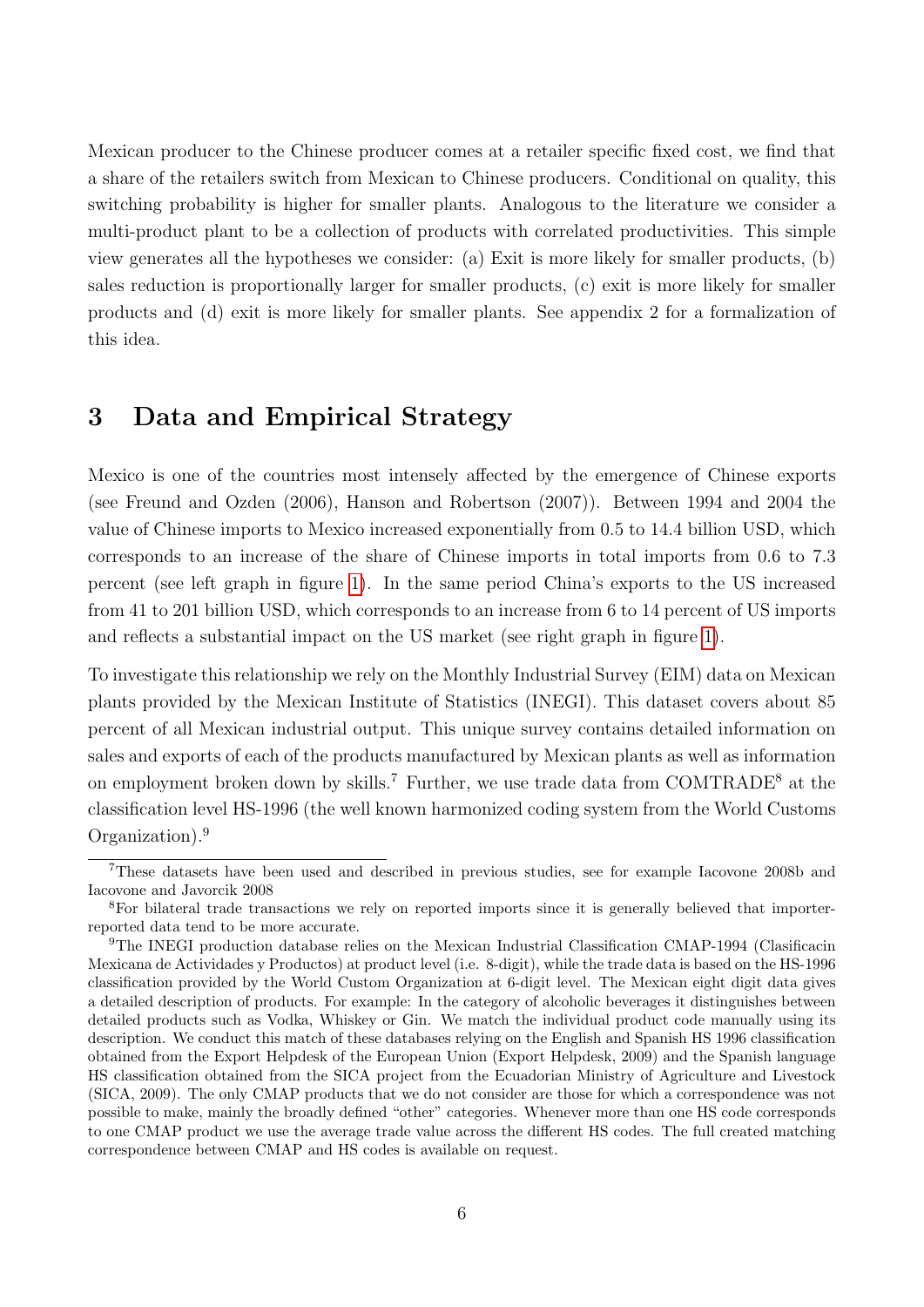After merging the trade and plant-product level datasets we are left with information on 2744 individual products and a number of plants varying between 6219 and 4439 because of attrition during our sample period (from 1994 to 2004). The main variables of this dataset are described in table [1.](#page-24-0) The specific measure of exposure to foreign competition, calculated at individual plant-product-level, is the share of China in total imports in the market concerned, while at the plant level we compute the weighted average of this measure for the products of each plant, where the weights are equal to the sales share of each product.

Using this combined dataset we estimate equations of the following form:

$$
y_{it} = \beta_1 Z_{it-1} + \beta_2 Z_{it-1} x_{it-1} + \beta_3 X_{it-1} + D_t + F_i + \epsilon_{it},\tag{1}
$$

where  $y_{it}$  is a plant specific outcome variable of interest for plant i at time t,  $Z_{it}$  a measure of the Chinese competition shock,  $X_{it}$  a set of sector and firm characteristics, and  $Z_{it}x_{it}$  the interaction of the Chinese competition with  $x_{it}$ , a subset of  $X_{it}$ . Several other studies have used the import penetration rate from China or broader classes of low-wage countries, for example Broda, Romalis (2009), Bernard, Jensen and Schott (2006) or Bloom, Draca and Van Reenen (2008).  $D_t$  denotes a year fixed effect and  $F_i$  is a plant fixed effect.<sup>10</sup> Our measure of Chinese competition  $Z_{it-1}$  is the share of China in total imports to either the US or Mexico. The control variables we use are the value of total imports, plant size, the Herfindahl index of product market competition, the export share and the ratio of white to blue collar workers (skill share). Additionally we control for log total imports to Mexico or the US respectively.<sup>11</sup> The two outcomes of interest in this study are sales and exit. Exit is defined as:

$$
y_{it} = \begin{cases} 1 & \text{in the last year that the plant is in the sample} \\ 0 & \text{in all other years} \end{cases}
$$

We drop the last year of the sample (2004) in the exit regressions, since for this year we can't distinguish plants that exit from those that do not. We focus on these two outcomes, since hypotheses in recent theoretical papers have focused on sales and exit probability in their hypotheses (see discussion in Section [2\)](#page-4-0). We leave the study of other outcomes of interest for future work.

We estimate a similar model to investigate the effect on product level. The only difference is that we rewrite the equation in terms of plant-product  $i$ , which involves product specific outcomes, control variables on product and plant level, and plant-product level fixed effects. In

 ${}^{10}D_t$  is a variable equal to zero in all years except t, and one in t,  $F_i$  is equal to zero for all plants except for plant i.

<sup>&</sup>lt;sup>11</sup>The Chinese competition variable is a fraction of total imports. Additionally, we also control for the value of total imports, although our results are robust to the exclusion of this control variable.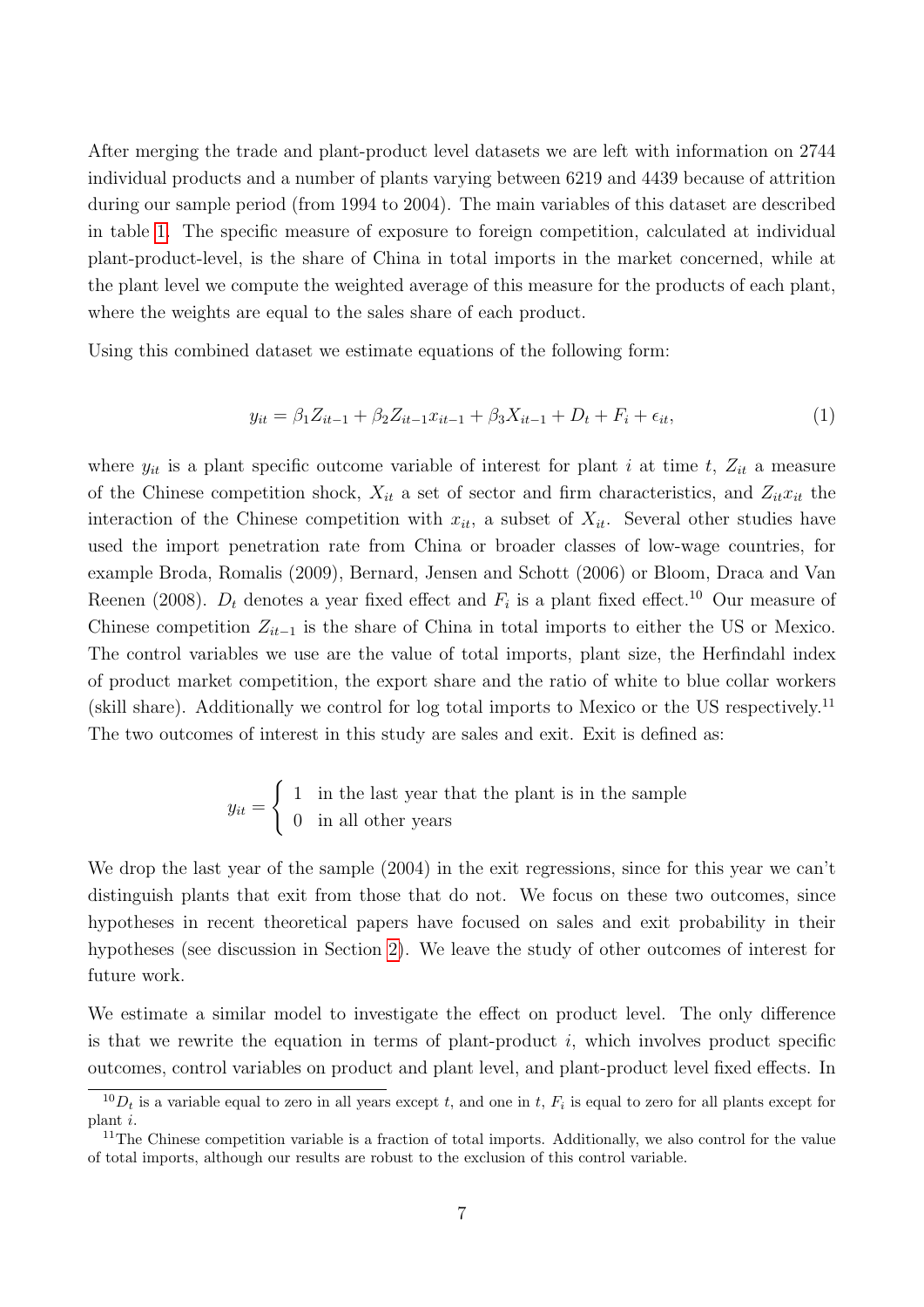all our regressions we cluster standard errors on the level at which we observe the competition from China.<sup>12</sup>

We are aware of potential endogeneity of our main variables of interest  $(Z_{it}$  and its interaction) which may bias our estimates of  $\beta_1$  and  $\beta_2$ . One reason for endogeneity would be reverse causality. Thus we instrument Chinese exports to Mexico with Chinese exports to the EU and separately Chinese exports to the world excluding US, the EU and Mexico. Further we create the interactions of these export values with  $x_{it}$  which provides us with additional instruments for the regressions that involve interaction terms. China's export strategy was mainly to copy existing products at lower prices. Thus, as is widely believed, at the heart of the rise of China lie policies within China, local policy making, the successful attraction of FDI, the establishment of joint ventures with Western firms and other policy decisions within China (see Keefer (2007) or Huang (2003)). All these are largely independent of strategic decisions of Mexican plants. Ideally an instrument could measure production within China directly, but absent detailed product level data for the time period considered, we have to rely on Chinese exports to the destinations mentioned above as a correlated measure.

A potential concern about the exogeneity of the instruments is that product-year specific global technological trends might affect both Chinese exports and Mexican firms and thus invalidate our instruments. There are three answers to this: First, if China is still catching up in technology level for manufacturing and not at the frontier, it is not immediately affected by technology changes at the frontier. Second, if a technology shock were to shift the productivity of certain goods globally, it is likely that the corresponding productivity impacts on China and Mexico would be positively correlated, since both these countries have a labor comparative advantage. Thus the instrument would be positively correlated with the error term of the regression, and bias the IV results against us towards zero. We find however, that the IV results are eigher the same or larger<sup>13</sup> in absolute value than the OLS estimates. Third, in table [13](#page-39-0) we rerun our main specifications and include in addition industry-year fixed effects in the IV estimations. These pick up technology shocks that impact related products. As discussed below, apart from being less precisely estimated, the results are little changed by the inclusion of these additional control variables.

Another typical concern to related studies is the comparability of treatment and control groups, ie. if plants and products affected by competition from China differ initially from those that are not. As depicted in figure [1,](#page-23-0) Chinese trade to Mexico increased considerably after 1998, while the Chinese shock before that period was less dramatic. We create an indicator of firms

 $12$ At the product level the competition varies at 8 digit CMAP codes, which is the cluster we apply. At the plant level competition varies at plant level only, since competition for each plant is a weighted mean of its products and thus plant specific. Given that we apply plant fixed effects, we do not apply clusters in the plant regressions. Such clustering treatment is consistent with Moulton (1990).

<sup>13</sup>See discussion below.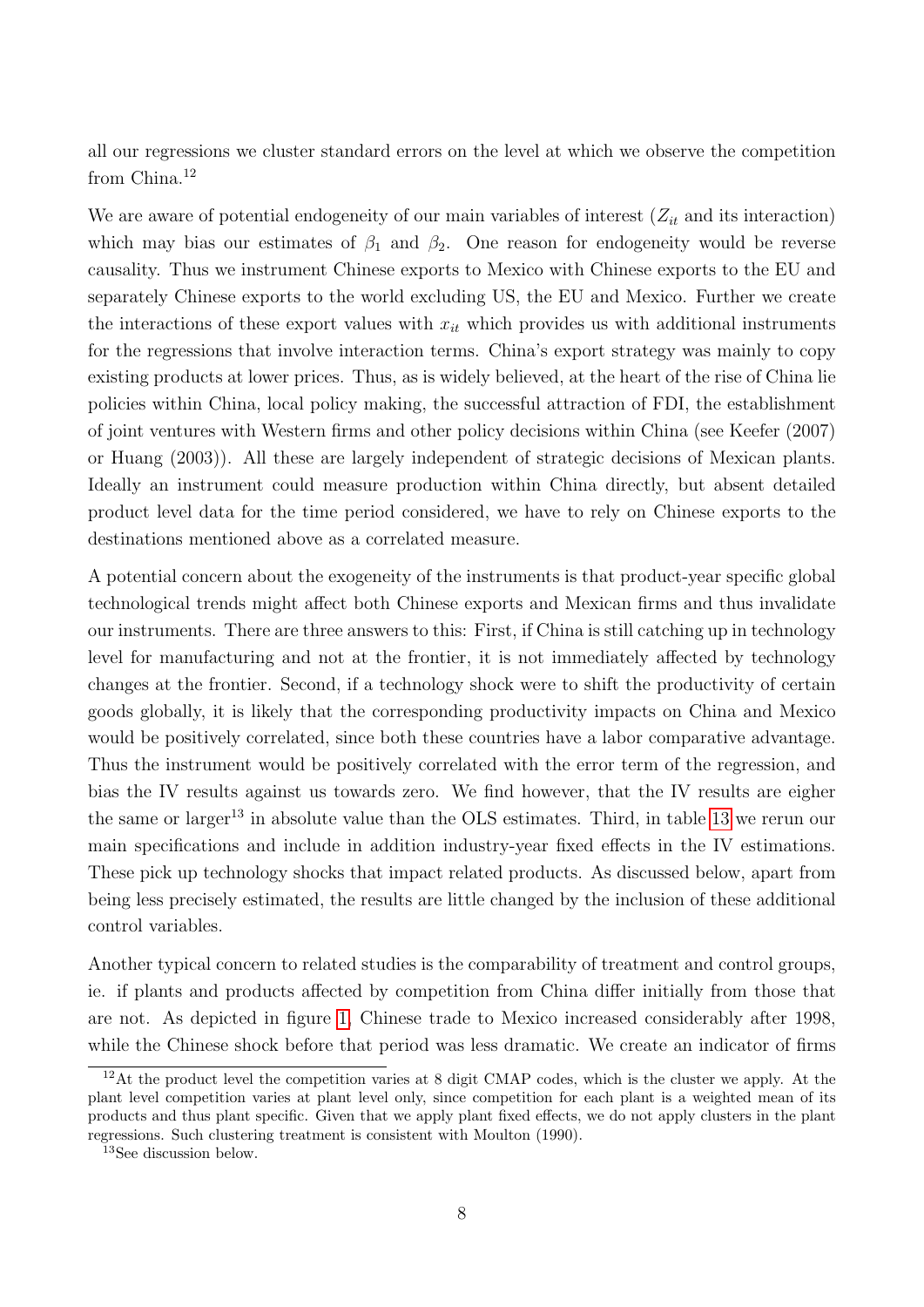that were affected by Chinese competition during the years 1998-2004, and regress log sales at firm level for the years 1994-1998 on that variable. In this sample of over 26.000 observations we do not find differences in initial sales between firms facing later competition and firms that do not (with a p-value of  $0.912$ ).<sup>14</sup>

A final concern is that when we estimate the equation with sales as outcome, we use a lagdependent variable and an interacted lag-dependent variable in panel data with fixed effects. As shown by Nickell (1981), the coefficient on the lagged variable is likely downward biased. The size of the bias for such estimations in finite samples, and in particular the bias for the interacted variable is to our knowledge unknown. In Appendix 1 we run a simulation to show that the coefficient on the lag-dependent variable, its interaction and the exogenous variable used in the interaction are all three biased towards zero; hence our results are likely to underestimate the true size and significance of the impact in these regressions. Moreover,the biases for our two main variables of interest (the competition from China measure, and the competition interacted with sales) are small.<sup>15</sup>

### <span id="page-9-0"></span>4 Results

#### Sectoral level

For the sake of comparability with the literature we start with sectoral regressions. Our results highlight the importance of going beyond sectoral OLS regressions.<sup>16</sup> For this exercise we aggregate the data to six digit CMAP level, which leaves 205 sectors in 10 years (2050 observations). We regress total sectoral sales on Chinese competition. In the OLS regressions we find no significant effect of the Chinese import share on sectoral sales in Mexico. This is in line with the results of other studies involving aggregate data, which also find a small or insignificant impacts (for example Wood and Mayer (2009)). However, we find a positive effect of the Chinese import share to the US on exports of Mexican plants to the US.

The instrumental variable estimates, on the other hand, are negative and significant at 1 percent level for both the export and the domestic market. The first stage of the IV estimates shows a strong positive correlation between Chinese exports to Mexico and the US and both instruments. Thus we find evidence of competitive pressure on Mexican manufactures due to

 $14A$  similar exercise for exit can't be undertaken in the same way, given that competition is plant-year specific, and we do not observe future competition for plants that exit. With log export sales the corresponding p-value is 0.07, hence it is also not significantly different at five percent level of significance. The lower p-value in the export market might reflect the fact that Chinese exports to the US were already pronounced in the years 1994-1998.

 $15\text{In }1000$  data simulations we cannot reject that the estimate is equal to its true value in 88 percent of estimates for the competition measure, and 82 percent for the interaction (see appendix 1 for details).

<sup>&</sup>lt;sup>16</sup>The tables with the results and other tables are provided in the web-based appendix published at http://personal.lse.ac.uk/rauchf, or available at request.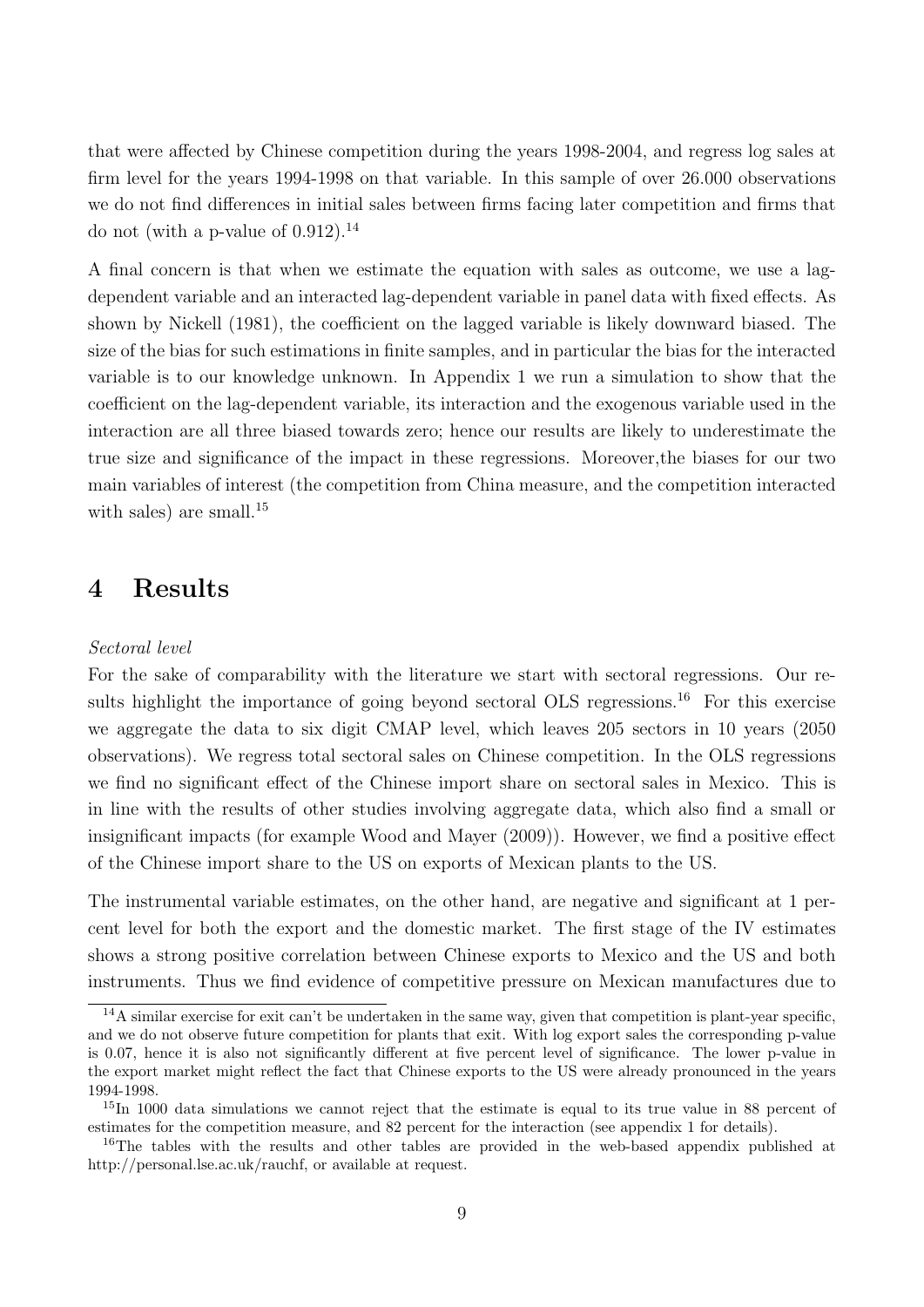Chinese competition both domestically and in the third market. The difference between the OLS and the IV regressions highlights the need to take into account endogeneity problems, which seem to be especially severe in the context of a sectoral analysis.

Our key argument is, however, that these results at sectoral level hide an important amount of heterogeneity at firm and product level. With this objective in mind we move to a finer degree of disaggregation and investigate the impact of Chinese competition on both the extensive and intensive margin, at plant and product level.

#### Plant level regressions

In all the following plant regressions we exclude some data outliers such as plants claiming to export more than they sell overall and plants characterized by extreme values in the rates of Chinese imports growth.<sup>17</sup>

At plant level we first investigate the relationship between the Chinese competition and plant exit from the market using OLS and IV (see table [2\)](#page-25-0). The plant exit variable used as an outcome in table [2](#page-25-0) is a dummy variable that is equal to one if a plant has positive sales at times  $t-1$  and t, and no sales at time  $t+1$ , and zero otherwise. Hence this variable indicates the year during which a plant leaves the market. We control for the following lagged variables on plant level: the log total imports to Mexico, log total sales of the plant, the Herfindahl index as a proxy for sectoral competition (a measure which is also a weighted mean of the competition for each of the product manufactured by the plants), the plant's export share and the ratio of white to blue collar workers. Additionally we include plant and year fixed effects. This rich set of control variables allows us to condition the results on numerous sources of difference between Mexican firms.

In the first column we find that when excluding the main interaction term between size and Chinese competition, Chinese domestic competition in  $(t-1)$  appears to have no significant conditional mean effect on plant exit in the OLS regressions, a result which is confirmed by the IV regression in the third column. In the second column we include an interaction between plant sales and Chinese competition. As suggested by the literature (see for example Mayer et al. (2009), Melitz (2003), Melitz et al. (2009)) we think of plant size being correlated with productivity and/or managerial ability. In this latter specification we uncover a significant asymmetric effect: plants with smaller overall sales are more affected by Chinese competition than larger plants. The marginal effect of competition on the probability of exit is estimated to be 0.77−0.07ln(sales) in OLS. The mean and median log plant sizes are around eleven, and the size percentile at which the mean estimated effect is zero is around 70. This significant result

<sup>&</sup>lt;sup>17</sup>We exclude those instances when Chinese imports increase by more than 300 percent or decrease by more than 90 percent within a year, since given that the trade values are weighted means of product competition such huge changes are more likely to reflect changes in the product mix than in actual competition. In total these outliers amount to about 10 percent of the data. Our results are robust to the inclusion of outliers, however.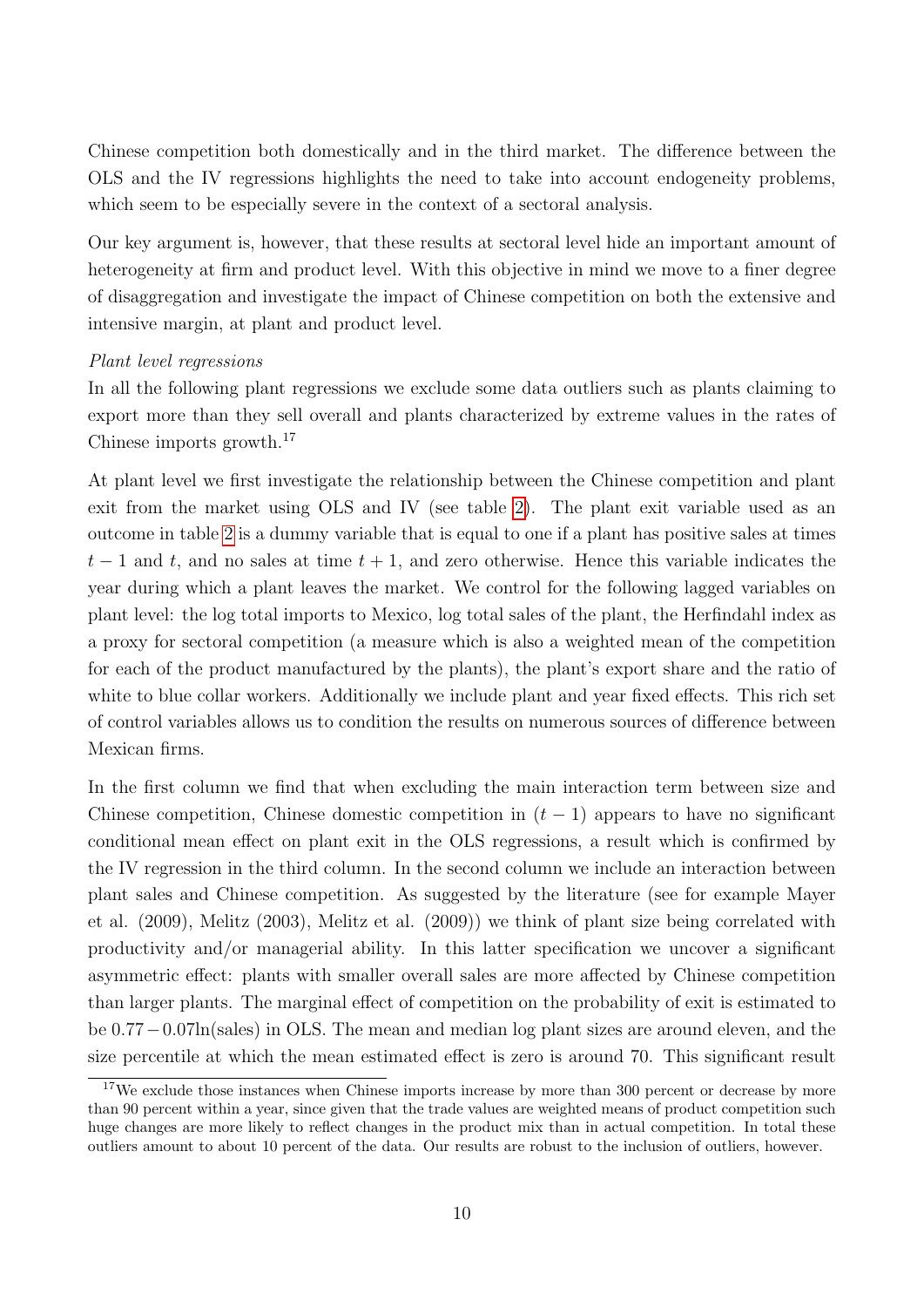for the extensive margin also holds in the IV regression.<sup>18</sup>

One first stage for column 3 and two first stages for the two interacted variables in column four are presented in the last three columns. The variable "China comp. -EU -US" shows the export share of China to the world with the exception of the EU and the US, and "China comp EU" shows the export value of China to the EU. The terms "interaction instrument 1" and "interaction instrument 2" are the interactions of these instruments with the variables interacted in the IV regressions.<sup>19</sup> The p-value of the Sargan test of exogeneity of instruments, the p-value of a test of underidentification and the F-value of the first stage are also displayed. The F-statistics suggests a strong explanatory power of the first stage, with strong positive correlation of exports to the EU and to the rest of the world with Chinese exports to Mexico. In the first stages for column (4), the interaction instruments have more explanatory power than the mean effects; the joint effect remains positive.

We repeat a similar estimation with outcome variable plant exit from export market in table [3](#page-26-0) (again OLS, IV and first stage). In these regressions we focus on the subset of firms that have a positive export share only, and analyze how the shock of Chinese exports to the US affected their likelihood of exiting from export markets. As before we control for log imports to the US, competition, firm size, the skill share and the export share of firms. A similar pattern emerges: An increase of Chinese competitive pressures in the export market does not increase the probability of Mexican plants withdrawing from exports in the first column. This mean effect is also not significant in the IV regression. The sales interaction however shows in OLS and IV the same asymmetric effect that we found for exit from the domestic market. A positive exit probability for small plants becoming smaller for larger plants. The first stages continue to have high explanatory power. In the first stages to the US, Chinese exports to the rest of the world have a small effect compared to Chinese exports to the EU and become widely insignificant when we add interactive sales.

Next we turn to investigate plant's responses on the intensive margin, ie. plant sales. Table [4](#page-27-0) shows the OLS results where log plant level domestic sales are the explained variables. First of all, we show in the first column that we do not find any average affect due to increased Chinese competition. However, when we include an interaction term between the degree of Chinese competition and plant size we find that while on average an increase in competition reduces plant-level sales, this effect is highly asymmetric, as the larger a plant is (in the regression measured by export sales) the less it responds by reducing its sales. In other words, Chinese competition pushes smaller and less productive plants to become even smaller while larger and

<sup>&</sup>lt;sup>18</sup>If the IV coefficients are larger than OLS this is usually interpreted as unobserved response heterogeneity, which is commonly observed in similar contexts. Detailed discussions of this problem can be found for example in Lileeva and Trefler (2009) or Card (2001).

<sup>19</sup>For example: "interaction instrument 1" in the regression with the export share interaction is equal to the first instrument ("China comp world-EU-US  $(t-1)$ ") times the lagged export share.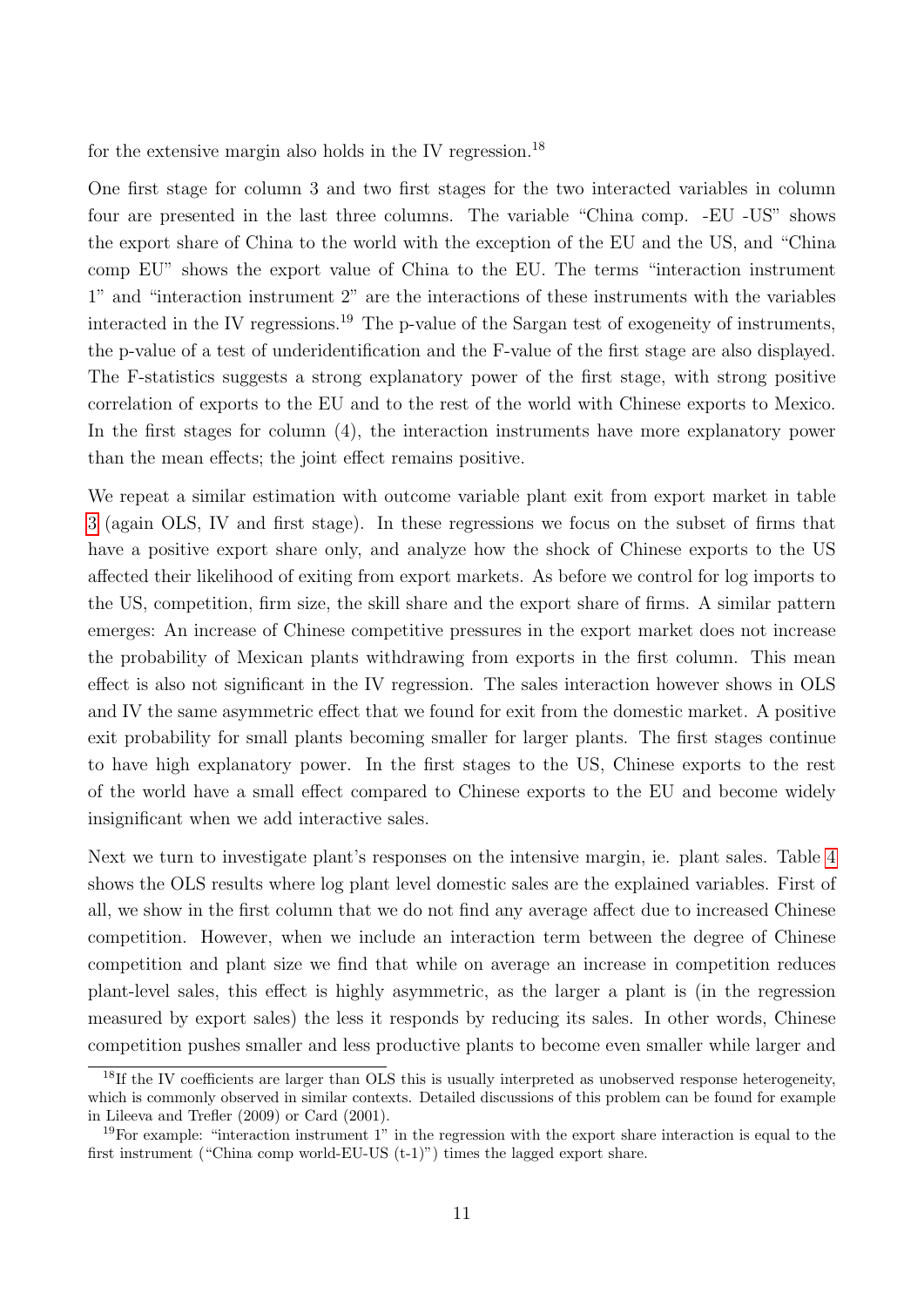more productive ones are less or not affected (column 2). This combined effect is modestly significantly different from zero in OLS, but strongly significant in IV.

In the corresponding export market regressions for exporting plants (see table [5\)](#page-28-0) the same pattern emerges. We do not find an average effect of competition from China on the export markets in IV, but again we find in both OLS and IV that the impact of competition is asymmetric forcing smaller plants to reduce their exports sales while the larger ones' response is the opposite, as shown by the coefficient on the interaction term between Chinese competition on the plant's sales. The first stages of tables [4](#page-27-0) and [5](#page-28-0) show that Chinese exports to Mexico are more strongly correlated with Chinese exports to the World outside of the US, the EU and Mexico than with Chinese exports to the EU, while we observe the opposite for Chinese exports to the US.

#### Quantile regressions

In the previous section we highlight an important asymmetric effect of size on exit and sales; namely that larger plants appear less effected by the adverse effects of the Chinese competition shock. However, in the previous model we impose a linear restriction on the heterogeneous effect to size. To explore the nature of this asymmetric effect further, and also to allow for different effects at different levels, we perform quantile regressions and quantile IV regressions of the domestic size regression (see table [6](#page-29-0) and table [7\)](#page-30-0).<sup>20</sup> In these tables we demean variables on plant level to imitate the effect of plant fixed effects. The only outcome variable in the quantile regressions is sales, since they can not be computed for binary outcomes. On the right hand side we include employment, so that the denominator of the skill share variable (which indicates the share of white collar workers) does not drive its coefficient. In table [8](#page-31-0) we modify the standard regression by adding employment interaction at nine different sales quantiles, such that the column titled  $Q1$  provides the estimates for distributional changes at the  $10^{th}$ percentile. Results in OLS and IV suggest a concave relationship between Chinese competition and sales. OLS estimates are negative at 10 percent level of significance for plants below the  $70<sup>th</sup>$  percentile, and become insignificant above. The IV estimates for the plants at the  $90<sup>th</sup>$ percentile become positive. In both estimates we find a large slope at the lower end of the sales distribution.

In table [8](#page-31-0) we use the ratio of white to blue collar workers as a measure of skill intensity of plants, and interact this measure with the log value of Chinese imports to Mexico. The coefficients on Chinese competition show again the tendency to disappear with size. We use the estimates of this table to draw the marginal effect of competition on a size-sales surface. This allows us also to show that the impact of competition for firms with the same size but different skill shares, as well as the impact of holding the skill share constant and varying size. Figure [2](#page-32-0) displays this

 $20$ For the implementation of the quantile IV regressions we use the strategy and codes developed by Chernozhukov and Hansen (2006).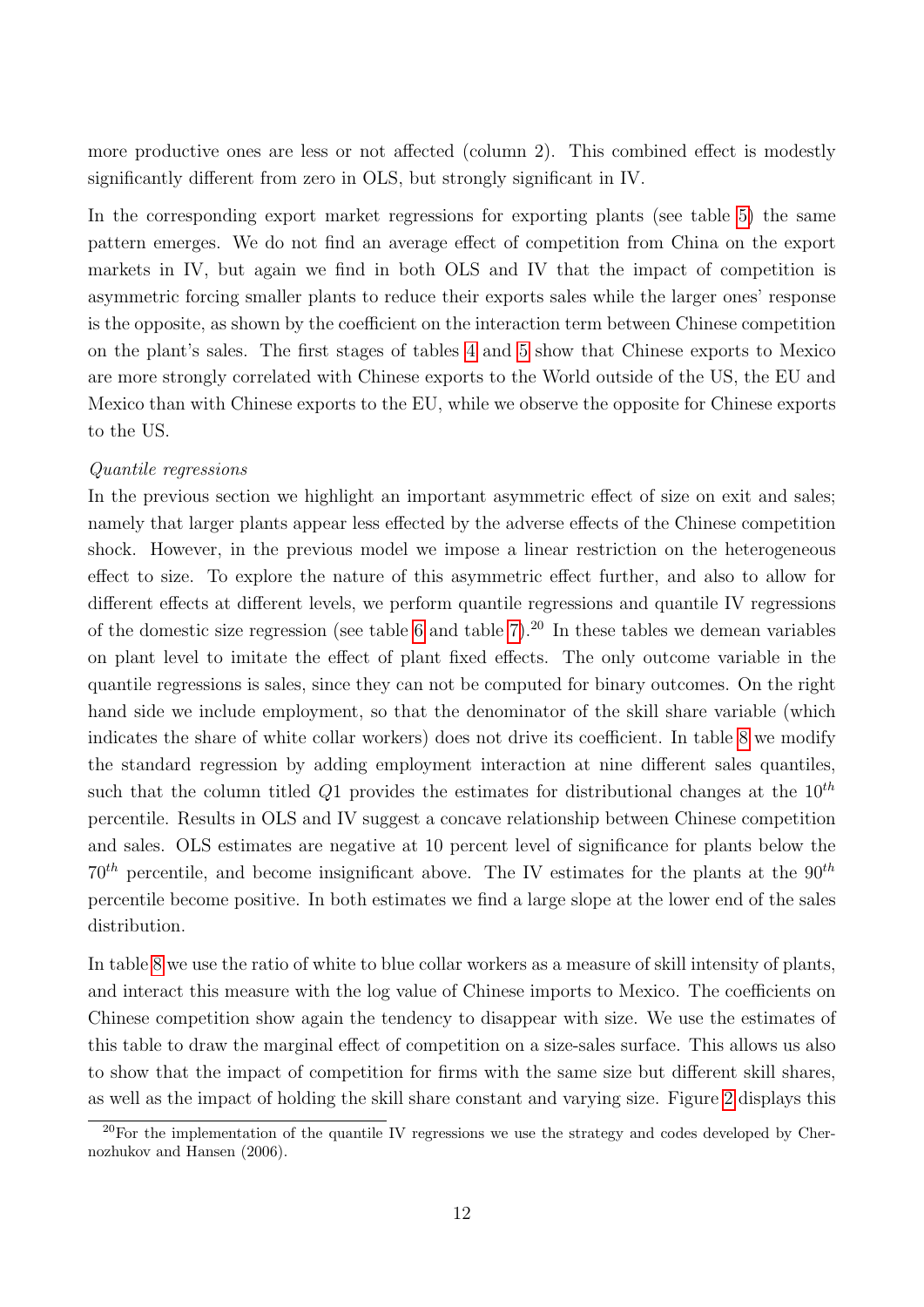size - skill surface. The figure suggests that the effect of competition is most hurtful for the smallest and least skill intensive plants, and it increases when moving along either dimension, the size or the skill axis. Industries that are either very large (such as textile fibers) or very skill intensive (such as elevator construction) or both (automotive parts) were not affected by the Chinese shock.

#### Product level

Next we investigate the extensive margin responses at product-level. Similar to the definition of plant exit, product drop at time t is equal to one if a product is manufactured at time  $t-1$ and t, but not at  $t + 1$  and  $t + 2<sup>21</sup>$  In these regressions we control again for log total imports, for the skill share, product market competition, the number of products of a firm, the export share of that product, and the share that the product has within the firm.

Table [9](#page-33-0) shows the overall drop of products as a consequence of Chinese competition. In this exercise we restrict the sample to multi-product plants, those plants that produce more than one product. In all product regressions we use plant-product fixed effects (such that product i produced in plant j differs from product i produced in plant  $k$ , and also from product l produced in plant j) and cluster robust standard errors by product categories (CMAP 8-digit). On average, we find a positive and significant effect of Chinese competition on the probability of exit in the OLS and the IV regressions. The second and forth column introduce an interaction with the share of products within plants. Our choice to use sales shares instead of sales is motivated by a wish to get closer to predictions from the multi-product literature. We think of a product with a larger share as a more profitable product (Mayer et al. 2009) or "core products" (Eckel and Neary 2010, Eckel et al 2009). Also at product level we find evidence of selection effects as the impact of Chinese competition is asymmetric across products. Core products, or the ones that represent a larger a larger share of plant's sales, are less likely to be dropped. This heterogeneous responses at product level are confirmed in our IV regressions as shown in the fourth column of Table [9.](#page-33-0) The first stages show again a positive correlation between Chinese exports to Mexico and other parts of the world, and the F-statistics are reasonably high.

We repeat the exercise focusing only on products sold in the export market, restricting the sample to exporting plants. The only change in the specification for these product-level regression consists in controlling additionally for the exit of plants from export market. Product drop from export at time t is defined, as before, equal to one when a product is exported at time  $t - 1$ , in t, but not  $t+1$  and  $t+2$ . In these regressions we control additionally for the exit of plants from all markets, and from export markets. The coefficients on the variable measuring the degree of Chinese competition in the US market are not significant when this variable is not interacted

<sup>&</sup>lt;sup>21</sup>Alternatively we have tested the robustness of our results by defining product drop at time  $t$  equal to one if a product is manufactured at time  $t - 1$  and  $t$ , but not at  $t + 1$  and our results are substantially unchanged.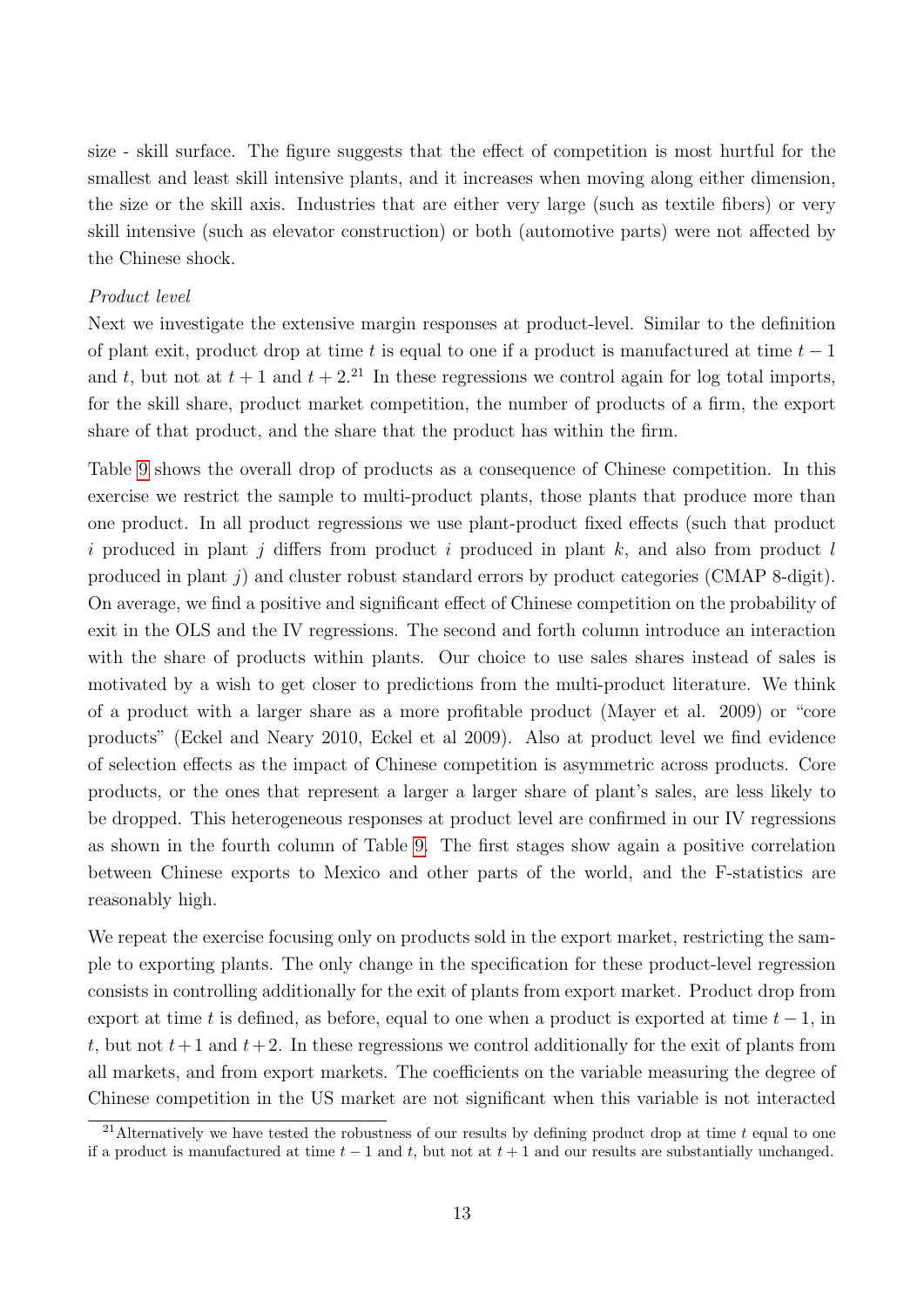with the share of product on total plant sales. However, once more we find, both in OLS and IV regressions, evidence of reallocation and heterogeneous responses as the interaction between the degree of Chinese competition and the share of products sales is negative and significant. This indicates that core products are less likely to exit export market in the face of Chinese competition.

Next we investigate the responses along the intensive margin at product level. We use sales as outcome and not shares, to avoid having a mechanical effect that shrinking product shares imply increasing product shares for other products. Table [11](#page-35-0) confirms once more the "creative destruction" effect of competition and its reallocative consequences with less important products being forced to contract while "core" products expand. In column 1 of Table [11](#page-35-0) we show there is actually no mean effect of competition; however, when we introduce an interaction term between competition and the product's share in column 2 we find that there is a significant asymmetric effect. The coefficient on the variable capturing competition alone is negative and significant, but it is counterbalanced by the interaction term so that while competition forces a contraction along the intensive margin on average this effect is attenuated, and eventually reversed, for the "core products". These results are consistent across OLS and IV estimation (column 2 and 4 in Table [11\)](#page-35-0). The only case when an "asymmetric" effect of competition does not emerge is Table [12](#page-38-0) where we present the product-level response to the Chinese competition on the export market. In this case, both in the OLS and IV estimations, we find a significant and negative effect of Chinese competition on product-level sales. The interaction is still significant, but the overall effect never changes sign. Thus these results suggest that firms restructure production to focus on their core products on both the domestic and export market.

The product regressions all include firm-product fixed effects and thus provide within plantproduct effects. A less strict setting is provided in the appendix, where we replace the plantproduct fixed-effects by industry fixed effects at CMAP-8 digits. The results remain similar in sign but change in magnitude and level of significance.

Quantile regressions can not be applied at the product level straight-forwardly, since in the product regressions on sales the interactions are size shares and the outcomes size. Thus when we perform a quantile regression of the interaction equation in table [11](#page-35-0) (first column) this can not be directly compared with the second column, since the quantiles represent sales and not sales shares. In the web based appendix we provide these quantile results, which show that the effect of competition is significantly negative for small products, and positive for large products and not significantly different from zero for the medium ones.

#### Summary

Our results consistently provide evidence of the asymmetric effect of Chinese competition on Mexican firms: Smaller plants and products are more likely to exit, while larger plants and "core products" are largely shielded from the competition shock. The outcome is summarized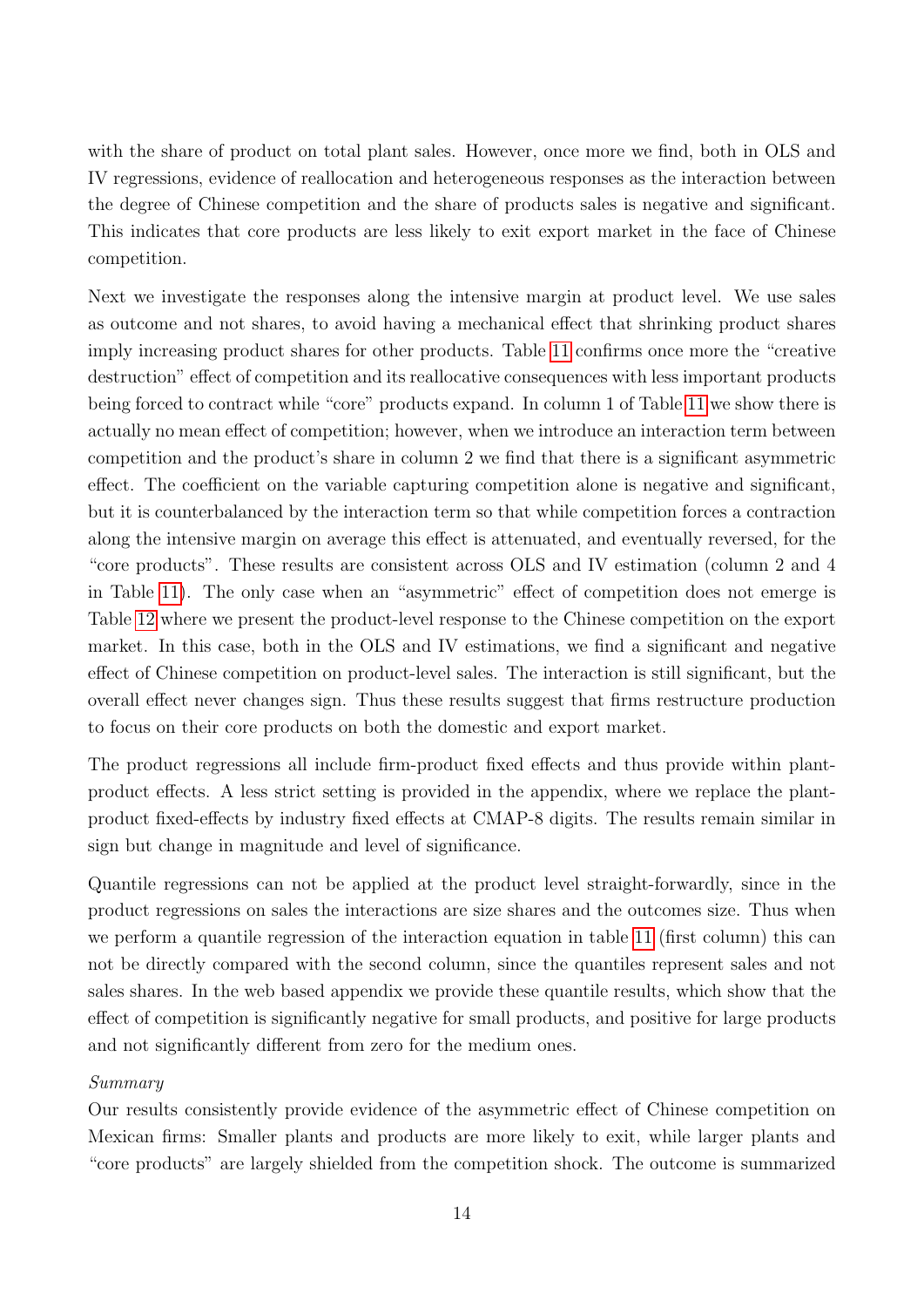in figures [3](#page-36-0) and [4.](#page-37-0) The x-axis shows sales or sales share centiles for plants and products respectively, while the y-axis gives the marginal effect of competition, derived from the corresponding IV regressions using the coefficient on Chinese competition and on the interaction term multiplied by the corresponding size. The shapes and significance of these curves reflect the results previously described: larger plants and products are less effected by Chinese competition in terms of sales and exit probability. Magnitudes can be readily obtained from these graphs; for example the exit graph in figure [4](#page-37-0) suggests that an increase of one percent in imports of a certain good from China increases exit probability by 0.5 for these products on the domestic market if they occupy 10 percent of plant sales, but have no effect on the exit probability for goods that occupy 90 percent of plant's sales.<sup>22</sup>

## <span id="page-15-0"></span>5 Robustness and additional findings

To demonstrate robustness and plausibility of our results, we perform various robustness tests.<sup>23</sup> A first concern is that some plants and products did not face any competition from China during the period analyzed, which could contribute to generate noise in the results. To address this concern we rerun the results on plant level separately for the 20 percent of plants most affected by competition and the 20 percent least affected, measured by mean competition. When we rerun estimations similar to the second columns of tables [2,](#page-25-0) [3,](#page-26-0) [4](#page-27-0) and [5](#page-28-0) in the sample of plants that are most effected from competition, we find coefficients on Chinese competition and the interaction of Chinese competition that are statistically significantly different from zero, and indistinguishable from the coefficients obtained in the full sample. In the sample of bottom 20 percent competition coefficients are not significantly different from zero, which reflects that in this sample there is very little information about Chinese competition.

A second robustness check is used as a "placebo" test. We evaluate if future competition from China has any impact on current plant sales. Specifically, we analyze the effect of competition to be faced four years after (which should not influence performance in the present), and repeat the sales regressions presented in the second column of tables [4](#page-27-0) and [5.](#page-28-0) We can not reject that the coefficients on competition from China and its interaction are equal to zero. This demonstrates that the emergence of Chinese competition for certain products was not anticipated over the period of four years.

Third, Mexican policy makers were active in filing anti-dumping cases against Chinese compe-

<sup>&</sup>lt;sup>22</sup>For the computation of these graphs we use only the two coefficients that include our measure of the competition from China, which represents the estimated marginal effect. If however the partial derivative of any other coefficient with respect to competition is non-zero, the intercept of the graphs would be shifted.

<sup>&</sup>lt;sup>23</sup>For reason of space we do not include these robustness checks, however all the tables are available upon request.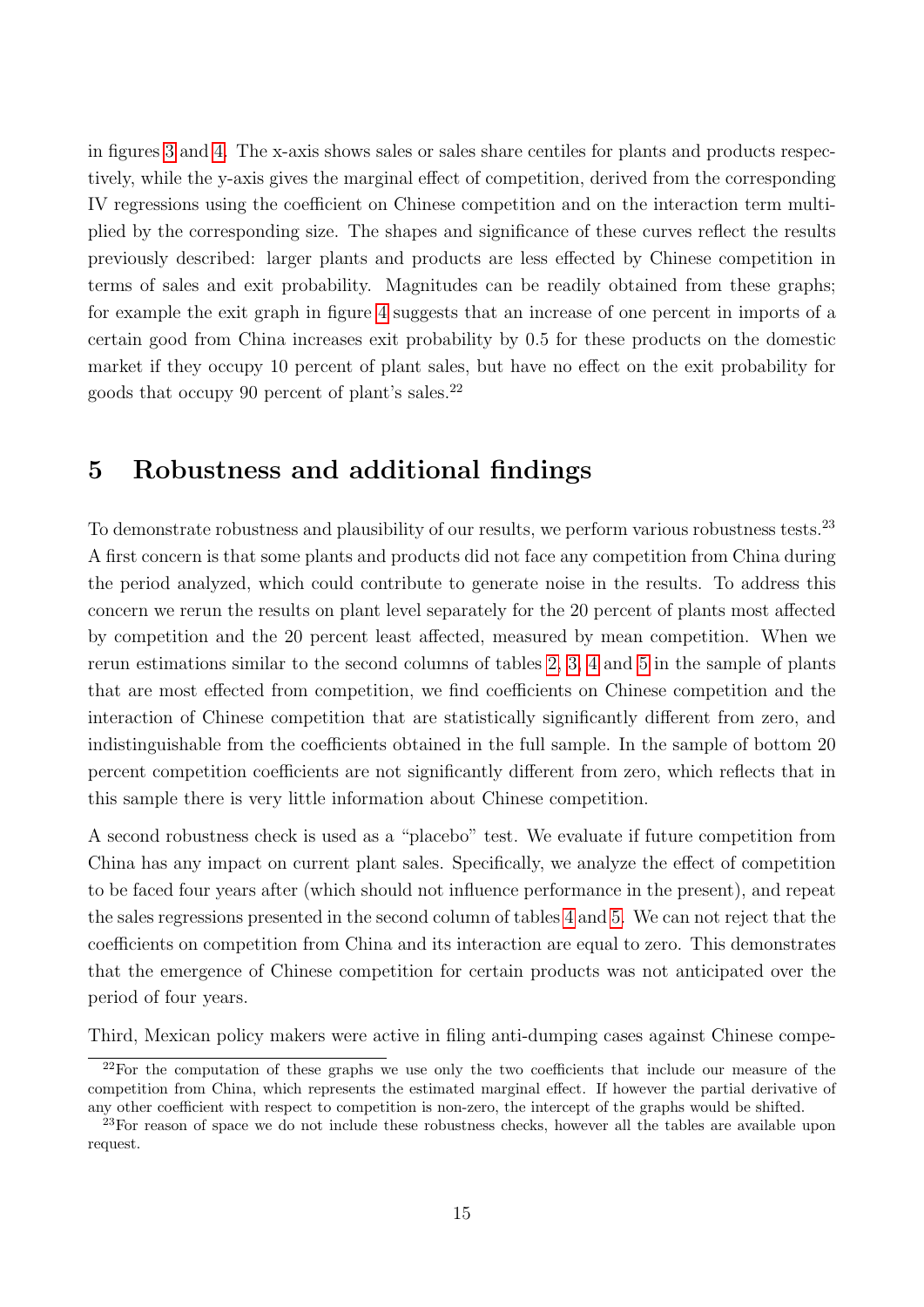tition early on (the anti-dumping data was taken from Bown (2009)). A sixth of the products in our sample was subject to an attempted Mexican anti-dumping complaint, which presents room for alternative interpretations of our findings. In particular, we face the problem of endogeneity of the anti-dumping cases, which might create a different link between competition and our outcome variables of interest. To address these issues we repeat the plant level analysis only for those products where no anti-dumping cases were filed. Our results remain similar in terms of size and significance in the subsample where no anti-dumping cases were filed.

A fourth concern relates to specific developments in the technology of certain goods, which may affect all Chinese exports and Mexican firm behavior directly and thus invalidate the IV strategy. To confront this concern we include industry-year fixed effects in the main specifications.<sup>24</sup> The main results remain the same in size and significance, and are not significantly different in terms of magnitudes (see table [13\)](#page-39-0).

Fifth, some of the marginal effects graphs and quantile regressions suggest a beneficial impact of Chinese competition on plants at the top end of the sales or skill distribution. One dimension through which Chinese exports may affect Mexican production in a beneficial way might be through reducing the prices of imports (see Amiti, Konings 2007). This might be an additional channel influencing both plant exit probability and also sales, and omitting it could bias our estimates. To account for this concern we generate a measure of the Chinese shares in inputs using the input-output tables for 2003 provided by INEGI and the Chinese trade values from COMTRADE.<sup>25</sup> For the computation we weight each sector listed as input by its imports share, and the import share by the Chinese share in inputs for that sector. This is equal to the weighted sum of inputs imported from China at sectoral level where the weights are given by the coefficient of the input-output table. Total imports from China for a sector are positively correlated with Chinese imports for inputs to that sector as apparent from a figure we provide in the web based appendix. The robustness table in the web based appendix provides columns that are identical to columns (2) in tables [2,](#page-25-0) [3,](#page-26-0) [4](#page-27-0) and [5,](#page-28-0) but we only provide the main variables of interest and add the new inputs variable. This table shows two results. First, in the first four columns we show that the main results presented earlier hold when we add a control proxying for the Chinese imported inputs penetration. While in certain caess the significance of the coefficients is marginally reduced, qualitatively the results remain the same. Second, the effect of the Chinese import penetration mimics that of the exposure to Chinese import competition: for small firms it increases their probability of exit and reduces sales, while the contrary holds for larger firms. This provides evidence that the larger plants are able to capture potential

<sup>&</sup>lt;sup>24</sup>These are based on HS-2 digit industry measures. A more disaggregated level such as HS-6 would be perfectly correlated with Chinese competition, and thus take out the variation of our right hand site variable of interest.

 $^{25}$ Given the size of the available input-output table this variable is computed at sectoral level (with 32 sectors) only.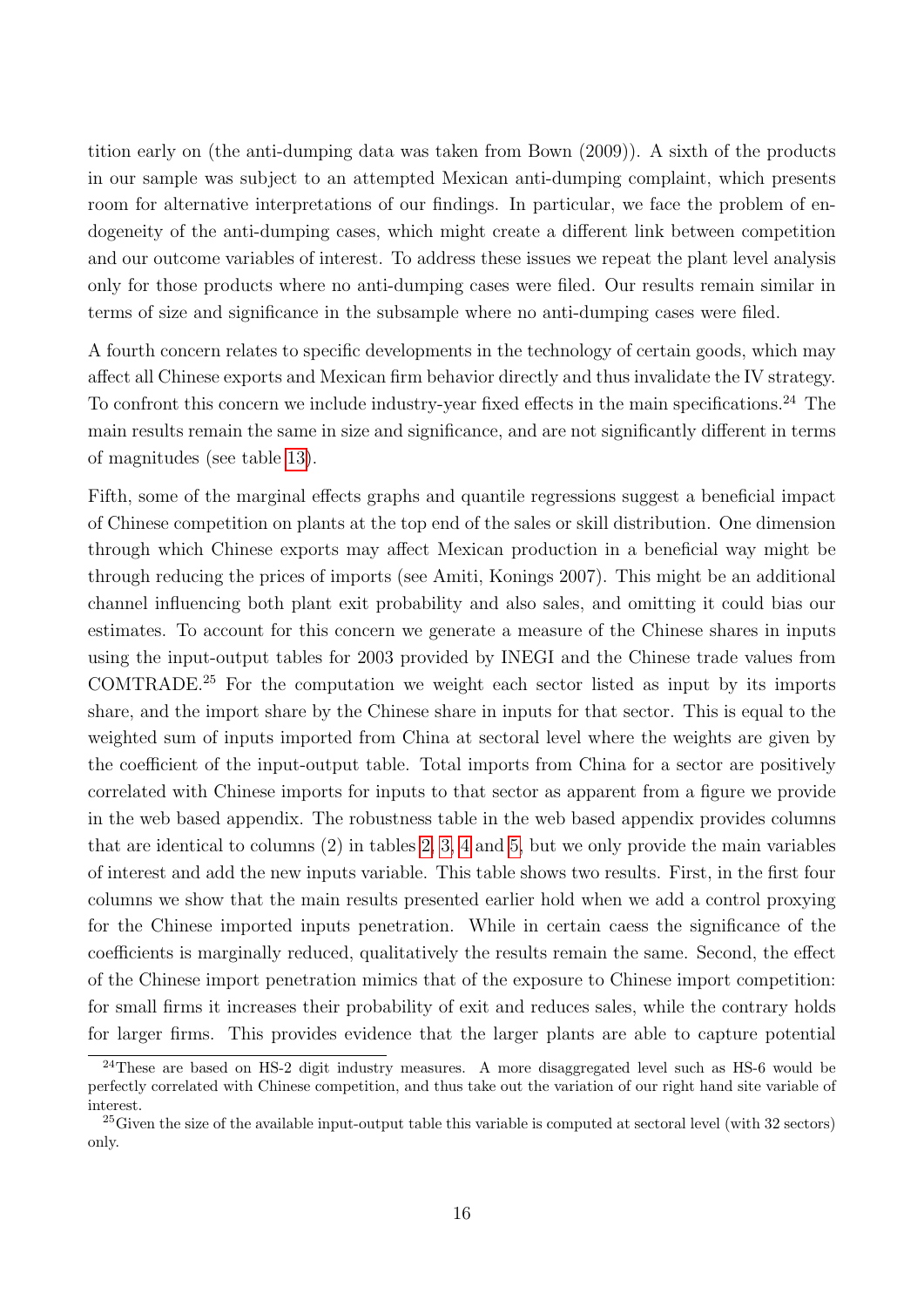benefits of Chinese competition on the input markets better than their smaller competitors. This might be an important channel through which plants of different size are differently affected by competition, but other asymmetric elements probably remain present.

### <span id="page-17-0"></span>6 Conclusions

The huge increase of Chinese exports in recent decades provided us with a quasi-natural experiment to evaluate the impact of a surge in competition on the extensive and intensive margin both at plant and product-level. In this study, for the first time to our knowledge, we analyze the impact of such competitive pressures both on the domestic market and the export market at sectoral, plant and product level.

We find that the surge of China challenged Mexican firms, and led to plant exit, exit of product and sales contraction. These effects are asymmetric however. First, and most crucially, while smaller and less productive plants are forced to shrink and exit from the market, this effect is attenuated and eventually reversed for larger and more productive plants. Second, this process of "creative destruction" and market selection operates not only at firm- but also at productlevel. Such heterogeneous micro-level dynamics are hidden by average effects at sectoral level, pointing towards the need to use firm- and product-level data and allow for heterogeneous effect through interaction terms.

These results confirm that the rise of Chinese exports has significantly influenced existing production patterns, a finding of great relevance to policy makers and firms worldwide. We show that while a crowding out effect is observed for less productive plants, the more productive larger plants can cope with this competition. While we do not measure it directly, this heterogeneity increases averages productivity in the sectors affected. These results do not of course tell us how the advent of China as a world trading power has affected Mexican welfare. They pay no regard to consumers' benefits, nor to the extent to which competition in manufacturing has led to growth in other sectors. Even within manufacturing the extent of the aggregate shock is not always clear. What the results do show, however, is why Chinese competition might face political resistance and that one proactive response to it may be to 'move up market'. The future of Mexican manufacturing appears to lie in greater efficiency and sophistication and that policy responses to Chinese competition should be in this direction rather than defensive. Thus, for example, policy should permit and facilitate change, rather than frustrate it by supporting failing firms. It should recognize the centrality of large and efficient firms to the response, rather than focusing on small and medium enterprises, and it should promote skills and innovation by permitting them to earn high rewards when they succeed. These are not new messages - many policy-makers have advocated this at a firm or a sectoral, or even an economy-wide level - but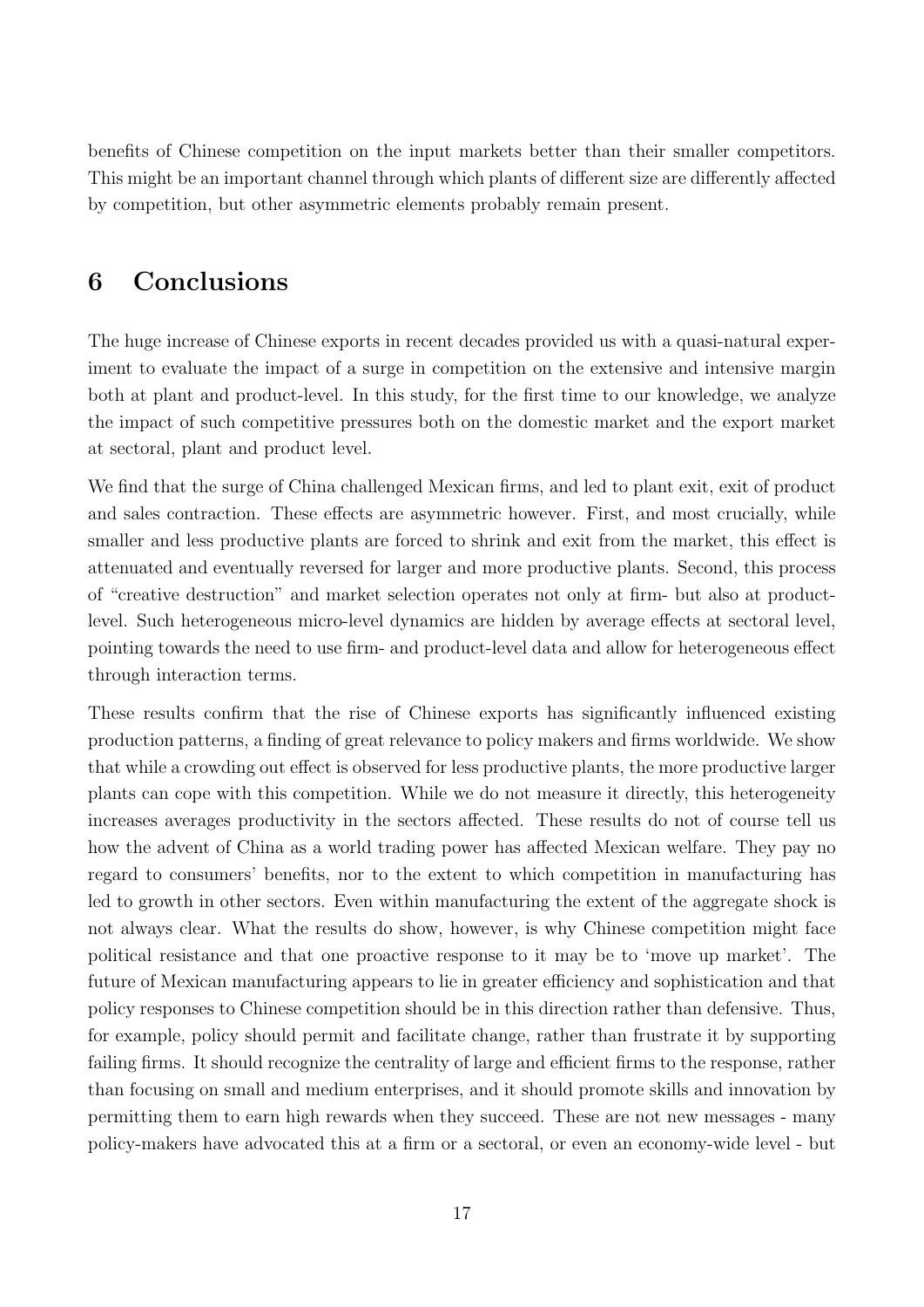this paper is the first to have produced evidence for that proposition.

These results reinforce the messages emerging from the recent theoretical literature on heterogeneous firms spurred by the seminal paper of Melitz (2003) and recently expanded towards the introduction of a further layer of heterogeneity at product-level (Eckel and Neary 2010, Bernard et al 2009, Mayer et al 2009).

Still pending for future research is to understand more in detail the mechanisms through which these "heterogeneous" responses operates at firm- and product-level, such as the role of innovation, firm organizational practices, skills and workers' training.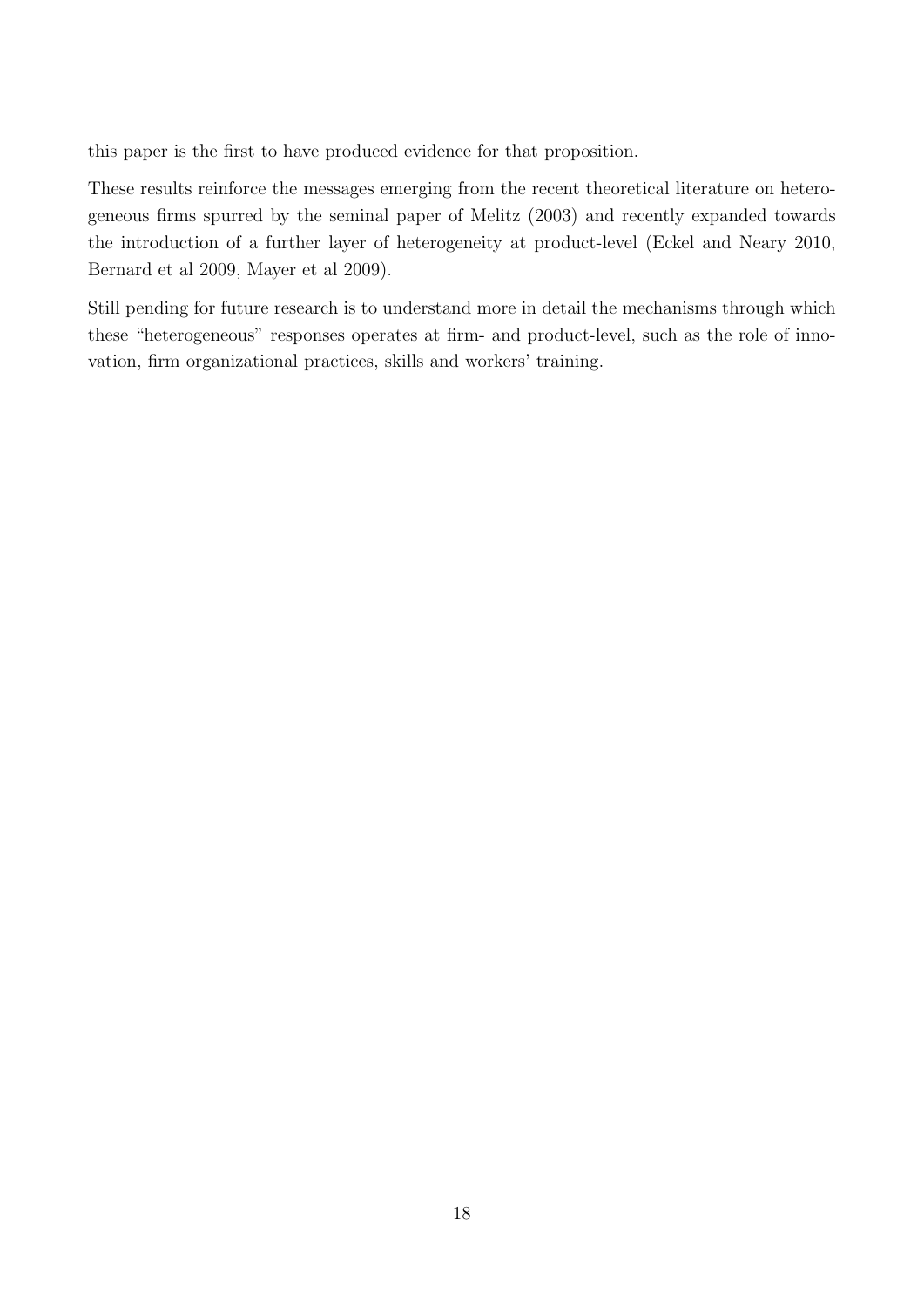### References

- [1] Aghion, Philippe, Nicholas Bloom, Richard Blundell, Rachel Griffith and Peter Howitt, 2005, 'Competition and Innovation: An Inverted-U Relationship', The Quarterly Journal of Economics, 701-728
- [2] Amiti, Mary and Jozef Konings, 2007, 'Trade Liberalization, Intermediate Inputs, and Productivity: Evidence from Indonesia', The American Economic Review, Volume 97(5), p.1611-1638
- [3] Arroba, Angel A., Rolando Avendaño, and Julio Estrada, 2008, 'Adapting to the Rise of China: How Can Latin American Companies Succeed?', OECD and World Economic Forum
- [4] Baldwin, John R. and Wulong Gu, 2005, 'The Impact of Trade on Plant Scale, Production-Run Length and Diversification', Mimeo Statistics Canada
- [5] Bernard, Andrew B., J. Bradford Jensen and Peter K. Schott, 2004, 'Facing the Dragon: Prospects for US. Manufacturers in the Coming Decade', Working paper, Yale University
- [6] Bernard, Andrew B., J. Bradford Jensen and Peter K. Schott, 2006, 'Survival of the Best Fit: Exposure to Low Wage Countries and the (uneven) Growth of US Manufacturing Plants', Journal of Industrial Economics, Vol. 68, 219-237
- [7] Bernard, Andrew B. and J. Bradford Jensen, 2007, 'Firm Structure, Multinationals, and Manufacturing Plant Death', The Review of Economics and Statistics, Vol. LXXXIX, no. 2
- [8] Bernard, Andrew B., Stephen J. Redding and Peter K. Schott, 2010, 'Multi-Product Firms and Product Switching', The American Economic Review, Volume 100, Nr 1, 70-97(28)
- [9] Bernard, Andrew B., Stephen J. Redding and Peter K. Schott, 2009, 'Multi-Product Firms and Trade Liberalization', NBER Working Paper, Working Paper 12782 - revised version
- [10] Bloom, Nicholas, Mirko Draca and John Van Reenen, 2008, 'Trade induced technical change? The impact of Chinese imports on technology and employment', Working paper
- [11] Bown, Chad P., 2009, 'Global Antidumping Database', [Version 5.1, October], available at www.brandeis.edu/˜cbown/global ad/
- [12] Broda, Christian and John Romalis, 2009, 'The Welfare Implications of Rising Price Dispersion', Working Paper
- [13] Card, David, 2001, 'Estimating the Return to Schooling: Progress on some persistent Econometric Problems', Econometrica, 69(5), pp. 1127-1160
- [14] Chernozhukov, Victor and Christian Hansen, 2006, 'Instrumental quantile regression inference for structural and treatment models', Journal of Econometrics, 132, pp. 491-525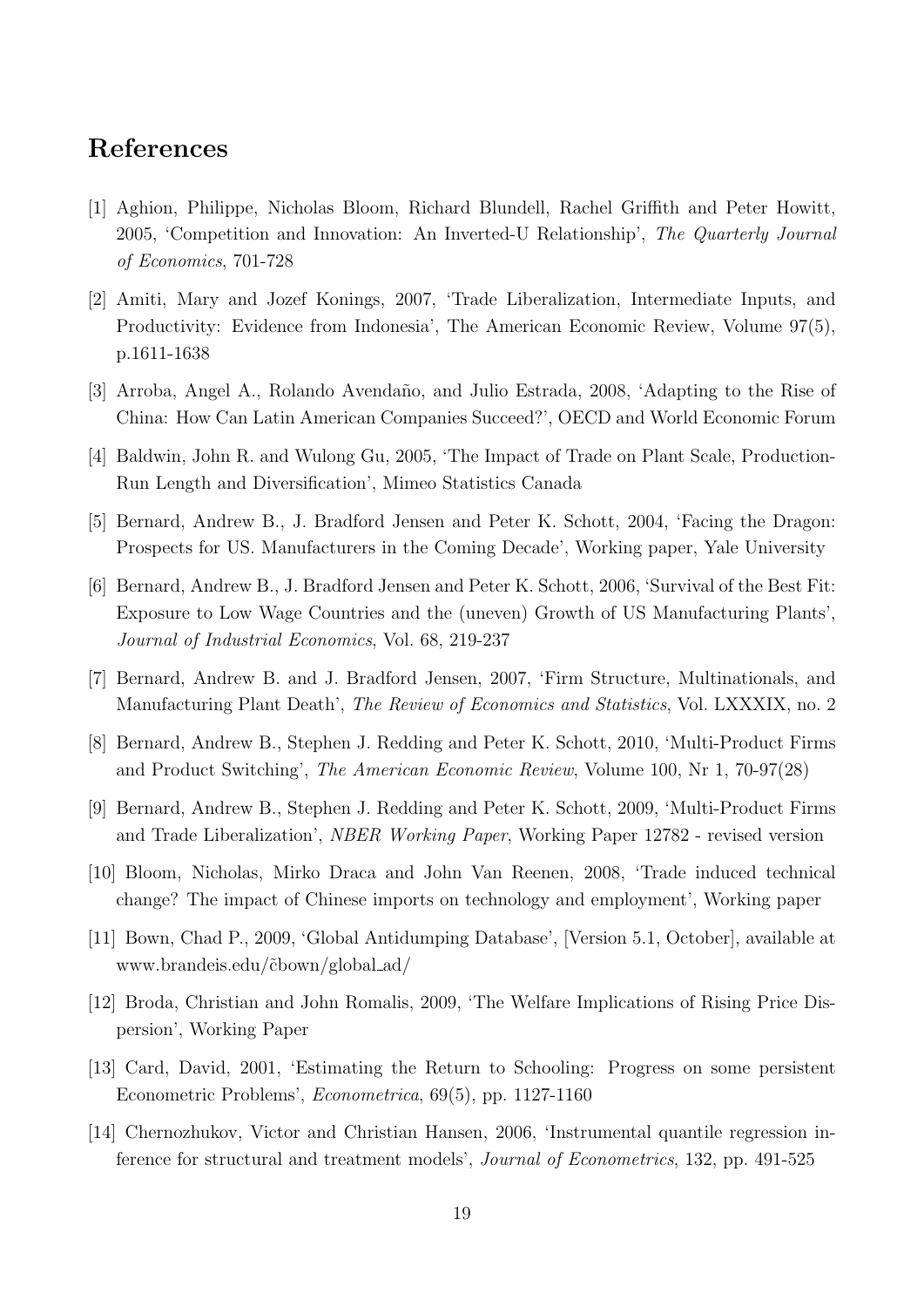- [15] De Hoyos, Rafael and Leonardo Iacovone, 2008, 'The Impact of NAFTA on Economic Performance: A firm-Level Analysis of the Trade', Working paper
- [16] Devlin, R., A. Estevadeordal and A. Rodriguez-Clare (eds), 2006, 'The Emergence of China. Opportunities and Challenges for Latin America and the Caribbean', Washington, DC: Inter-American Development Bank, ISBN: 1597820229.
- [17] Dussel Peters, Enrique (edt.), 2007, "Oportunidades en la relacion economica y comercial entre China y Mexico", United Nations, Mundi Prensa Mexico, S.A. de C.V.
- [18] Eckel, Carsten and Peter Neary, 2010, 'Multi-Product Firms and Flexible Manufacturing', Review of Economic Studies, Vol. 77(1), 188 - 217
- [19] Eckel, Carsten, Leonardo Iacovone, Beata Javorcik and Peter Neary, 2009, 'Multi-product firms at home and away', Working paper
- [20] Eichengreen, B., Y. Rhee and H. Tong (2007). 'China and the exports of other Asian countries', Review of World Economics, 143(2): 201226.
- [21] Eslava, Marcela, John Haltiwanger, Adriana Kugler and Maurice Kugler, 'Trade Reforms and Market Selection: Evidence from Manufacturing Plants in Colombia', IZA Discussion Paper No. 4256
- [22] European Commission, 2009, 'The Export Helpdesk for Developing Countries', HS 1996 classifications downloaded from exporthelp.europa.eu in March
- [23] Fernandes, Ana, 2007, 'Trade policy, trade volumes and plant-level productivity in Colombian manufacturing industries', Journal of International Economics, 71, pp. 5271
- [24] Fernandes, Ana and Caroline Paunov, 2008, 'Foreign direct investment in services and manufacturing productivity growth : evidence for Chile', Washington: World Bank, September, Serie: Policy Research Working Papers; 4730
- [25] Freund, Caroline and Caglar Ozden, 2006, 'The Effect of China's Exports on Latin American Trade with the World', Working paper
- [26] Hanson, Gordon H. and Raymond Robertson, 2007, 'China and the Recent Evolution of Latin America's Manufacturing Exports', Working paper
- [27] Huang, Yasheng, 2003, 'Selling China Foreign Direct Investment during the Reform Years', Cambridge University Press
- [28] Iacovone, Leonardo, 2008, 'Exploring Mexican Firm-Level Data', Working paper
- [29] Iacovone, Leonardo and Beata Javorcik, 2008, 'Multi product exporters: diversification and micro-level dynamics', World Bank Policy Research Working Paper, WPS4723.2008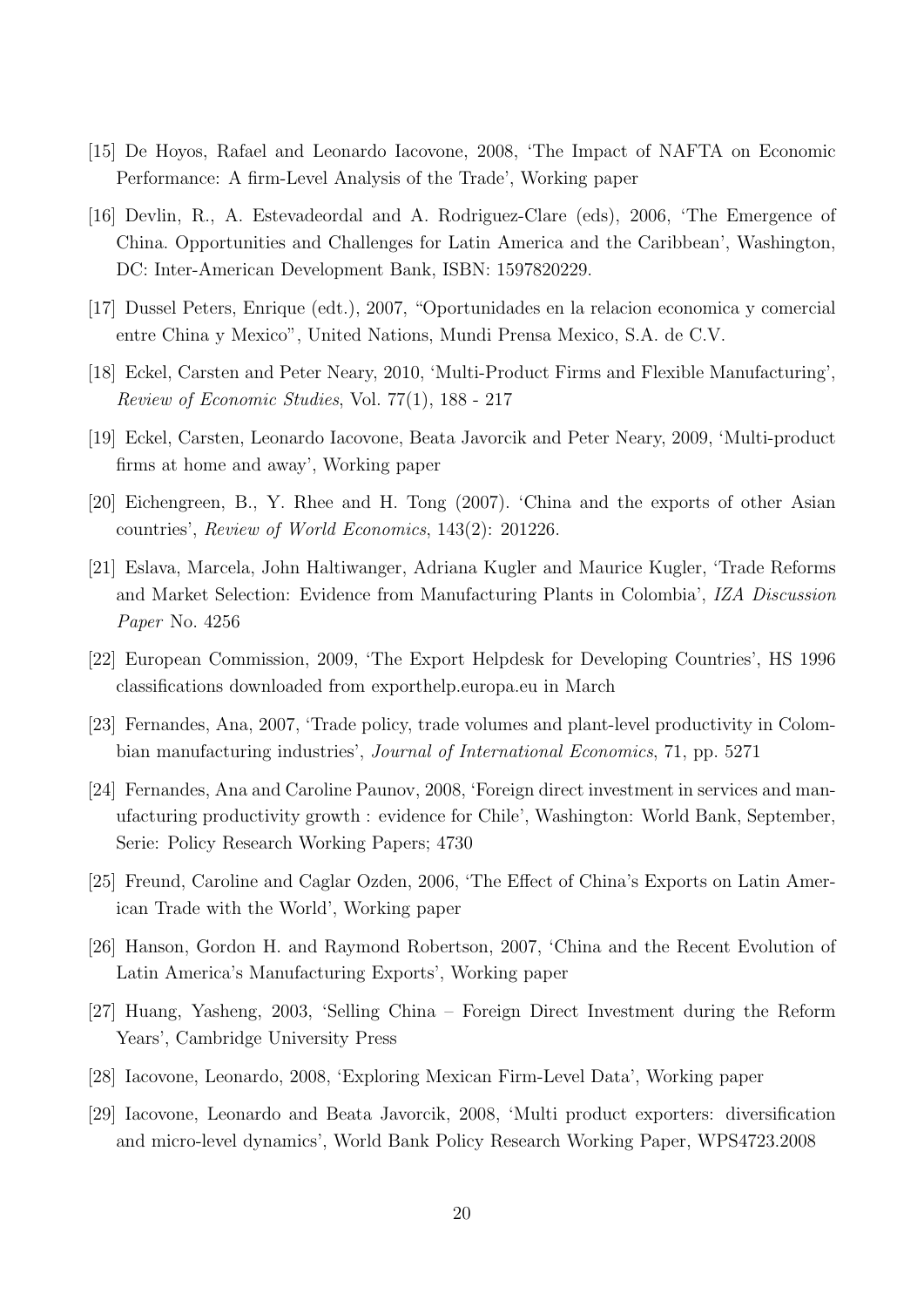- [30] Iranzo, Susana and Alyson C. Ma, 2006, 'The Effect of China on Mexico-U.S. Trade: Undoing NAFTA?", Working Paper
- [31] Jenkins, Rhys, Enrique Dussel Peters and Mauricio M. Moreira, 2008, 'The Impact of China on Latin America and the Caribbean', World Development, 36(2), 235-253
- [32] Keefer, Philip, 2007, 'Governance and Economic Growth', in Winters, L. Alan and Shahid Yusuf, Dancing with Giants, Washington DC., World Bank
- [33] Lall, S., J. Weiss and H. Oikawa (2005). 'Chinas competitive threat to Latin America: an analysis for 1990-2002'. Oxford Development Studies. 33(2): 163194.
- [34] Lederman, David, Marcelo Olarreaga and Guillermo Perry, 2008, 'Latin America's Response to China and India', The World Bank, Washington DC.
- [35] Lederman, Daniel, Marcelo Olarreaga and Eliana Rubiano, 2008, 'Trade Specialization in Latin America: The Impact of China and India", Review of World Economics (Weltwirtschaftliches Archiv), Springer, vol. 144(2), pages 248-271
- [36] Levinsohn, James, 1999, 'Employment response to international liberalization in Chile', Journal of International Economics, Vol. 47, 321 - 344
- [37] Lileeva, Alla and Daniel Trefler, 2009, 'Improved Access to Foreign Markets Raises Plant-Level Productivity...For Some Plants', NBER Working Paper No. W13297
- [38] Mayer, Thierry, Marc Melitz and Gianmarco Ottaviano, 2009, 'Market Size, Competition and the Product Mix of Exporters', Working Paper
- [39] Melitz, Marc, 2003, 'The Impact of Trade on Intra-Industry Reallocations and Aggregate Industry Productivity', Econometrica, Vol. 71, 1695-1725
- [40] Melitz, Marc and Gianmarco Ottaviano, 2009, 'Market Size, Trade, and Productivity', Review of Economic Studies, forthcoming
- [41] Moulton, Brent R, 1990, 'An Illustration of a Pitfall in Estimating the Effects of Aggregate Variables on Micro Unit', The Review of Economics and Statistics, Vol. 72, 2, 334-38
- [42] Nickell, Stephen, 1981, 'Biases in Dynamic Models with Fixed Effects, Econometrica, Vol. 49, No.6
- [43] Pavcnik, Nina, 2002, 'Trade Liberalization, Exit, and Productivity Improvements: Evidence from Chilean Plants', The Review of Economic Studies, 69, 245-276
- [44] Pavcnik, Nina, Andreas Blom, Pinelopi Goldberg and Norbert Schady, 2004, 'Trade Policy and Industry Wage Structure: Evidence from Brazil', World Bank Economic Review, 18(3), 319-344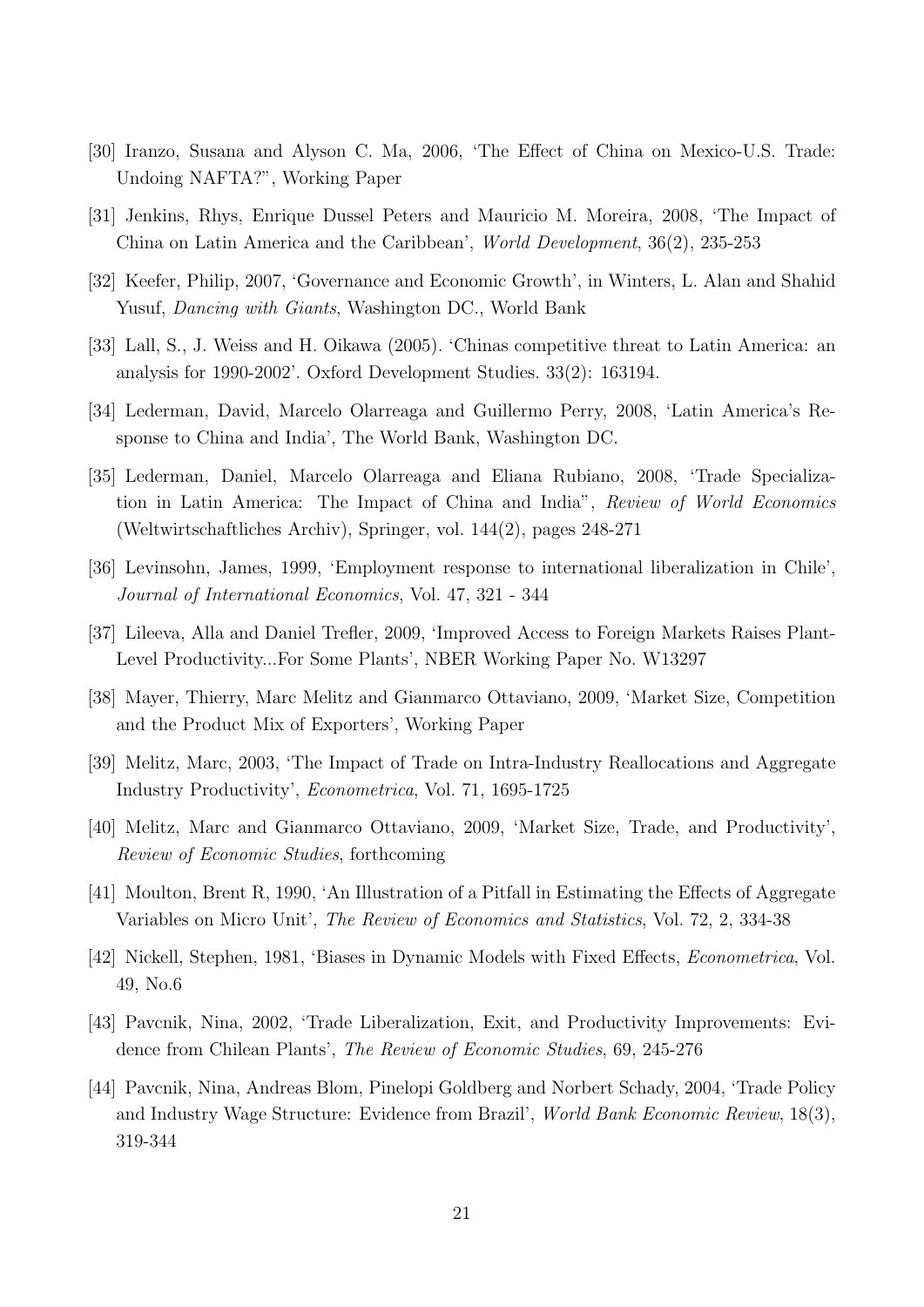- [45] Pavcnik, Nina and Penny Goldberg, 2005, 'Short term consequences of trade reform for industry employment and wages: Survey of evidence from Colombia', World Economy, 923-939
- [46] SICA, 2009, 'Tradado de Libre Comercio Chile-Panam Anexo 3.3 Lista de Chile', HS 1996 classifications downloaded from www.sica.gov.ec in March
- [47] Soloaga, Isidro, Marcelo Oarreaga and Daniel Lederman, 2007, 'The growth of China and India in World Trade: Opportunity or threat for Latin America and the Caribbean?', World Bank Policy Research Working Paper Series, WPS 4320
- [48] Teshiba, Kensuke, 2009, 'Import Competition and Innovation at the Plant Level: Evidence from Mexico', Working Paper
- [49] Winters, L. Alan and Shahid Yusuf, 2007, 'Dancing with giants, China, India and the Global Economy', Washington DC., World Bank, 2007
- [50] Wood, Adrian and Jörg Mayer, 2009, 'Has China de-industrialized other developing countries?', QEH Working Paper Series - Working paper 175
- [51] Yusuf, Shahid, Kaoru Nabeshima and Dwight H. Perkins, 2007, 'China and India Reshape Global Industrial Geography', in Winters, L. Alan and Shahid Yusuf, Dancing with Giants, Washington DC., World Bank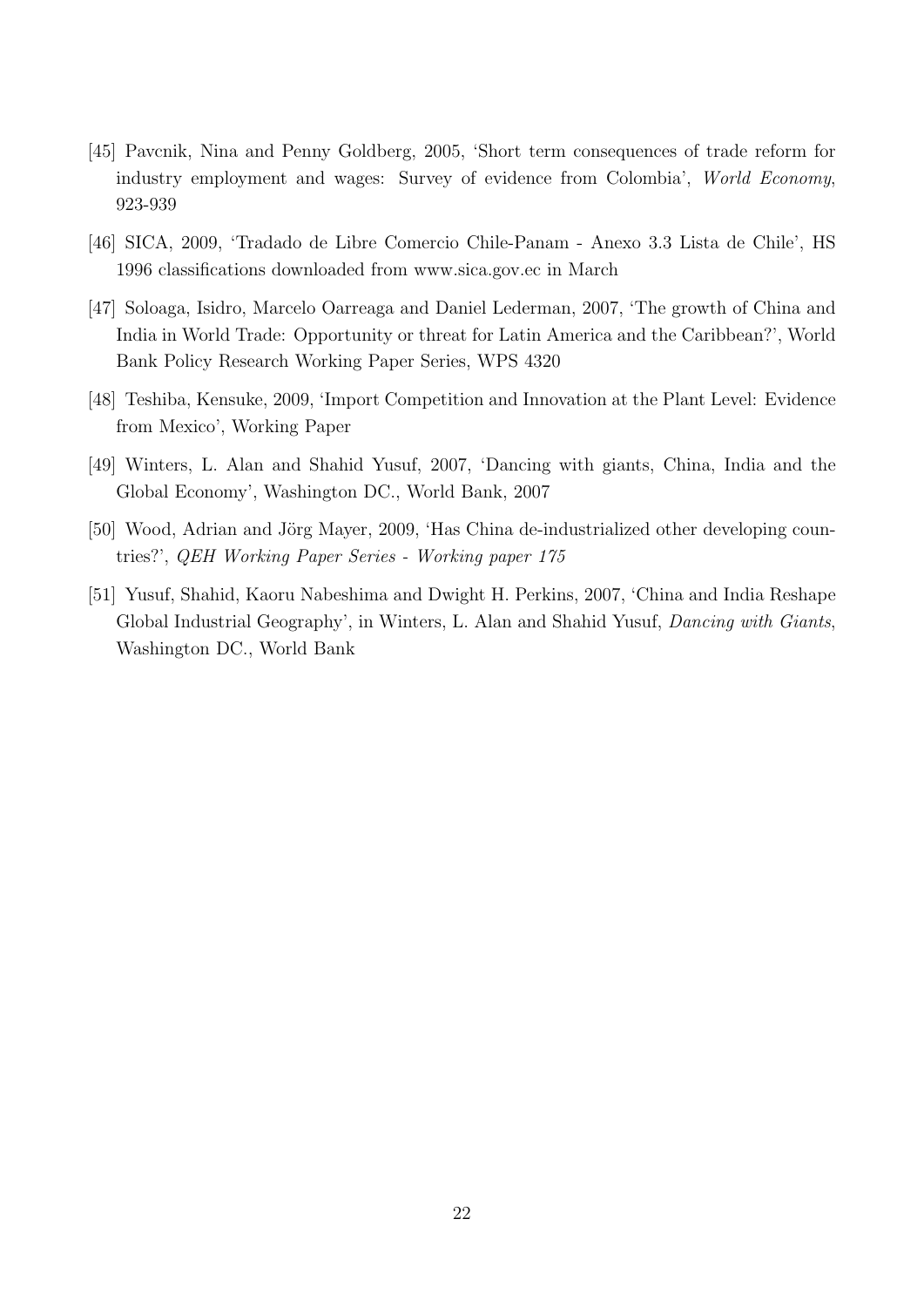<span id="page-23-0"></span>

Figure 1: Impact of Chinese exports on the US and Mexico

Note: Left scales: import values (billion USD), right scales: share of China in total imports of market. Source: COMTRADE.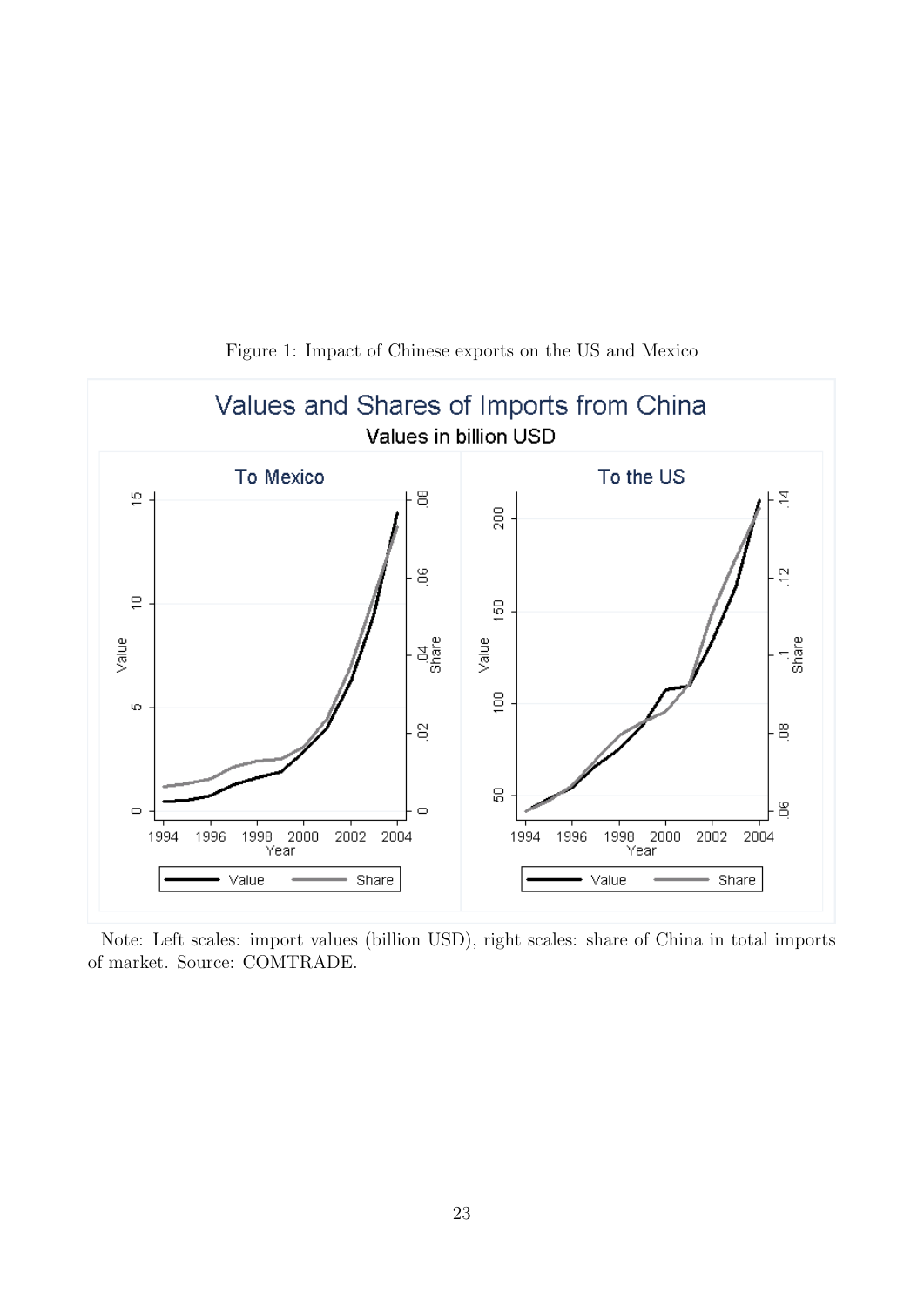<span id="page-24-0"></span>

| Plant data variables   |                      |       |      |       |
|------------------------|----------------------|-------|------|-------|
|                        | $\bm{\mathrm{Mean}}$ | S. D. | Min. | Max.  |
| China comp. Mex        | 0.02                 | 0.06  | 0.00 | 0.86  |
| China comp. US         | 0.02                 | 0.09  | 0.00 | 0.95  |
| Export share           | 0.10                 | 0.22  | 0.00 | 1.00  |
| Log sales              | 10.54                | 1.91  | 0.00 | 18.01 |
| Log export sales       | 9.21                 | 2.45  | 0.00 | 17.84 |
| Skill share            | 0.31                 | 0.20  | 0.00 | 1.00  |
| Nr. of products        | 3.18                 | 2.93  | 1.00 | 33.00 |
| Herfindahl             | 0.08                 | 0.09  | 0.01 | 1.00  |
|                        |                      |       |      |       |
| Product data variables |                      |       |      |       |
| China comp. Mex        | 0.02                 | 0.06  | 0.00 | 0.96  |
| China comp. US         | 0.08                 | 0.15  | 0.00 | 1.00  |
| Share                  | 0.32                 | 0.36  | 0.00 | 1.00  |
| Log sales              | 8.49                 | 2.63  | 0.00 | 18.00 |
| Log export sales       | 8.14                 | 2.63  | 0.00 | 17.84 |

Table 1: Descriptive statistics

Note: This table presents main variables used in the regressions. China comp. Mex and China comp. US denote the shares of Chinese in total imports, Skill share the ratio of white to blue collar workers, and Share the sales share of products within plants.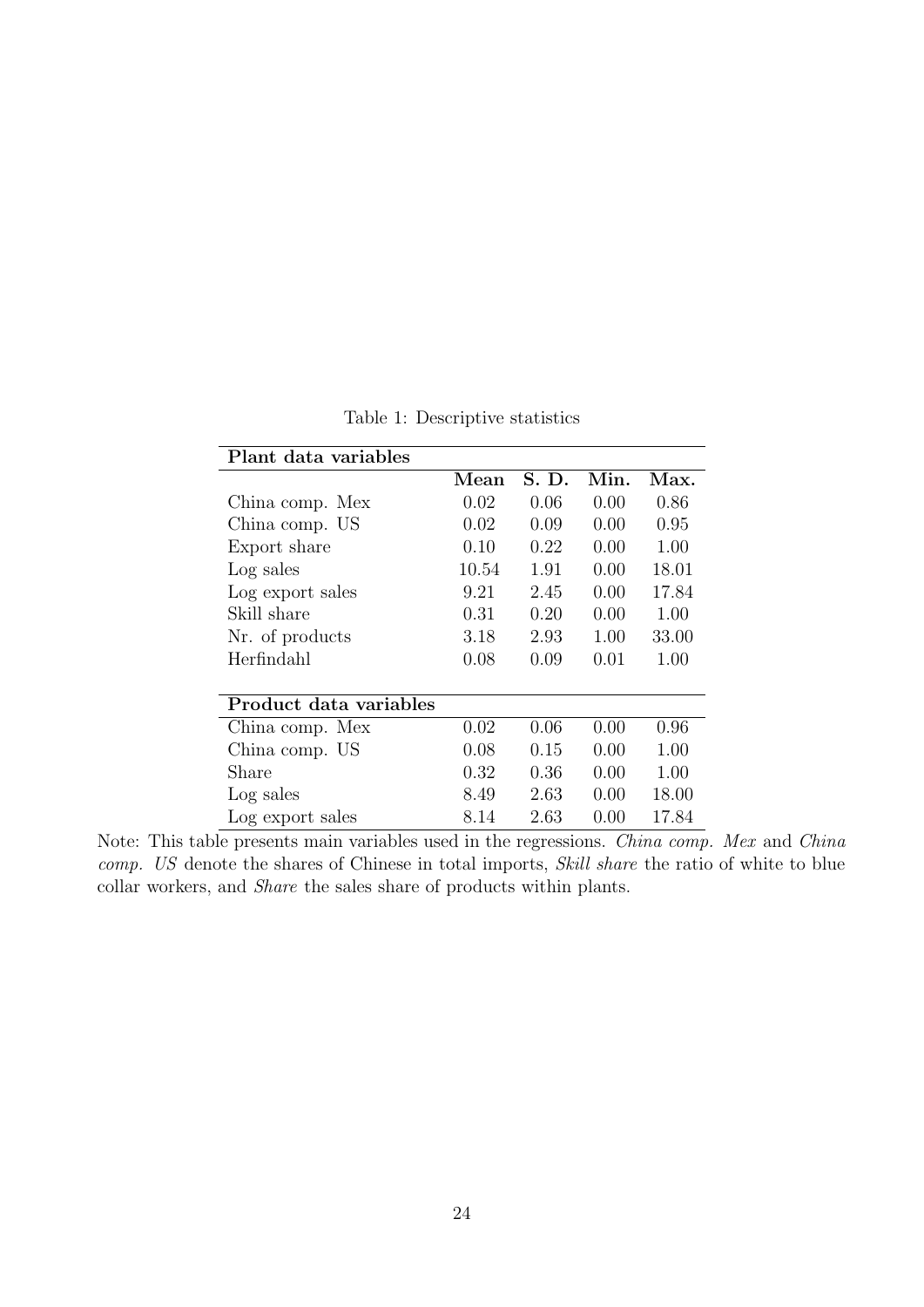|                                |              | $\overline{\text{OLS}}$ |              | $\overline{\text{IV}}$ |              | First stages  |              |
|--------------------------------|--------------|-------------------------|--------------|------------------------|--------------|---------------|--------------|
|                                | (1)          | (2)                     | (3)          | (4)                    | (Fs 3)       | (Fs 4)        | (Fs 4)       |
|                                | Exit         | Exit                    | Exit         | Exit                   | Chn comp Mex | Chn comp Mex  | Chn x sales  |
|                                |              |                         |              |                        |              |               |              |
| Chn. comp. Mex $(t-1)$         | 0.0266       | $0.770**$               | $-0.0446$    | $1.258**$              |              |               |              |
|                                | (0.0463)     | (0.319)                 | (0.110)      | (0.514)                |              |               |              |
| Log imports $(t-1)$            | $-0.00157$   | $-0.00150$              | $-0.00155$   | $-0.00142$             | 0.000258     | 0.000240      | 0.00337      |
|                                | (0.00141)    | (0.00141)               | (0.00144)    | (0.00144)              | (0.000198)   | (0.000197)    | (0.00214)    |
| Log tot. sales $(t-1)$         | $-0.0576***$ | $-0.0563***$            | $-0.0575***$ | $-0.0553***$           | $0.000619**$ | $-0.00103***$ | $-0.00817**$ |
|                                | (0.00357)    | (0.00357)               | (0.00225)    | (0.00238)              | (0.000307)   | (0.000328)    | (0.00356)    |
| Herf. $(t-1)$                  | $0.0891*$    | $0.0924**$              | $0.0904**$   | $0.0969***$            | $0.0126**$   | $0.0115**$    | $0.160***$   |
|                                | (0.0459)     | (0.0460)                | (0.0367)     | (0.0367)               | (0.00501)    | (0.00498)     | (0.0541)     |
| Exp. share $(t-1)$             | $-0.0139$    | $-0.0137$               | $-0.0139$    | $-0.0135$              | 0.000214     | $-0.000280$   | $-0.00620$   |
|                                | (0.0133)     | (0.0133)                | (0.0119)     | (0.0119)               | (0.00164)    | (0.00163)     | (0.0177)     |
| Skill share $(t-1)$            | $-0.00553$   | $-0.00733$              | $-0.00561$   | $-0.00889$             | $-0.00291$   | $-0.00180$    | $-0.0342$    |
|                                | (0.0176)     | (0.0175)                | (0.0147)     | (0.0148)               | (0.00202)    | (0.00201)     | (0.0218)     |
| Chn. $x$ sales $(t-1)$         |              | $-0.0696**$             |              | $-0.125***$            |              |               |              |
|                                |              | (0.0272)                |              | (0.0454)               |              |               |              |
| Chn. comp. $-US$ $-EU$ $(t-1)$ |              |                         |              |                        | $0.0161***$  | $-0.00129$    | $-0.175**$   |
|                                |              |                         |              |                        | (0.00141)    | (0.00781)     | (0.0849)     |
| Chn. comp. $EU(t-1)$           |              |                         |              |                        | $0.428***$   | $-0.0792**$   | $-5.584***$  |
|                                |              |                         |              |                        | (0.00701)    | (0.0349)      | (0.379)      |
| Interaction instrument 1       |              |                         |              |                        |              | $0.00194**$   | $0.0354***$  |
|                                |              |                         |              |                        |              | (0.000798)    | (0.00867)    |
| Interaction instrument 2       |              |                         |              |                        |              | $0.0488***$   | $0.973***$   |
|                                |              |                         |              |                        |              | (0.00336)     | (0.0365)     |
| Year f.e.                      | Yes          | Yes                     | Yes          | Yes                    |              |               |              |
| Plant f.e.                     | Yes          | Yes                     | Yes          | Yes                    |              |               |              |
| Observations                   | 35828        | 35828                   | 35376        | 35376                  | 35376        | 35376         | 35376        |
| Sargan p - value               |              |                         |              |                        | 0.706        | 0.239         | 0.239        |
|                                |              |                         |              |                        |              |               |              |
| F-Statistic                    |              |                         |              |                        | 448.4        | 418.3         | 448.0        |

<span id="page-25-0"></span>Table 2: Domestic <sup>p</sup>lant exit; OLS, IV and first stage

Note: Domestic exit indicates plants that leave the sample. Robust standard errors used, stars give significance at one (\*\*\*), five (\*\*) and ten  $(*)$  percent level of significance. The variable *Chn. comp. Mex* is the share of China in total Mexican imports. The last three columns show one first stage for the the instrumented variable in column three and two first stages for the instrumented variables incolumn four.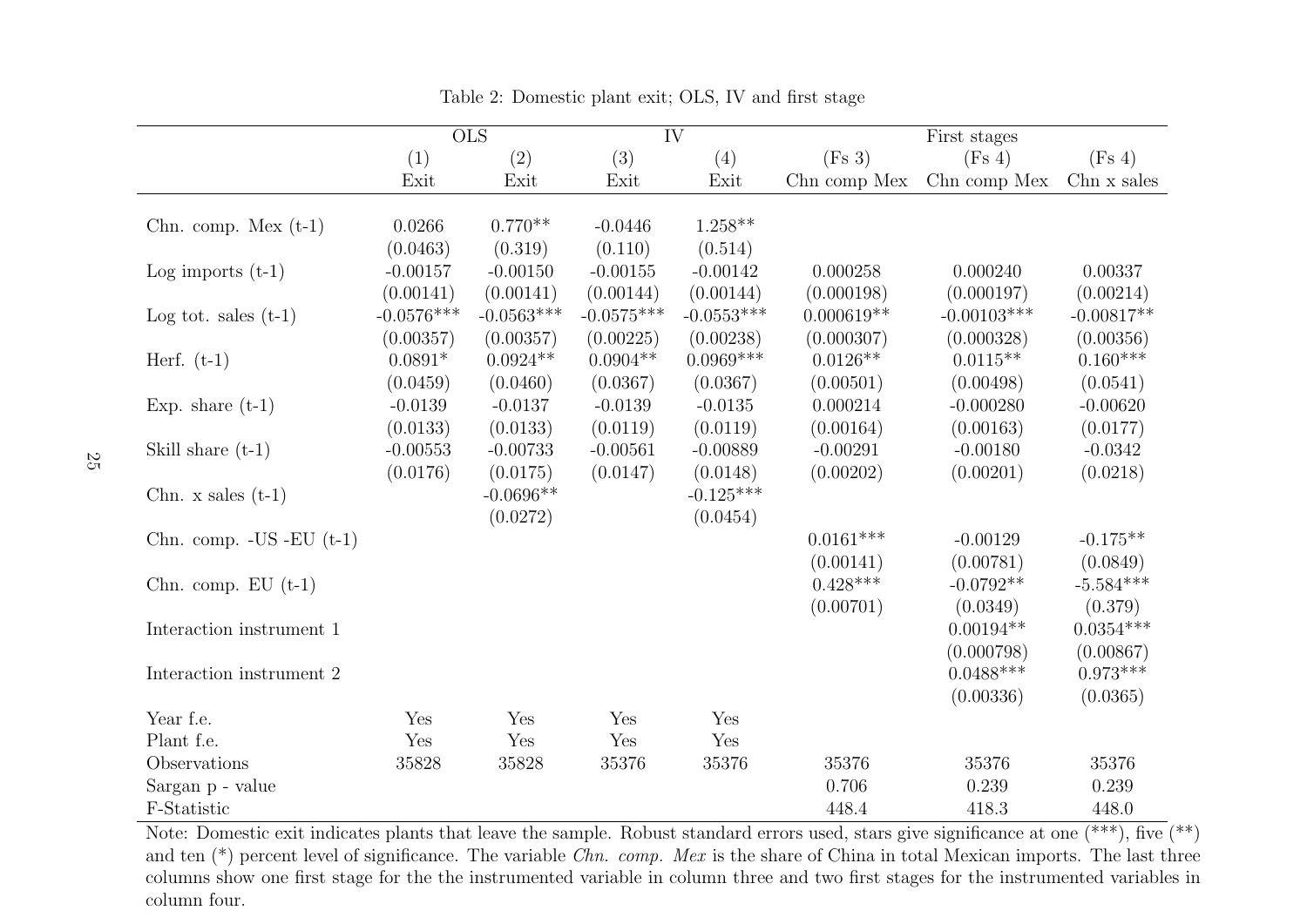|                              |              | $\overline{\mathrm{OLS}}$ | $\overline{\text{IV}}$ |             |              | First stages |             |
|------------------------------|--------------|---------------------------|------------------------|-------------|--------------|--------------|-------------|
|                              | (1)          | (2)                       | (3)                    | (4)         | (Fs 3)       | (Fs 4)       | (Fs 4)      |
|                              | Exit exp     | Exit exp                  | Exit exp               | Exit exp    | Chn comp US  | Chn comp US  | Chn x sales |
|                              |              |                           |                        |             |              |              |             |
| Chn. comp. US $(t-1)$        | 0.0321       | $0.798***$                | 0.162                  | $1.577***$  |              |              |             |
|                              | (0.0608)     | (0.221)                   | (0.212)                | (0.579)     |              |              |             |
| Log US imports $(t-1)$       | $-0.00390$   | $-0.00393$                | 0.000344               | $-0.000222$ | $0.00545***$ | $0.00545***$ | $0.0550***$ |
|                              | (0.00410)    | (0.00411)                 | (0.00436)              | (0.00438)   | (0.000650)   | (0.000650)   | (0.00658)   |
| Log exp. sales $(t-1)$       | $-0.0369***$ | $-0.0319***$              | $-0.00996$ ***         | 8.96e-05    | $-0.000343$  | $-0.000395$  | $0.0613***$ |
|                              | (0.00466)    | (0.00471)                 | (0.00344)              | (0.00510)   | (0.000533)   | (0.000540)   | (0.00546)   |
| Herfindahl $(t-1)$           | 0.0596       | 0.0586                    | 0.0467                 | 0.0498      | $-0.0293**$  | $-0.0295**$  | $-0.302**$  |
|                              | (0.0908)     | (0.0912)                  | (0.0922)               | (0.0925)    | (0.0143)     | (0.0143)     | (0.144)     |
| Exp. share $(t-1)$           | $0.0804***$  | $0.0827***$               | 0.0311                 | 0.0279      | $0.00872**$  | $0.00883**$  | $0.0880**$  |
|                              | (0.0304)     | (0.0303)                  | (0.0275)               | (0.0276)    | (0.00424)    | (0.00425)    | (0.0430)    |
| Skill share $(t-1)$          | $-0.000652$  | $-0.00819$                | $-0.00963$             | $-0.0260$   | 0.00812      | 0.00849      | 0.0281      |
|                              | (0.0475)     | (0.0476)                  | (0.0456)               | (0.0462)    | (0.00706)    | (0.00709)    | (0.0716)    |
| Chn $x$ sales $(t-1)$        |              | $-0.0777***$              |                        | $-0.136***$ |              |              |             |
|                              |              | (0.0202)                  |                        | (0.0508)    |              |              |             |
| Chn. comp. $-US$ $-EU$ (t-1) |              |                           |                        |             | $-0.0264***$ | $-0.00610$   | $-0.362$    |
|                              |              |                           |                        |             | (0.00741)    | (0.0503)     | (0.508)     |
| Chn. comp. $EU(t-1)$         |              |                           |                        |             | $0.621***$   | $0.451***$   | $-8.942***$ |
|                              |              |                           |                        |             | (0.0204)     | (0.136)      | (1.372)     |
| Interaction instrument 1     |              |                           |                        |             |              | $-0.00189$   | 0.0253      |
|                              |              |                           |                        |             |              | (0.00455)    | (0.0460)    |
|                              |              |                           |                        |             |              |              |             |
| Interaction instrument 2     |              |                           |                        |             |              | 0.0152       | $1.351***$  |
|                              |              |                           |                        |             |              | (0.0121)     | (0.122)     |
| Year f.e.                    | Yes          | Yes                       | Yes                    | Yes         |              |              |             |
| Plant f.e.                   | Yes          | Yes                       | Yes                    | Yes         |              |              |             |
| Observations                 | 11414        | 11414                     | 12089                  | 12089       | 12089        | 12089        | 12089       |
| Sargan p-value               |              |                           |                        |             | 0.317        | 0.207        | 0.207       |
| F-Statistic                  |              |                           |                        |             | 143.1        | 126.4        | 173.6       |

Table 3: Exit from export; OLS, IV and first stage

<span id="page-26-0"></span> Note: Note: Exit from export indicates <sup>p</sup>lants that leave the export sample. Only exporters considered. Robust standard errors used,stars give significance at one  $(*^{**})$ , five  $(*^*)$  and ten  $(*)$  percent level of significance. The variable *Chn. comp. US* is the share of Chinese in total US imports. The last three columns show one first stage for the the instrumented variable in column three and twofirst stages for the instrumented variables in column four.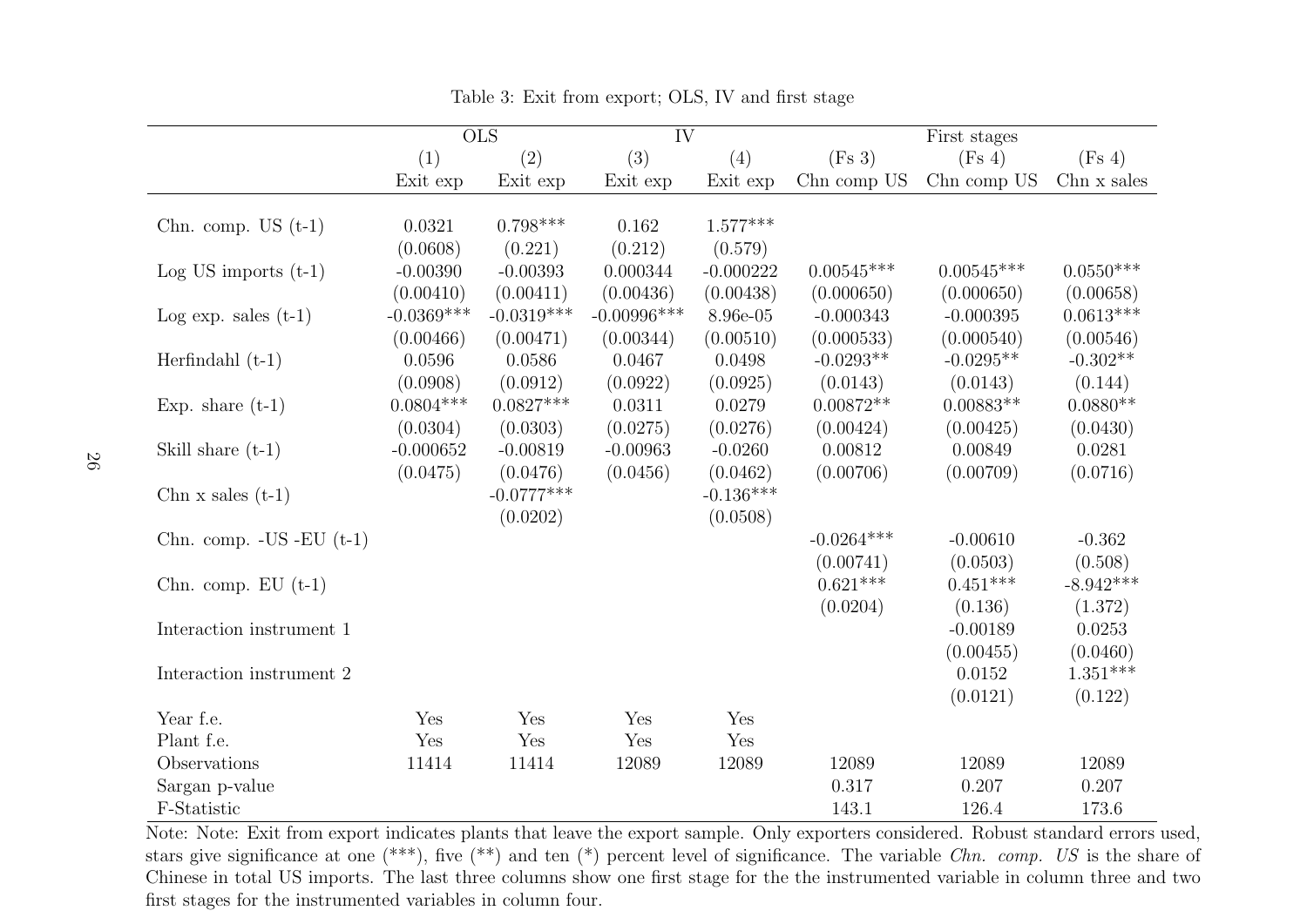|                                                                                                                                                   |             | $\overline{\text{OLS}}$ | $\overline{\text{IV}}$ |             |              | First stages |             |
|---------------------------------------------------------------------------------------------------------------------------------------------------|-------------|-------------------------|------------------------|-------------|--------------|--------------|-------------|
|                                                                                                                                                   | (1)         | (2)                     | (3)                    | (4)         | (Fs 3)       | (Fs 4)       | (Fs 4)      |
|                                                                                                                                                   | Dom. sales  | Dom. sales              | Dom. sales             | Dom. sales  | Chn comp Mex | Chn comp Mex | Chn x sales |
| Chn. comp. Mex $(t-1)$                                                                                                                            | 0.0177      | $-1.200*$               | $-0.485*$              | $-6.743***$ |              |              |             |
|                                                                                                                                                   | (0.117)     | (0.689)                 | (0.259)                | (1.401)     |              |              |             |
| Log imports $(t-1)$                                                                                                                               | $-0.000420$ | $-0.000497$             | $-0.000247$            | $-0.000691$ | $-0.0003$    | $-0.0003$    | $-0.00210$  |
|                                                                                                                                                   | (0.00497)   | (0.00497)               | (0.00390)              | (0.00391)   | (0.0002)     | (0.0002)     | (0.00234)   |
| Log tot. sales $(t-1)$                                                                                                                            | $0.658***$  | $0.656***$              | $0.658***$             | $0.645***$  | $-0.0002$    | $-0.0002$    | $0.0107***$ |
|                                                                                                                                                   | (0.0136)    | (0.0137)                | (0.00597)              | (0.00661)   | (0.0003)     | (0.0003)     | (0.00365)   |
| Herf. $(t-1)$                                                                                                                                     | $-0.527***$ | $-0.533***$             | $-0.518***$            | $-0.550***$ | $0.0100**$   | $0.0101**$   | $0.157***$  |
|                                                                                                                                                   | (0.129)     | (0.130)                 | (0.0940)               | (0.0944)    | (0.00510)    | (0.00510)    | (0.0560)    |
| Exp. share $(t-1)$                                                                                                                                | $-0.956***$ | $-0.957***$             | $-0.955***$            | $-0.960***$ | 0.00111      | 0.001        | 0.0107      |
|                                                                                                                                                   | (0.0645)    | (0.0644)                | (0.0322)               | (0.0323)    | (0.00175)    | (0.00175)    | (0.0192)    |
| Skill share $(t-1)$                                                                                                                               | $-0.0554$   | $-0.0520$               | $-0.0564$              | $-0.0384$   | $-0.002$     | $-0.002$     | $-0.0484**$ |
|                                                                                                                                                   | (0.0488)    | (0.0489)                | (0.0391)               | (0.0393)    | (0.0002)     | (0.0002)     | (0.0233)    |
| Chn $x$ sales $(t-1)$                                                                                                                             |             | $0.113*$                |                        | $0.594***$  |              |              |             |
|                                                                                                                                                   |             | (0.0601)                |                        | (0.130)     |              |              |             |
| Chn. comp. $-US$ $-EU$ $(t-1)$                                                                                                                    |             |                         |                        |             | $26.61***$   | $16.22***$   | $-106.7***$ |
|                                                                                                                                                   |             |                         |                        |             | (0.475)      | (2.824)      | (31.03)     |
| Chn. comp. $EU(t-1)$                                                                                                                              |             |                         |                        |             | $-0.261**$   | $1.369**$    | $14.85***$  |
|                                                                                                                                                   |             |                         |                        |             | (0.132)      | (0.604)      | (6.638)     |
| Interaction instrument 1                                                                                                                          |             |                         |                        |             |              | $-0.155***$  | $-1.894***$ |
|                                                                                                                                                   |             |                         |                        |             |              | (0.0575)     | (0.632)     |
| Interaction instrument 2                                                                                                                          |             |                         |                        |             |              | $0.985***$   | 37.37***    |
|                                                                                                                                                   |             |                         |                        |             |              | (0.264)      | (2.901)     |
| Year f.e.                                                                                                                                         | Yes         | Yes                     | Yes                    | Yes         |              |              |             |
| Plant f.e.                                                                                                                                        | Yes         | Yes                     | Yes                    | Yes         |              |              |             |
| Observations                                                                                                                                      | 39254       | 39254                   | 38774                  | 38774       | 38774        | 38774        | 38774       |
| Sargan p-value                                                                                                                                    |             |                         |                        |             | 0.683        | 0.453        | 0.453       |
| F-Statistic                                                                                                                                       |             |                         |                        |             | 522.0        | 277.5        | 454.9       |
| Note: Robust standard errors used, stars give significance at one $(***)$ , five $(**)$ and ten $(*)$ percent level of significance. The variable |             |                         |                        |             |              |              |             |

Table 4: Ln Domestic Sales; OLS, IV and first stage

<span id="page-27-0"></span> Chn. comp. Mex is the share of Chinese in total imports. The last three columns show one first stage for the the instrumented variable in column three and two first stages for the instrumented variables in column four. The instruments have been adjusted with<sup>a</sup> factor of <sup>10</sup>−<sup>8</sup> to improve legibility.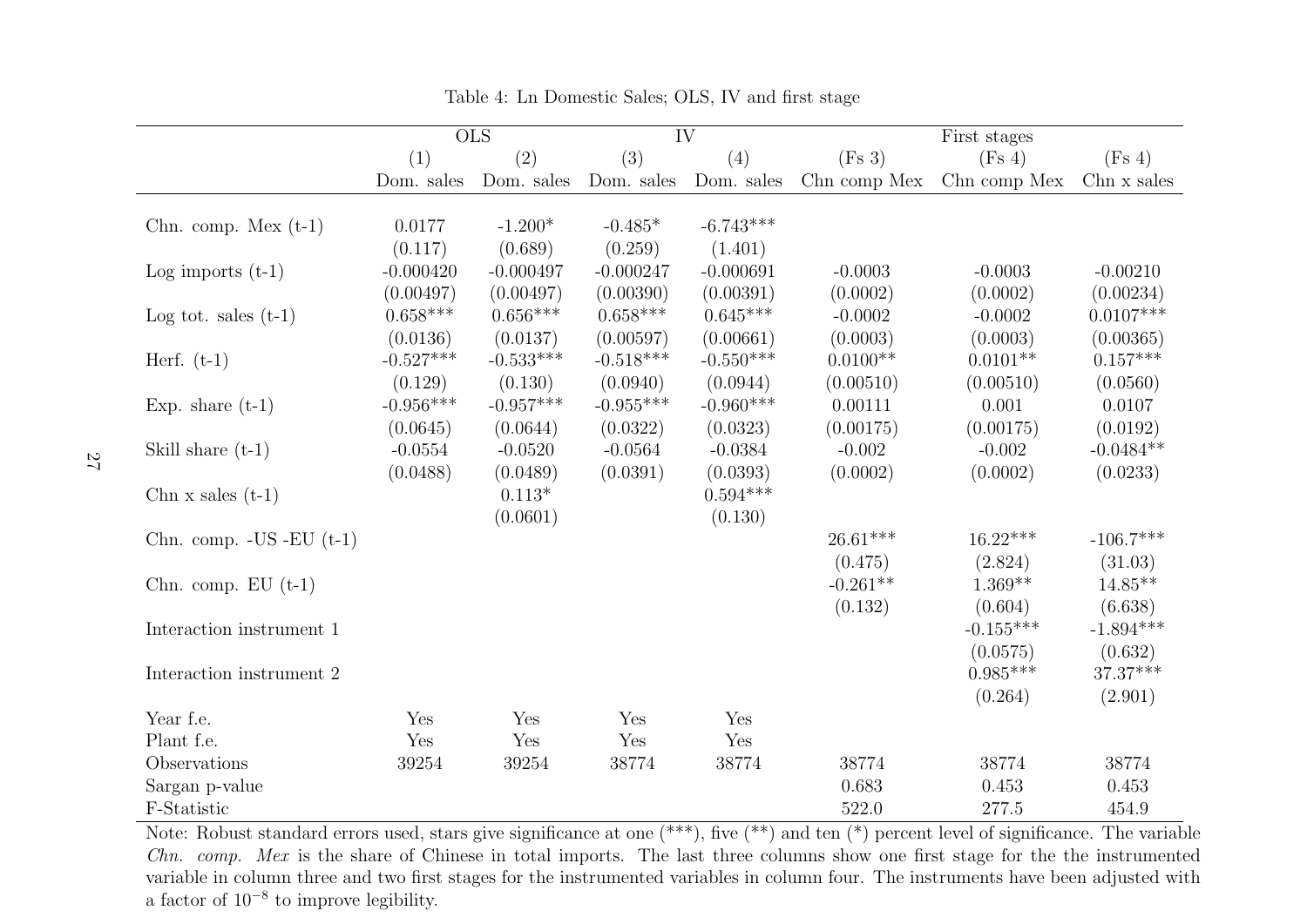|                              |            | $\overline{\mathrm{OLS}}$ | $\overline{\text{IV}}$ |             |              | First stages |             |
|------------------------------|------------|---------------------------|------------------------|-------------|--------------|--------------|-------------|
|                              | (1)        | (2)                       | (3)                    | (4)         | (Fs 3)       | (Fs 4)       | (Fs 4)      |
|                              | Exp sales  | Exp sales                 | Exp sales              | Exp sales   | Chn comp US  | Chn comp US  | Chn x sales |
| Chn. comp. US $(t-1)$        | $-0.498**$ | $-3.033***$               | $-0.632$               | $-3.511***$ |              |              |             |
|                              | (0.196)    | (0.702)                   | (0.491)                | (0.948)     |              |              |             |
| $Log US.$ Imports $(t-1)$    | $0.0269**$ | $0.0277**$                | 0.00615                | 0.00674     | $0.006***$   | $0.006***$   | $0.0644***$ |
|                              | (0.0128)   | (0.0128)                  | (0.0134)               | (0.0134)    | (0.001)      | (0.001)      | (0.00682)   |
| Log Mex. imports $(t-1)$     | 0.00521    | 0.00530                   | $0.0266**$             | $0.0274**$  | $-0.001**$   | $-0.001**$   | $-0.0144**$ |
|                              | (0.0141)   | (0.0141)                  | (0.0122)               | (0.0122)    | (0.0006)     | (0.0006)     | (0.00635)   |
| Log exp. sales $(t-1)$       | $0.423***$ | $0.404***$                | $0.423***$             | $0.403***$  | (0.001)      | (0.001)      | $0.0271***$ |
|                              | (0.0192)   | (0.0197)                  | (0.0119)               | (0.0132)    | (10.001)     | (10.001)     | (0.00657)   |
| Herf. $(t-1)$                | $-0.575**$ | $-0.580**$                | $-0.579**$             | $-0.585**$  | $-0.0384***$ | $-0.0379***$ | $-0.409***$ |
|                              | (0.261)    | (0.260)                   | (0.278)                | (0.277)     | (0.0143)     | (0.0143)     | (0.145)     |
| Log exp. share $(t-1)$       | $0.276***$ | $0.268**$                 | $0.277***$             | $0.269***$  | $0.00766*$   | 0.00670      | 0.0466      |
|                              | (0.106)    | (0.106)                   | (0.0886)               | (0.0885)    | (0.00457)    | (0.00458)    | (0.0464)    |
| Skill share $(t-1)$          | $-0.136$   | $-0.109$                  | $-0.135$               | $-0.106$    | 0.0107       | 0.0114       | 0.0697      |
|                              | (0.156)    | (0.157)                   | (0.141)                | (0.141)     | (0.007)      | (0.00731)    | (0.0740)    |
| Chn exp $x$ sales $(t-1)$    |            | $0.260***$                |                        | $0.289***$  |              |              |             |
|                              |            | (0.0650)                  |                        | (0.0805)    |              |              |             |
| Chn. comp. $-US$ $-EU$ (t-1) |            |                           |                        |             | $-0.0362***$ | $-0.143***$  | $-2.279***$ |
|                              |            |                           |                        |             | (0.0088)     | (0.0278)     | (0.281)     |
| Chn. comp. $EU(t-1)$         |            |                           |                        |             | $0.776***$   | $0.993***$   | $-1.676**$  |
|                              |            |                           |                        |             | (0.019)      | (0.0695)     | (0.704)     |
| Interaction instrument 1     |            |                           |                        |             |              | $0.0123***$  | $0.235***$  |
|                              |            |                           |                        |             |              | (0.00300)    | (0.0304)    |
| Interaction instrument 2     |            |                           |                        |             |              | $-0.0243***$ | $0.960***$  |
|                              |            |                           |                        |             |              | (0.00721)    | (0.0730)    |
| Year f.e.                    | Yes        | Yes                       | Yes                    | Yes         |              |              |             |
| Plant f.e.                   | Yes        | Yes                       | Yes                    | Yes         |              |              |             |
| Observations                 | 12139      | 12139                     | 11771                  | 11771       | 11771        | 11771        | 11771       |
| Sargan p-value               |            |                           |                        |             | 0.165        | 0.334        | 0.334       |
| F-Statistic                  |            |                           |                        |             | 195.4        | 176.1        | 232.7       |

Table 5: Ln Export Sales; OLS, IV and first stage

<span id="page-28-0"></span>Note: Robust standard errors used, stars give significance at one (\*\*\*), five (\*\*) and ten (\*) percent level of significance. The variable Chn. comp. US is the share of Chinese in total US imports. The last three columns show one first stage for the the instrumented variable in column three and two first stages for the instrumented variables in column four. Only exporters considered.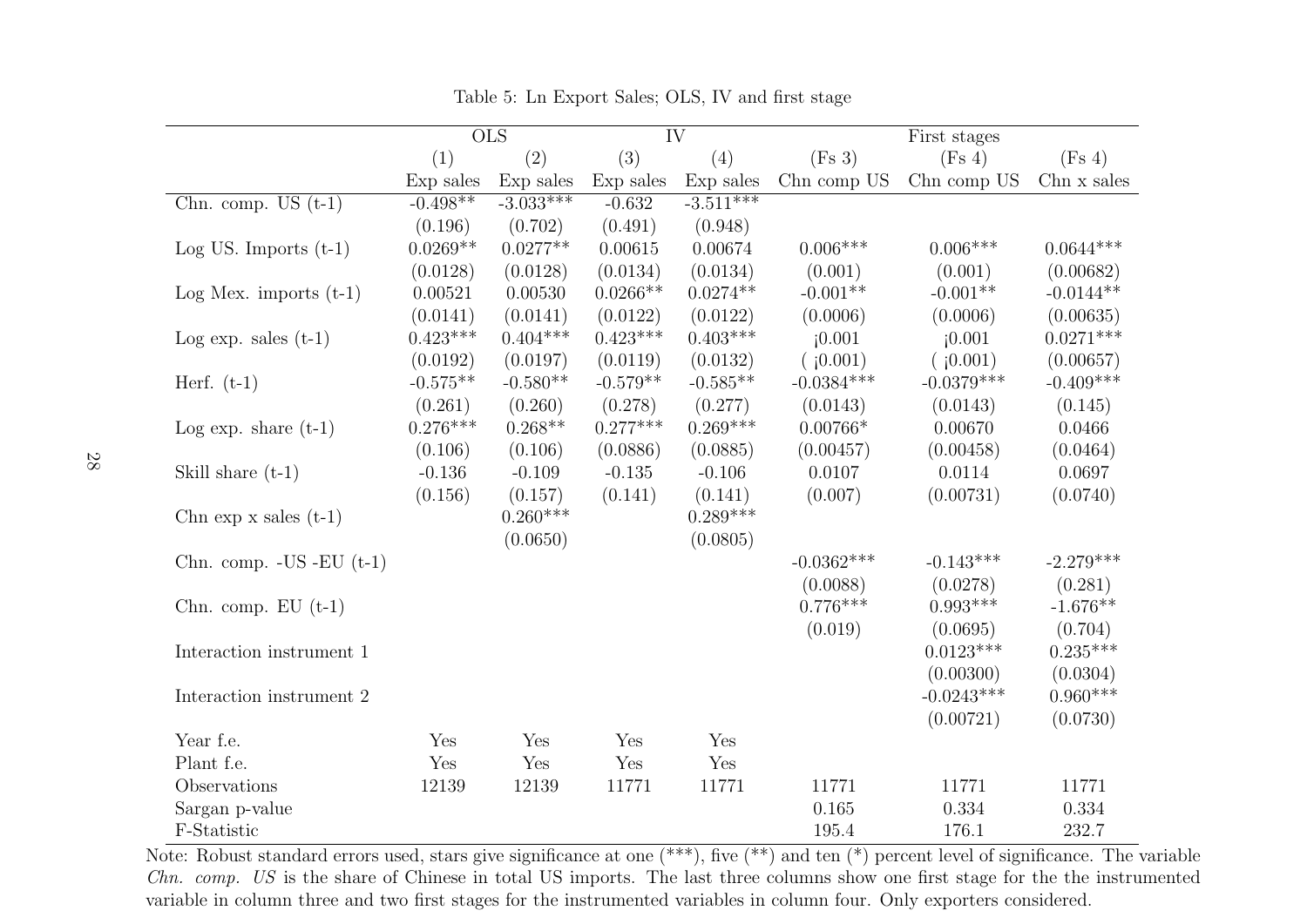|                           | Q1          | Q2          | Q3                   | Q4          | Q5          | Q <sub>6</sub> | Q7          | Q8         | Q9          |
|---------------------------|-------------|-------------|----------------------|-------------|-------------|----------------|-------------|------------|-------------|
| Log Chn imports $(t-1)$   | $-0.025***$ | $-0.009**$  | $-0.006**$           | $-0.004*$   | $-0.003*$   | $-0.004*$      | $-0.003$    | $-0.000$   | 0.004       |
|                           | (0.006)     | (0.003)     | (0.002)              | (0.002)     | (0.002)     | (0.002)        | (0.002)     | (0.003)    | (0.004)     |
| Log total imports $(t-1)$ | $-0.029*$   | $-0.019**$  | $-0.011**$           | $-0.002$    | $-0.002$    | 0.001          | 0.005       | 0.011      | 0.012       |
|                           | (0.012)     | (0.007)     | (0.004)              | (0.003)     | (0.003)     | (0.004)        | (0.004)     | (0.006)    | (0.009)     |
| Log nr employees $(t-1)$  | $-0.039$    | $-0.009$    | $-0.003$             | $-0.002$    | $0.010*$    | $0.024***$     | $0.040***$  | $0.052***$ | $0.088***$  |
|                           | (0.022)     | (0.011)     | (0.007)              | (0.005)     | (0.005)     | (0.005)        | (0.006)     | (0.008)    | (0.015)     |
| Log sales $(t-1)$         | $0.749***$  | $0.745***$  | $0.748***$           | $0.751***$  | $0.743***$  | $0.723***$     | $0.704***$  | $0.672***$ | $0.612***$  |
|                           | (0.020)     | (0.010)     | (0.005)              | (0.004)     | (0.004)     | (0.005)        | (0.005)     | (0.008)    | (0.015)     |
| Herfindahl $(t-1)$        | $-0.971***$ | $-0.441***$ | $-0.370***$          | $-0.330***$ | $-0.303***$ | $-0.241***$    | $-0.286***$ | $-0.296**$ | $-0.615***$ |
|                           | (0.242)     | (0.127)     | (0.074)              | (0.059)     | (0.056)     | (0.064)        | (0.069)     | (0.092)    | (0.162)     |
| Export share $(t-1)$      | 0.030       | 0.020       | 0.025                | $0.056**$   | 0.037       | $0.056*$       | $0.053*$    | $0.072*$   | $0.116*$    |
|                           | (0.077)     | (0.042)     | (0.025)              | (0.020)     | (0.019)     | (0.022)        | (0.025)     | (0.034)    | (0.058)     |
| Skill share $(t-1)$       | $-0.282**$  | $-0.121*$   | $-0.044$             | $-0.013$    | $-0.004$    | 0.008          | 0.014       | 0.022      | 0.046       |
|                           | (0.095)     | (0.051)     | (0.030)              | (0.024)     | (0.023)     | (0.026)        | (0.028)     | (0.038)    | (0.064)     |
| Year fixed effects        | Yes         | Yes         | $\operatorname{Yes}$ | Yes         | Yes         | Yes            | Yes         | Yes        | Yes         |
| Demeaned at plant level   | Yes         | Yes         | $\operatorname{Yes}$ | Yes         | Yes         | Yes            | Yes         | Yes        | Yes         |

Table 6: Quantile regression - <sup>p</sup>lant sales

<span id="page-29-0"></span>Note: Quantile regressions at the nine centiles of the distribution,  $Q1$  gives the quantile regression at the  $10^{th}$  percentile. To mimic <sup>p</sup>lant fixed effects all variables were demeaned at <sup>p</sup>lant level. Stars denote significance at one (\*\*\*), five (\*\*) and ten (\*) percent level of significance.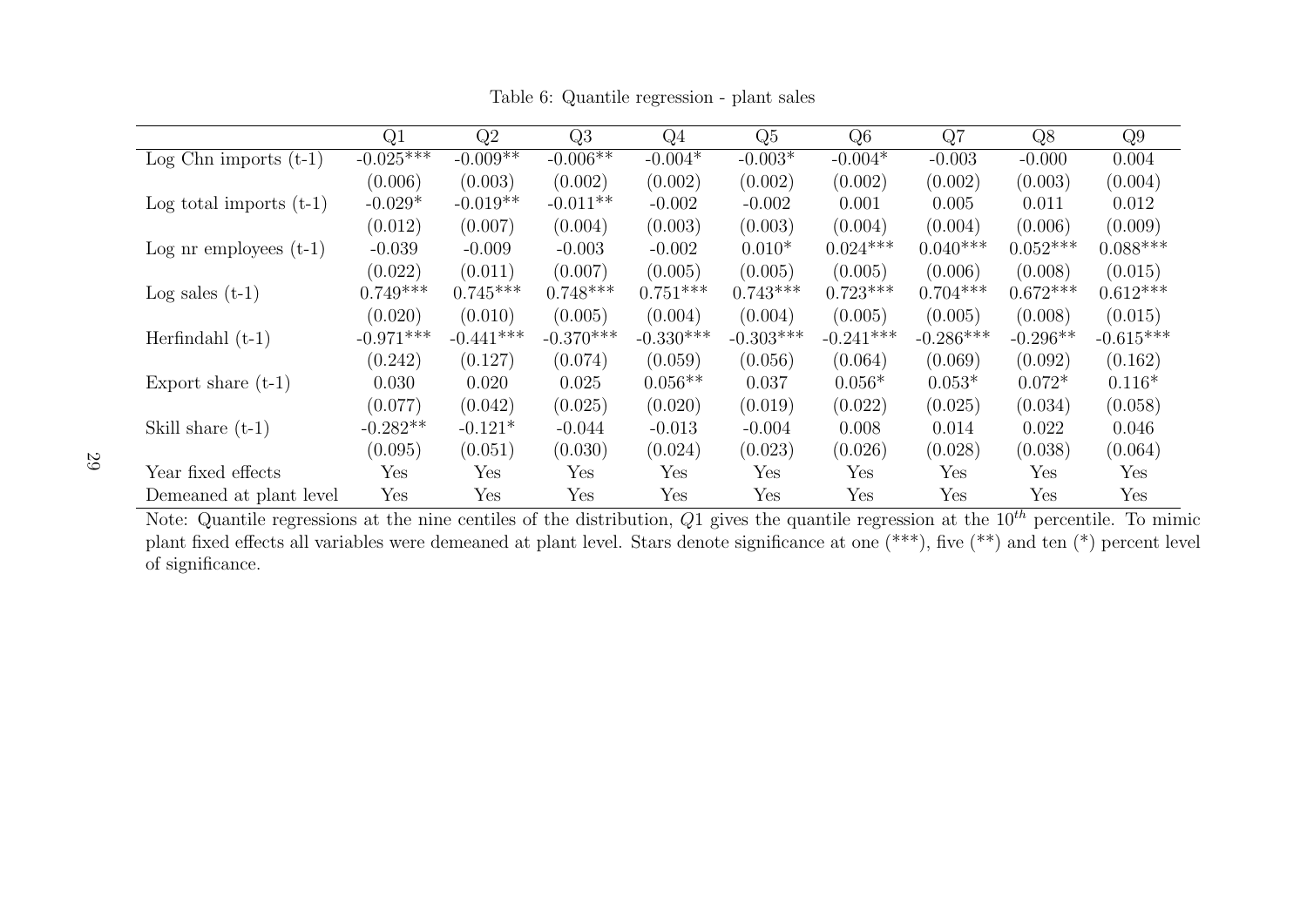Table 7: Quantile IV regression - <sup>p</sup>lant sales

|                           | Q1            | Q2                   | Q3            | $Q_4$        | Q5                   | Q6                   | Q7                   | Q8           | Q9                   |
|---------------------------|---------------|----------------------|---------------|--------------|----------------------|----------------------|----------------------|--------------|----------------------|
| Log Chn imports $(t-1)$   | $-0.4199$ *** | $-0.2522***$         | $-0.1959$ *** | $-0.1635***$ | $-0.1106***$         | $-0.0591$            | $-0.0336$            | 0.0246       | $0.1112***$          |
|                           | (0.0423)      | (0.0433)             | (0.0461)      | (0.0411)     | (0.0339)             | (0.03)               | (0.0362)             | (0.032)      | (0.0284)             |
| Log total imports $(t-1)$ | $0.2127***$   | $0.1655***$          | $0.1323***$   | $0.1164***$  | $0.0812***$          | $0.0485**$           | 0.0371               | $-0.0027$    | $-0.0508***$         |
|                           | (0.0311)      | (0.0366)             | (0.0363)      | (0.0331)     | (0.0261)             | (0.0234)             | (0.0301)             | (0.0241)     | (0.0208)             |
| Log nr employees $(t-1)$  | 0.03          | $0.0514**$           | $0.0448***$   | $0.0429**$   | $0.0372***$          | $0.0401***$          | $0.0554***$          | $0.0567***$  | $0.0757***$          |
|                           | (0.0251)      | (0.0208)             | (0.0168)      | (0.0151)     | (0.0129)             | (0.011)              | (0.0116)             | (0.0135)     | (0.0152)             |
| Log sales $(t-1)$         | $0.7523***$   | $0.7419***$          | $0.7517***$   | $0.7482***$  | $0.7503***$          | $0.7383***$          | $0.719***$           | $0.6841***$  | $0.6036***$          |
|                           | (0.0165)      | (0.0136)             | (0.0109)      | (0.0104)     | (0.0095)             | (0.0086)             | (0.0081)             | (0.0095)     | (0.0105)             |
| Herfindahl $(t-1)$        | $-1.5433***$  | $-0.9707***$         | $-0.6478***$  | $-0.5031***$ | $-0.3769***$         | $-0.3545***$         | $-0.2624***$         | $-0.2546***$ | $-0.4116***$         |
|                           | (0.2107)      | (0.1664)             | (0.1353)      | (0.1167)     | (0.0871)             | (0.0917)             | (0.1028)             | (0.0941)     | (0.1352)             |
| Export share $(t-1)$      | $0.1338*$     | $0.0739*$            | 0.0657        | $0.0613*$    | $0.0625*$            | $0.0688**$           | $0.0564*$            | 0.0477       | 0.0608               |
|                           | (0.0732)      | (0.0498)             | (0.0411)      | (0.0393)     | (0.0331)             | (0.0289)             | (0.029)              | (0.03)       | (0.0447)             |
| Skill share $(t-1)$       | $-0.3725***$  | $-0.1942***$         | $-0.0838*$    | $-0.0557$    | $-0.0102$            | 0.0076               | 0.0201               | 0.0468       | $0.0845*$            |
|                           | (0.0966)      | (0.0589)             | (0.0466)      | (0.0431)     | (0.0377)             | (0.0335)             | (0.0351)             | (0.0416)     | (0.0499)             |
| Year fixed effects        | Yes           | Yes                  | Yes           | Yes          | Yes                  | $\operatorname{Yes}$ | $\operatorname{Yes}$ | Yes          | Yes                  |
| Demeaned at plant level   | Yes           | $\operatorname{Yes}$ | Yes           | Yes          | $\operatorname{Yes}$ | Yes                  | Yes                  | Yes          | $\operatorname{Yes}$ |

<span id="page-30-0"></span>Note: Quantile IV regressions at the nine centiles of the distribution,  $Q1$  gives the quantile regression at the  $10^{th}$  percentile. Log Chn imports was instrumented with Chinese exports to Europe, and Chinese exports to the world except the EU, the US and Mexico. To mimic plant fixed effects all variables were demeaned at plant level. Stars denote significance at one  $(**)$ , five  $(**)$  and ten  $(*)$ percent level of significance.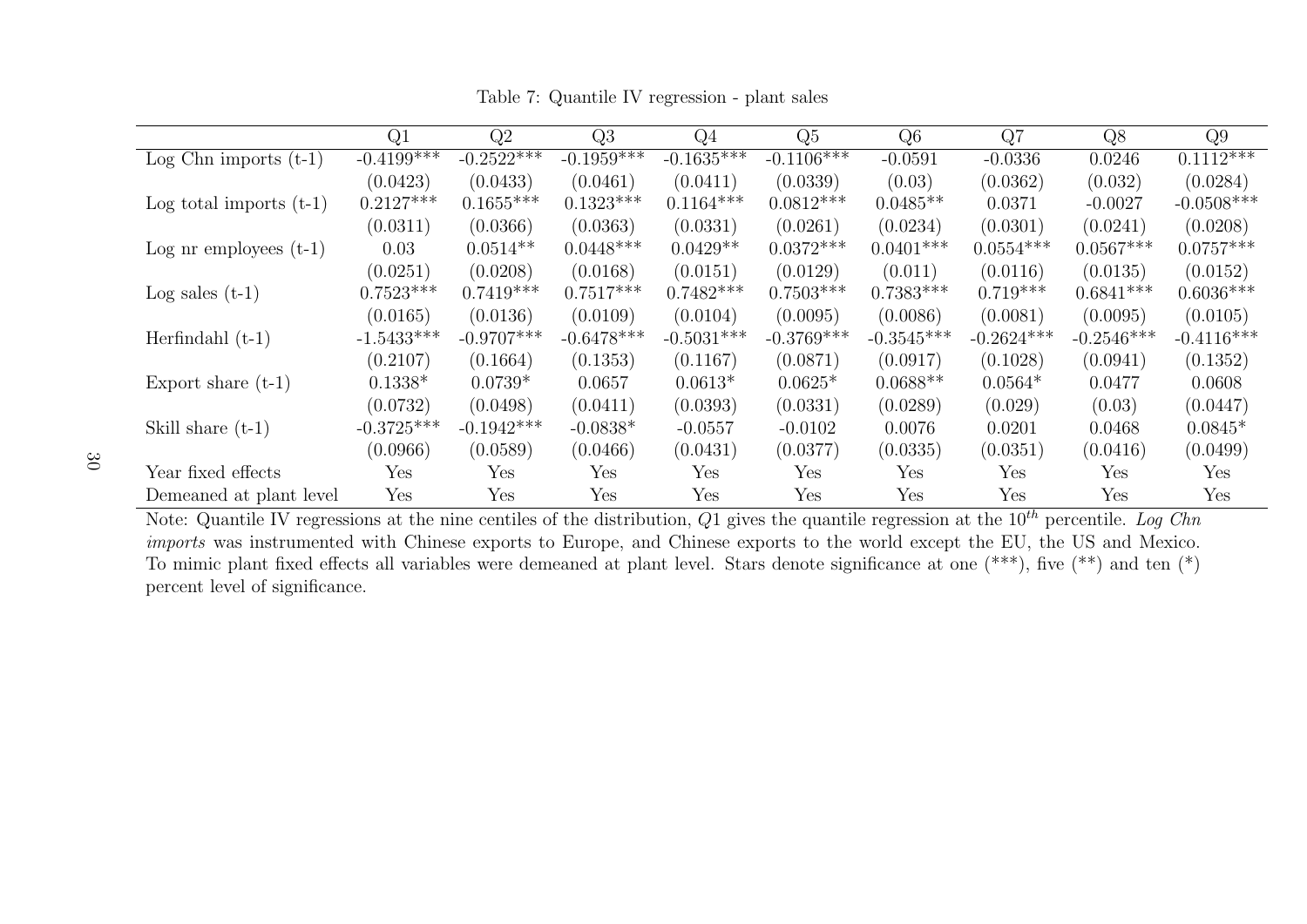|                                           | Q1                   | Q2          | Q3          | Q <sub>4</sub> | Q5                   | Q <sub>6</sub> | Q7          | Q8                   | Q9          |
|-------------------------------------------|----------------------|-------------|-------------|----------------|----------------------|----------------|-------------|----------------------|-------------|
| $\overline{\text{Log}}$ Chn imports (t-1) | $-0.024**$           | $-0.012**$  | $-0.011***$ | $-0.011***$    | $-0.009***$          | $-0.010***$    | $-0.008**$  | $-0.003$             | $-0.002$    |
|                                           | (0.008)              | (0.005)     | (0.003)     | (0.002)        | (0.002)              | (0.002)        | (0.003)     | (0.004)              | (0.006)     |
| Log total imports $(t-1)$                 | $-0.029**$           | $-0.020**$  | $-0.012**$  | $-0.004$       | $-0.003$             | $-0.001$       | 0.003       | 0.010                | 0.009       |
|                                           | (0.012)              | (0.006)     | (0.004)     | (0.004)        | (0.003)              | (0.003)        | (0.004)     | (0.006)              | (0.009)     |
| Log nr employees $(t-1)$                  | $-0.040$             | $-0.009$    | $-0.003$    | 0.000          | $0.009*$             | $0.025***$     | $0.038***$  | $0.054***$           | $0.091***$  |
|                                           | (0.022)              | (0.011)     | (0.006)     | (0.005)        | (0.005)              | (0.005)        | (0.006)     | (0.008)              | (0.014)     |
| Log sales $(t-1)$                         | $0.749***$           | $0.744***$  | $0.748***$  | $0.750***$     | $0.742***$           | $0.723***$     | $0.703***$  | $0.671***$           | $0.612***$  |
|                                           | (0.020)              | (0.009)     | (0.005)     | (0.004)        | (0.004)              | (0.004)        | (0.005)     | (0.008)              | (0.015)     |
| Herfindahl $(t-1)$                        | $-0.959***$          | $-0.439***$ | $-0.369***$ | $-0.327***$    | $-0.301***$          | $-0.234***$    | $-0.276***$ | $-0.281**$           | $-0.611***$ |
|                                           | (0.243)              | (0.122)     | (0.074)     | (0.061)        | (0.056)              | (0.058)        | (0.068)     | (0.094)              | (0.152)     |
| Export share $(t-1)$                      | 0.031                | 0.024       | 0.029       | 0.053          | $0.046*$             | $0.055**$      | $0.055*$    | $0.070*$             | $0.117*$    |
|                                           | (0.078)              | (0.041)     | (0.025)     | (0.020)        | (0.019)              | (0.020)        | (0.024)     | (0.034)              | (0.056)     |
| Skill share $(t-1)$                       | $-0.271*$            | $-0.162*$   | $-0.136**$  | $-0.098**$     | $-0.075*$            | $-0.068$       | $-0.086*$   | $-0.039$             | $-0.038$    |
|                                           | (0.127)              | (0.068)     | (0.042)     | (0.036)        | (0.033)              | (0.035)        | (0.041)     | (0.055)              | (0.088)     |
| $Chn \times Skill (t-1)$                  | $-0.004$             | 0.010       | $0.017*$    | $0.020***$     | $0.017*$             | $0.019***$     | $0.020**$   | 0.011                | 0.021       |
|                                           | (0.019)              | (0.011)     | (0.007)     | (0.006)        | (0.005)              | (0.006)        | (0.007)     | (0.009)              | (0.013)     |
| Year fixed effects                        | $\operatorname{Yes}$ | Yes         | Yes         | Yes            | $\operatorname{Yes}$ | Yes            | Yes         | Yes                  | Yes         |
| Demeaned at plant level                   | Yes                  | Yes         | Yes         | Yes            | Yes                  | Yes            | Yes         | $\operatorname{Yes}$ | Yes         |

Table 8: Quantile - skill interaction, plant sales

<span id="page-31-0"></span>Note: Quantile IV regressions at the nine centiles of the distribution,  $Q1$  gives the quantile regression at the  $10^{th}$  percentile. To mimic <sup>p</sup>lant fixed effects all variables were demeaned at <sup>p</sup>lant level. Stars denote significance at one (\*\*\*), five (\*\*) and ten (\*) percent level of significance.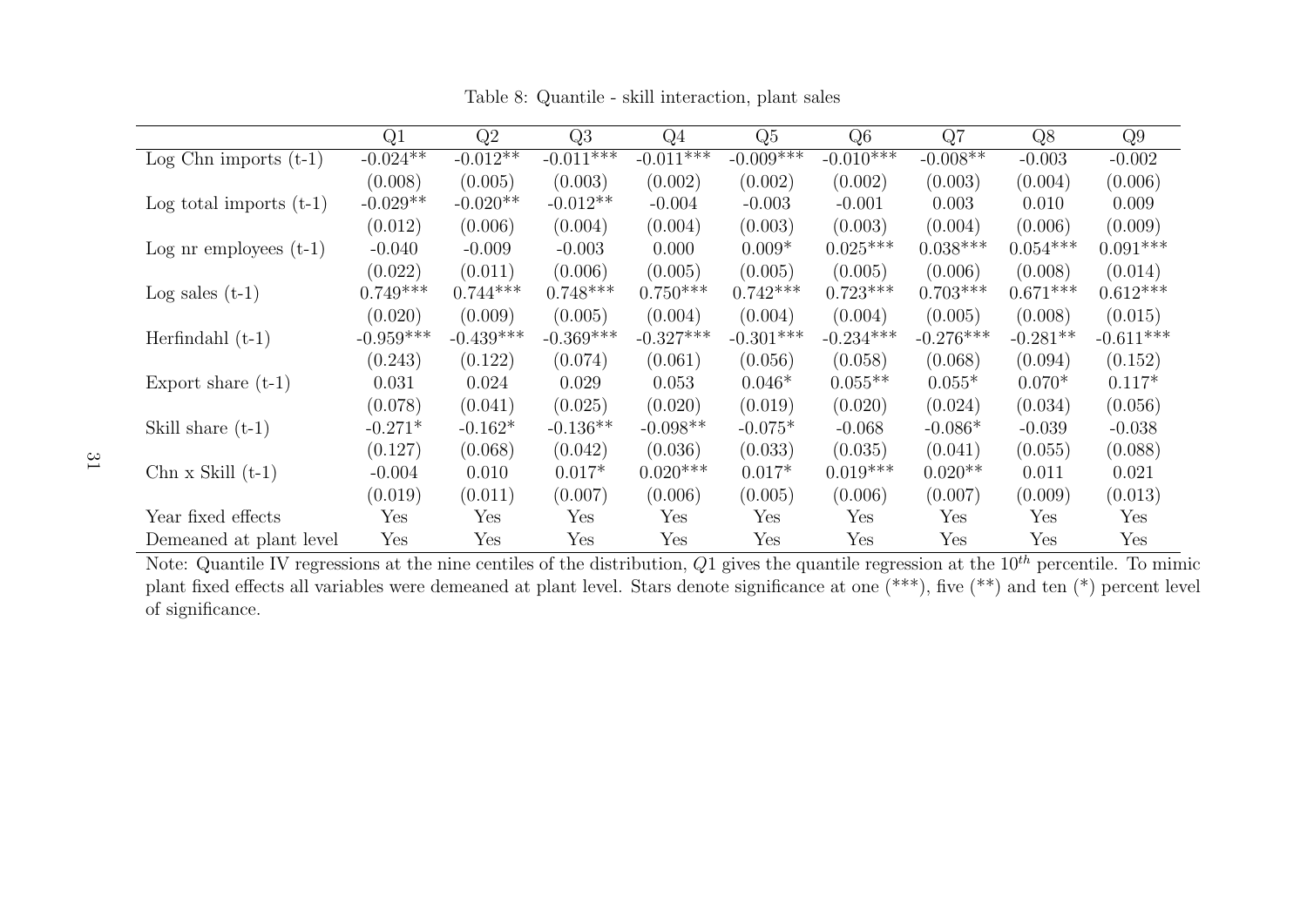<span id="page-32-0"></span>

Figure 2: Marginal effect of competition

This figure shows the marginal effect of competition as estimated in table [8.](#page-31-0) The axis from left to right displays initial size percentiles, the axis running back and forth skill share percentiles, and the vertical axis the effect of competition on size. For example: The front corner shows a negative marginal effect of Chinese competition on size for the firm at the 5th percentile of size (Q5) and the 1 percent percentile of skillshare (S1).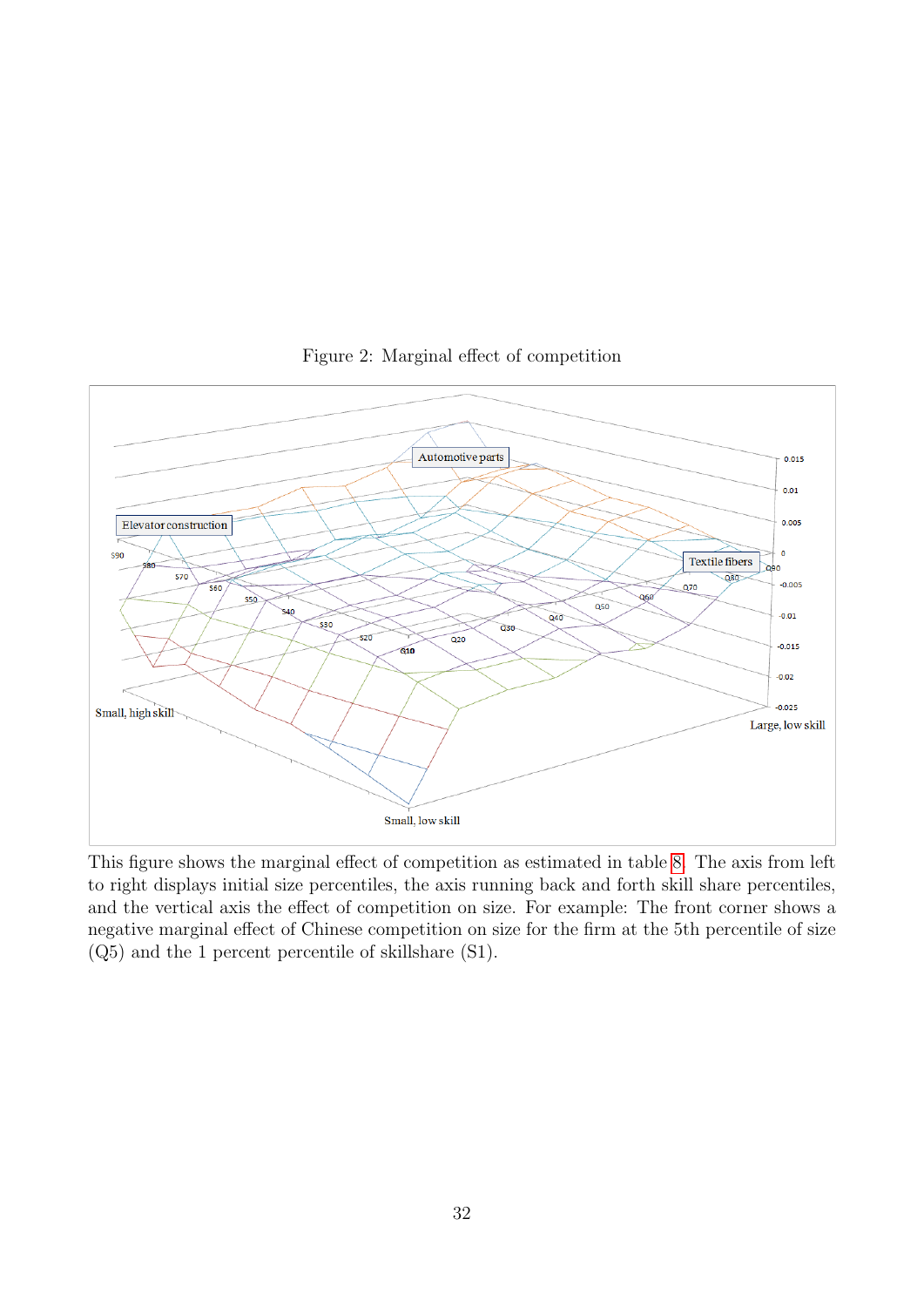|                              |             | $\overline{\mathrm{OLS}}$ |             | $\overline{\text{IV}}$ |            | First stages |              |
|------------------------------|-------------|---------------------------|-------------|------------------------|------------|--------------|--------------|
|                              | (1)         | (2)                       | (3)         | (4)                    | (Fs 3)     | (Fs 4)       | (Fs 4)       |
|                              | Prod drop   | Prod drop                 | Prod drop   | Prod drop              | Chn comp   | Chn comp     | Chn comp int |
| Chn comp Mex $(t-1)$         | $0.0879**$  | $0.150**$                 | $0.327***$  | $0.522***$             |            |              |              |
|                              | (0.0399)    | (0.0588)                  | (0.124)     | (0.164)                |            |              |              |
| Log imports $(t-1)$          | 0.404       | 0.406                     | 0.348       | 0.355                  | $-0.280$   | $-0.258$     | $-0.000702$  |
|                              | (1.954)     | (1.956)                   | (1.733)     | (1.739)                | (0.450)    | (0.453)      | (0.120)      |
| Log tot sales $(t-1)$        | $-0.554$    | $-0.558$                  | $-0.423$    | $-0.435$               | $-0.324*$  | $-0.319*$    | $-0.145*$    |
|                              | (1.692)     | (1.692)                   | (1.520)     | (1.520)                | (0.189)    | (0.189)      | (0.0837)     |
| Herf. $(t-1)$                | $-0.817$    | $-0.807$                  | $-0.589$    | $-0.559$               | $-0.358*$  | $-0.330*$    | $-0.0364$    |
|                              | (0.801)     | (0.800)                   | (0.716)     | (0.714)                | (0.185)    | (0.183)      | (0.0796)     |
| $Nr$ prod $(t-1)$            | $-0.285***$ | $-0.289***$               | $-0.280***$ | $-0.293***$            | $-0.0143$  | $-0.0116$    | $-0.00280$   |
|                              | (0.0613)    | (0.0613)                  | (0.0549)    | (0.0551)               | (0.00873)  | (0.00839)    | (0.00399)    |
| Exp. share $(t-1)$           | $-0.102$    | $-0.108$                  | $-0.0958$   | $-0.112$               | $-0.0320*$ | $-0.0293*$   | $-0.0129*$   |
|                              | (0.133)     | (0.133)                   | (0.120)     | (0.122)                | (0.0174)   | (0.0176)     | (0.00667)    |
| Skill share $(t-1)$          | $0.0795***$ | $0.0808$ ***              | $0.0798***$ | $0.0841***$            | $-0.00227$ | $-9.827***$  | $-6.237**$   |
|                              | (0.0262)    | (0.0247)                  | (0.0235)    | (0.0194)               | (0.00198)  | (3.767)      | (2.603)      |
| Chn x share $(t-1)$          |             | $-0.249*$                 |             | $-0.797***$            |            |              |              |
|                              |             | (0.129)                   |             | (0.268)                |            |              |              |
| Chn comp - $US$ - $EU$ (t-1) |             |                           |             |                        | 0.111      | 0.0943       | 0.0345       |
|                              |             |                           |             |                        | (0.0679)   | (0.0678)     | (0.0232)     |
| Chn comp $EU(t-1)$           |             |                           |             |                        | $0.481***$ | $0.513***$   | $-0.000958$  |
|                              |             |                           |             |                        | (0.0626)   | (0.0667)     | (0.0106)     |
| Interaction instrument 1     |             |                           |             |                        |            | $-1,417$     | $4,282***$   |
|                              |             |                           |             |                        |            | (870.3)      | (810.5)      |
| Interaction instrument 2     |             |                           |             |                        |            | $615.4***$   | $390.4**$    |
|                              |             |                           |             |                        |            | (236.0)      | (163.1)      |
| Observations                 | 85770       | 85770                     | 83276       | 83276                  | 83276      | 83276        | 83276        |
| F-stat                       |             |                           |             |                        | 17.01      | 15.26        | 10.75        |
| Sargan p                     |             |                           |             |                        | 0.230      | 0.334        | 0.334        |

<span id="page-33-0"></span>Table 9: Product drop overall

Note: Robust standard errors used, stars give significance at one (\*\*\*), five (\*\*) and ten (\*) percent level of significance. The last three columns show one first stage for the the instrumented variable in column three and two first stages for the instrumented variablesin column four. Variables are adjusted to improve legibility: Nr prod and Exp share by a factor of  $10^{-1}$ , skill share by  $10^{-2}$ , total imports by  $10^{-3}$ , product share by  $10^{-4}$  and the Herfindahl index by  $10^{10}$ . Firm-product and year controls used.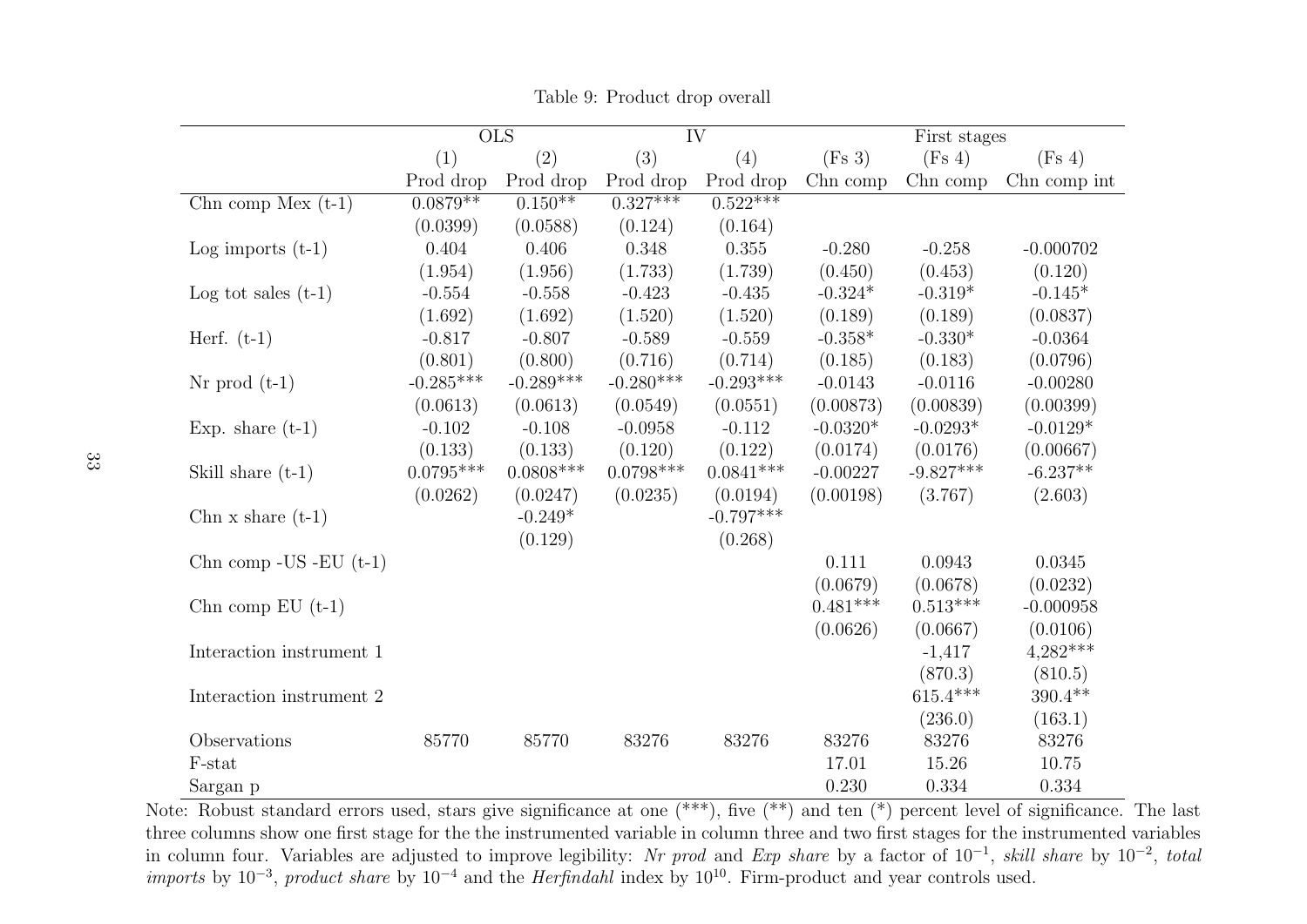|                               |             | $\overline{\mathrm{OLS}}$ |              | $\overline{\text{IV}}$ |             | First stages |              |
|-------------------------------|-------------|---------------------------|--------------|------------------------|-------------|--------------|--------------|
|                               | (1)         | (2)                       | (3)          | (4)                    | (Fs 3)      | (Fs 4)       | (Fs 4)       |
|                               | Prod drop   | Prod drop                 | Prod drop    | Prod drop              | Chn comp    | Chn comp     | Chn comp int |
| Chn comp $\overline{US(t-1)}$ | $-0.0542$   | 0.0695                    | $-0.0442$    | 0.159                  |             |              |              |
|                               | (0.0567)    | (0.0821)                  | (0.0992)     | (0.127)                |             |              |              |
| Log imports $(t-1)$           | $-0.00338$  | $-0.00342$                | $-0.00338$   | $-0.00344$             | $-0.000327$ | $-0.000319$  | $-0.000290$  |
|                               | (0.00464)   | (0.00463)                 | (0.00405)    | (0.00404)              | (0.00235)   | (0.00235)    | (0.000955)   |
| Log tot sales $(t-1)$         | 0.0143      | 0.0163                    | 0.0146       | 0.0177                 | $-0.0168**$ | $-0.0166**$  | $-0.00226$   |
|                               | (0.0397)    | (0.0398)                  | (0.0346)     | (0.0347)               | (0.00711)   | (0.00710)    | (0.00295)    |
| Herf. $(t-1)$                 | 1.746       | 1.769                     | 1.760        | 1.784                  | $-0.544***$ | $-0.540***$  | $-0.161***$  |
|                               | (1.693)     | (1.690)                   | (1.487)      | (1.480)                | (0.136)     | (0.136)      | (0.0502)     |
| $Nr$ prod $(t-1)$             | $0.0203*$   | $0.0201*$                 | $0.0202*$    | $0.0200*$              | 0.00280     | 0.00271      | 0.00104      |
|                               | (0.0120)    | (0.0120)                  | (0.0105)     | (0.0104)               | (0.00269)   | (0.00269)    | (0.00136)    |
| Exp. share $(t-1)$            | 0.00235     | 0.00298                   | 0.00230      | 0.00345                | $0.00470*$  | $0.00489*$   | $0.00199*$   |
|                               | (0.0164)    | (0.0164)                  | (0.0143)     | (0.0143)               | (0.00276)   | (0.00273)    | (0.00115)    |
| Skill share $(t-1)$           | $-0.0582**$ | $-0.0345$                 | $-0.0582***$ | $-0.0171$              | $-0.00418$  | 0.00302      | $0.0146***$  |
|                               | (0.0247)    | (0.0260)                  | (0.0216)     | (0.0239)               | (0.00565)   | (0.00624)    | (0.00344)    |
| Chn $x \text{ share } (t-1)$  |             | $-0.375***$               |              | $-0.652***$            |             |              |              |
|                               |             | (0.114)                   |              | (0.171)                |             |              |              |
| Chn comp - $US$ - $EU$ (t-1)  |             |                           |              |                        | $0.266***$  | $0.279***$   | $-0.0256$    |
|                               |             |                           |              |                        | (0.0375)    | (0.0511)     | (0.0169)     |
| Chn comp $EU(t-1)$            |             |                           |              |                        | $0.780***$  | $0.840***$   | $-0.0759**$  |
|                               |             |                           |              |                        | (0.0947)    | (0.104)      | (0.0308)     |
| Interaction instrument 1      |             |                           |              |                        |             | $-0.158$     | $0.878***$   |
|                               |             |                           |              |                        |             | (0.174)      | (0.156)      |
| Interaction instrument 2      |             |                           |              |                        |             | $-0.0385$    | $0.297***$   |
|                               |             |                           |              |                        |             | (0.0700)     | (0.0495)     |
| Observations                  | 16687       | 16687                     | 15837        | 15837                  | 15837       | 15837        | 15837        |
| F statistic                   |             |                           |              |                        | 20.18       | 19.87        | 22.12        |
| Sargan p                      |             |                           |              |                        | 0.244       | 0.291        | 0.291        |

<span id="page-34-0"></span>Table 10: Product drop from export

Note: Robust standard errors used, stars give significance at one (\*\*\*), five (\*\*) and ten (\*) percent level of significance. Additional controls for the exit of <sup>a</sup> firm from export markets and firm exit were used. The last three columns show one first stage for the the instrumented variable in column three and two first stages for the instrumented variables in column four. The Herfindahl index is adjusted by a factor of  $10^{10}$  to improve legibility. Firm-product and year controls used.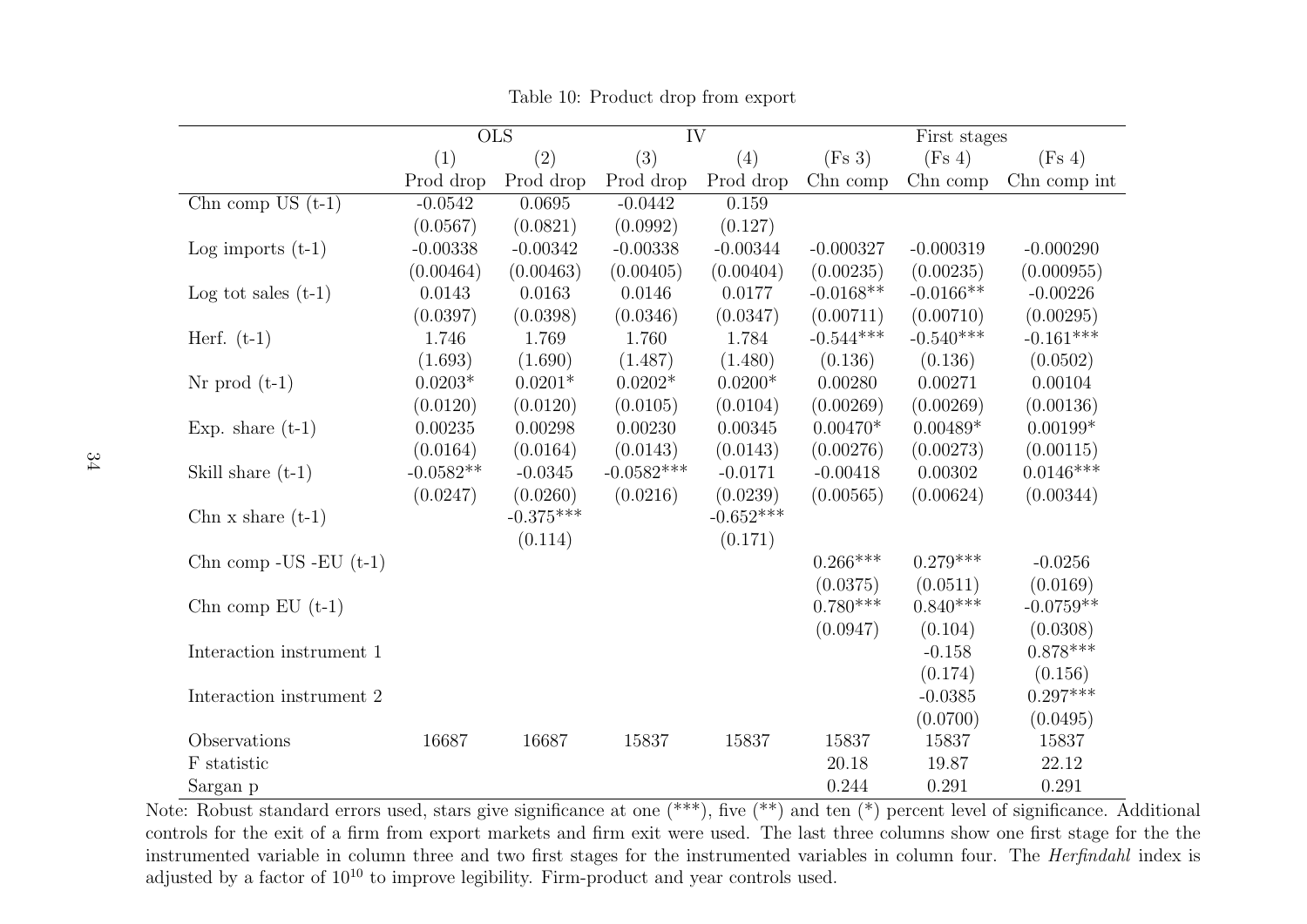|                              |             | $\overline{\text{OLS}}$ |             | $\overline{\text{IV}}$ |              | First stages |              |
|------------------------------|-------------|-------------------------|-------------|------------------------|--------------|--------------|--------------|
|                              | (1)         | (2)                     | (3)         | (4)                    | (Fs 3)       | (Fs 4)       | (Fs 4)       |
|                              | Prod sales  | Prod sales              | Prod sales  | Prod sales             | Chn comp     | Chn comp     | Chn comp int |
| Chn comp Mex $(t-1)$         | $-0.197$    | $-0.868***$             | $-1.287**$  | $-3.876***$            |              |              |              |
|                              | (0.185)     | (0.262)                 | (0.602)     | (0.832)                |              |              |              |
| Log imports $(t-1)$          | $0.0239**$  | $0.0243**$              | $0.0261**$  | $0.0265**$             | 0.000329     | 0.000313     | $9.86e-05$   |
|                              | (0.0103)    | (0.0103)                | (0.0108)    | (0.0108)               | (0.000527)   | (0.000527)   | (0.000143)   |
| Log tot sales $(t-1)$        | $-0.286***$ | $-0.287***$             | $-0.239***$ | $-0.238***$            | $-0.00490**$ | $-0.00482**$ | $-0.00182*$  |
|                              | (0.0773)    | (0.0768)                | (0.0751)    | (0.0751)               | (0.00206)    | (0.00206)    | (0.000930)   |
| Herf. $(t-1)$                | $0.155***$  | $0.155**$               | $0.176***$  | $0.172**$              | $-0.00297$   | $-0.00295$   | $-0.000385$  |
|                              | (0.0631)    | (0.0630)                | (0.0678)    | (0.0674)               | (0.00187)    | (0.00187)    | (0.000838)   |
| $Nr$ prod $(t-1)$            | $-0.0132$   | $-0.00852$              | 0.0106      | 0.0287                 | $-0.00159*$  | $-0.00184**$ | $-0.000411$  |
|                              | (0.0247)    | (0.0246)                | (0.0242)    | (0.0240)               | (0.000919)   | (0.000933)   | (0.000471)   |
| Exp. share $(t-1)$           | $0.413***$  | $0.416***$              | $0.384***$  | $0.406***$             | $-0.00192$   | $-0.00212$   | $-0.000995$  |
|                              | (0.0550)    | (0.0550)                | (0.0545)    | (0.0548)               | (0.00187)    | (0.00189)    | (0.000722)   |
| Skill share $(t-1)$          | 6.827       | 6.652                   | 6.234       | 162.0                  | $-0.0459**$  |              |              |
|                              | (8.833)     | (8.663)                 | (7.719)     | (171.7)                | (0.0215)     |              |              |
| Chn $x \text{ share } (t-1)$ |             | $1.894***$              |             | $10.38***$             |              |              |              |
|                              |             | (0.425)                 |             | (1.735)                |              |              |              |
| Chn comp - US - EU $(t-1)$   |             |                         |             |                        | $0.0745***$  | $0.0736***$  | $0.0201***$  |
|                              |             |                         |             |                        | (0.0190)     | (0.0191)     | (0.00614)    |
| Chn comp $EU$ (t-1)          |             |                         |             |                        | $0.542***$   | $0.566***$   | $-0.00790$   |
|                              |             |                         |             |                        | (0.0677)     | (0.0702)     | (0.00989)    |
| Interaction instrument 1     |             |                         |             |                        |              | $-8,770$     | $50,824***$  |
|                              |             |                         |             |                        |              | (7,344)      | (7,638)      |
| Interaction instrument 2     |             |                         |             |                        |              | 329,884      | 604,870      |
|                              |             |                         |             |                        |              | (460, 420)   | (514, 798)   |
| Observations                 | 107601      | 107601                  | 91517       | 91517                  | 91517        | 91517        | 91517        |
| F statistic                  |             |                         |             |                        | 19.21        | 18.92        | 11.83        |
| Sargan p                     |             |                         |             |                        | 0.991        | 0.949        | 0.949        |

Table 11: Product sales

<span id="page-35-0"></span>Note: Robust standard errors used, stars give significance at one (\*\*\*), five (\*\*) and ten (\*) percent level of significance. Additional controls for the exit of <sup>a</sup> firm from export markets and firm exit were used. The last three columns show one first stage for the the instrumented variable in column three and two first stages for the instrumented variables in column four. The Herfindahl index is adjusted by a factor of  $10^{10}$  to improve legibility. Firm-product and year controls used.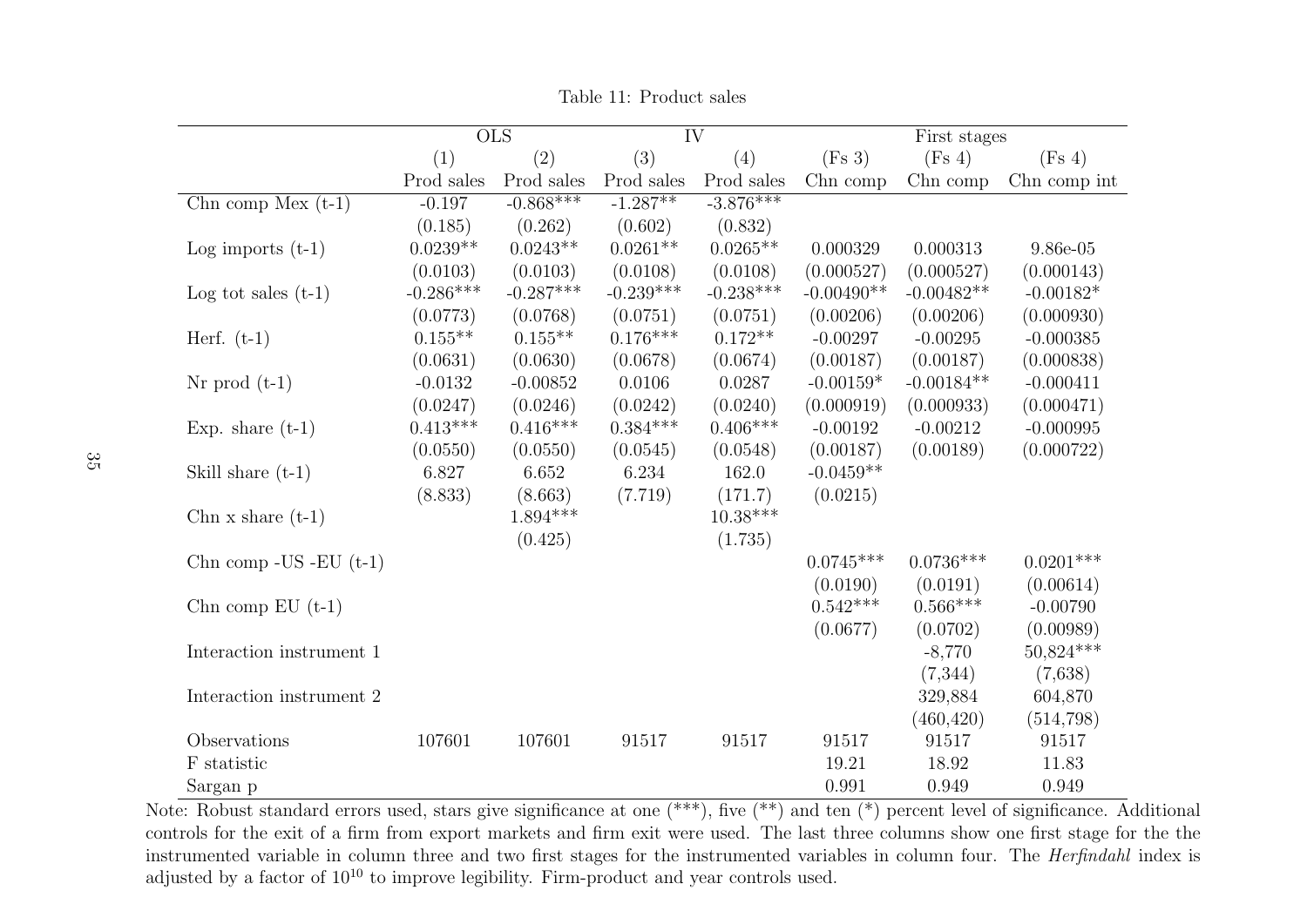<span id="page-36-0"></span>

Figure 3: Marginal effect of competition, plant level

Based on the fourth column of the IV regressions reported in tables [2,](#page-25-0) [3,](#page-26-0) [4](#page-27-0) and [5.](#page-28-0)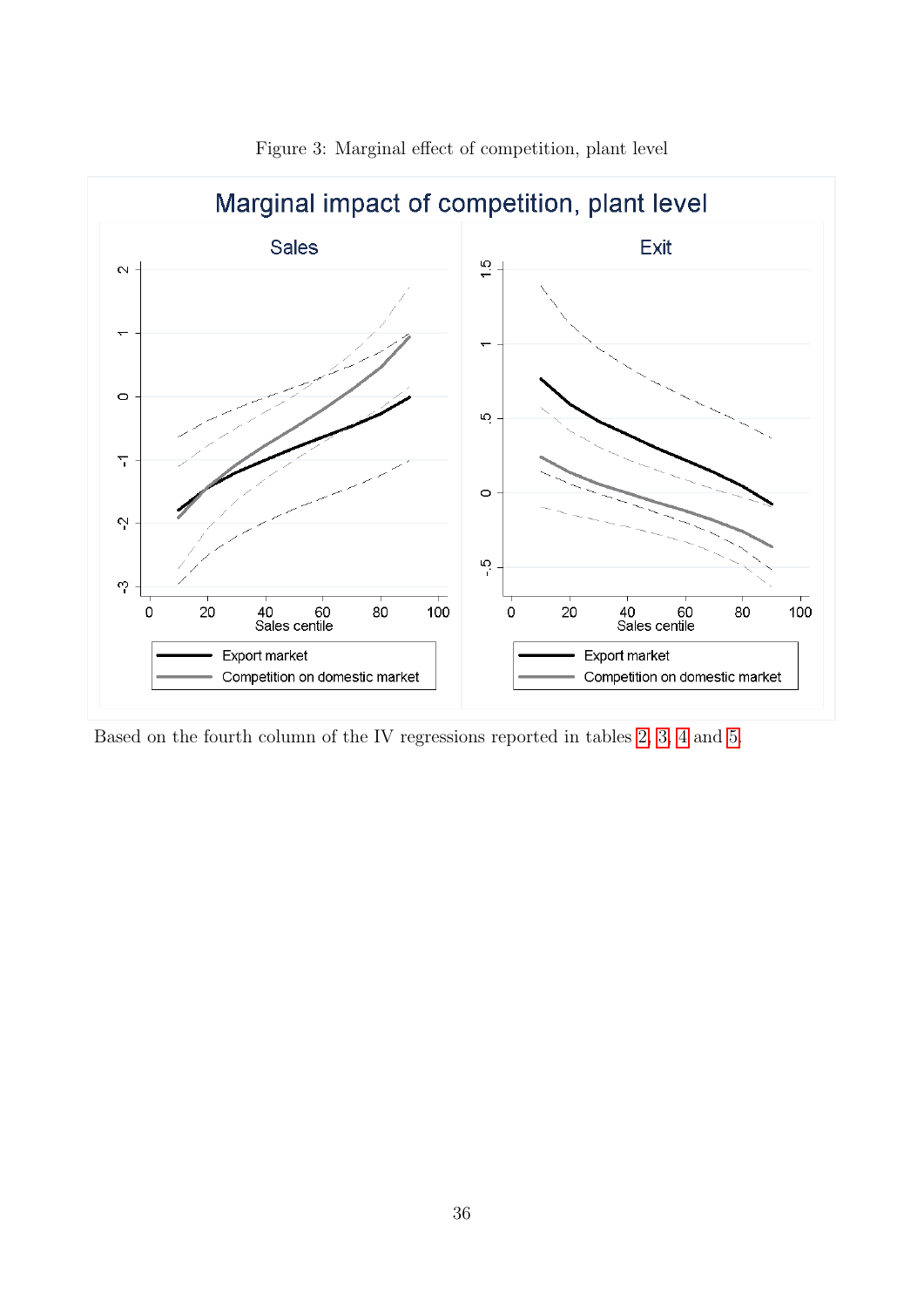<span id="page-37-0"></span>

Figure 4: Marginal effect of competition, product level

Based on the fourth column of the IV regressions reported in tables [9,](#page-33-0) [10,](#page-34-0) [11](#page-35-0) and [12.](#page-38-0)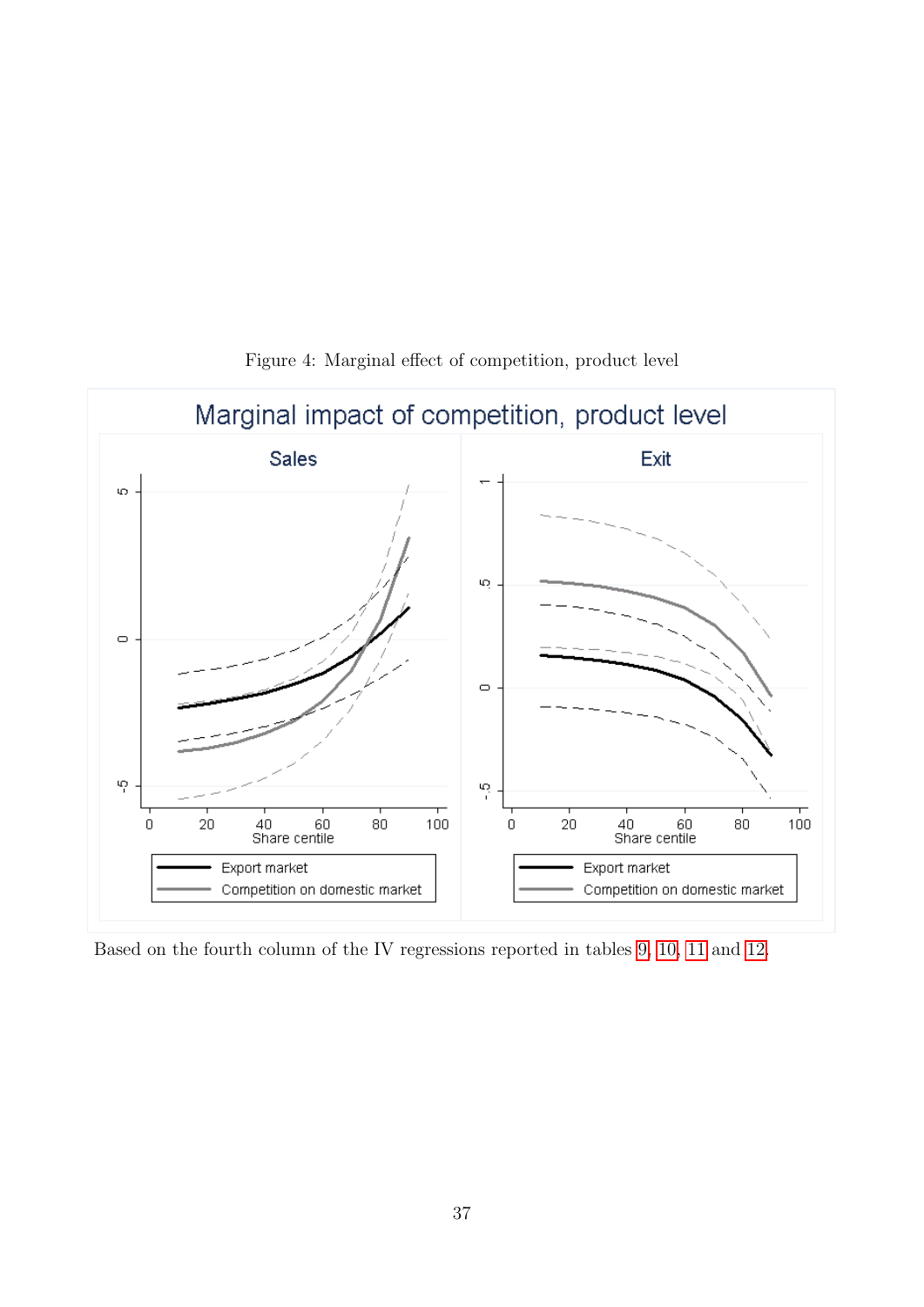|                              |              | $\overline{\mathrm{OLS}}$ | $\overline{\text{IV}}$ |             |              | First stages  |                   |
|------------------------------|--------------|---------------------------|------------------------|-------------|--------------|---------------|-------------------|
|                              | (1)          | (2)                       | (3)                    | (4)         | (Fs 3)       | (Fs 3)        | (Fs 4)            |
|                              | Prod sales   | Prod sales                | Prod sales             | Prod sales  | Comp Chn US  | Comp Chn US   | Share interaction |
| Chn comp US $(t-1)$          | $-0.794**$   | $-1.876***$               | $-1.079*$              | $-2.393***$ |              |               |                   |
|                              | (0.319)      | (0.368)                   | (0.573)                | (0.585)     |              |               |                   |
| Log imports $(t-1)$          | $0.129***$   | $0.129***$                | $0.129***$             | $0.129***$  | 0.000715     | $-0.000380$   | $-2.50e-05$       |
|                              | (0.0461)     | (0.0461)                  | (0.0403)               | (0.0403)    | (0.00196)    | (0.00214)     | (0.000791)        |
| Log tot sales $(t-1)$        | $-0.140$     | $-0.160$                  | $-0.148$               | $-0.172$    | $-0.00746$   | $-0.0112$     | 0.000912          |
|                              | (0.217)      | (0.217)                   | (0.190)                | (0.190)     | (0.00718)    | (0.00758)     | (0.00379)         |
| Herf. $(t-1)$                | 0.373        | 0.350                     | 0.323                  | 0.291       | $-0.0724***$ | $-0.0936***$  | $-0.0281***$      |
|                              | (0.903)      | (0.903)                   | (0.795)                | (0.797)     | (0.0176)     | (0.0216)      | (0.00661)         |
| $Nr$ prod $(t-1)$            | $-0.000195$  | 0.00264                   | $-0.000372$            | 0.00299     | $-0.000248$  | $-0.000436$   | $-0.000462**$     |
|                              | (0.0119)     | (0.0117)                  | (0.0104)               | (0.0103)    | (0.000461)   | (0.000490)    | (0.000186)        |
| Exp. share $(t-1)$           | $1.436***$   | $1.424***$                | $1.438***$             | $1.423***$  | 0.00303      | 0.00282       | 0.00150           |
|                              | (0.0913)     | (0.0908)                  | (0.0800)               | (0.0794)    | (0.00254)    | (0.00265)     | (0.00110)         |
| Skill share $(t-1)$          | 1.85e-05     | 1.54e-05                  | 0.179                  | 0.141       | 7.84e-05     | $-0.00932***$ | 0.000824          |
|                              | $(1.68e-05)$ | $(1.54e-05)$              | (0.147)                | (0.133)     | (0.00336)    | (0.00355)     | (0.00233)         |
| Chn $x \text{ share } (t-1)$ |              | $3.421***$                |                        | $4.074***$  |              |               |                   |
|                              |              | (0.660)                   |                        | (0.854)     |              |               |                   |
| Chn comp - US - EU $(t-1)$   |              |                           |                        |             | $0.282***$   | 2.893         | $-3.017***$       |
|                              |              |                           |                        |             | (0.0391)     | (2.879)       | (1.020)           |
| Chn comp $EU(t-1)$           |              |                           |                        |             | $0.832***$   | $1.020***$    | $-0.138***$       |
|                              |              |                           |                        |             | (0.0902)     | (0.109)       | (0.0337)          |
| Interaction instrument 1     |              |                           |                        |             |              | $-0.183$      | $1.175***$        |
|                              |              |                           |                        |             |              | (0.149)       | (0.148)           |
| Interaction instrument 2     |              |                           |                        |             |              | 0.794         | $10.93***$        |
|                              |              |                           |                        |             |              | (3.543)       | (3.505)           |
| Observations                 | 21049        | 21049                     | 19802                  | 19802       | 19802        | 19802         | 19802             |
| ${\mathcal F}$ statistic     |              |                           |                        |             | 29.07        | 24.61         | 20.89             |
| Sargan                       |              |                           |                        |             | 0.469        | 0.444         | 0.444             |

Table 12: Export sales product

<span id="page-38-0"></span>Note: Robust standard errors used, stars give significance at one (\*\*\*), five (\*\*) and ten (\*) percent level of significance. Additional controls for the exit of <sup>a</sup> firm from export markets and firm exit were used. The last three columns show one first stage for the the instrumented variable in column three and two first stages for the instrumented variables in column four. The Herfindahl index is adjusted by a factor of  $10^{10}$  to improve legibility. Firm-product and year controls used.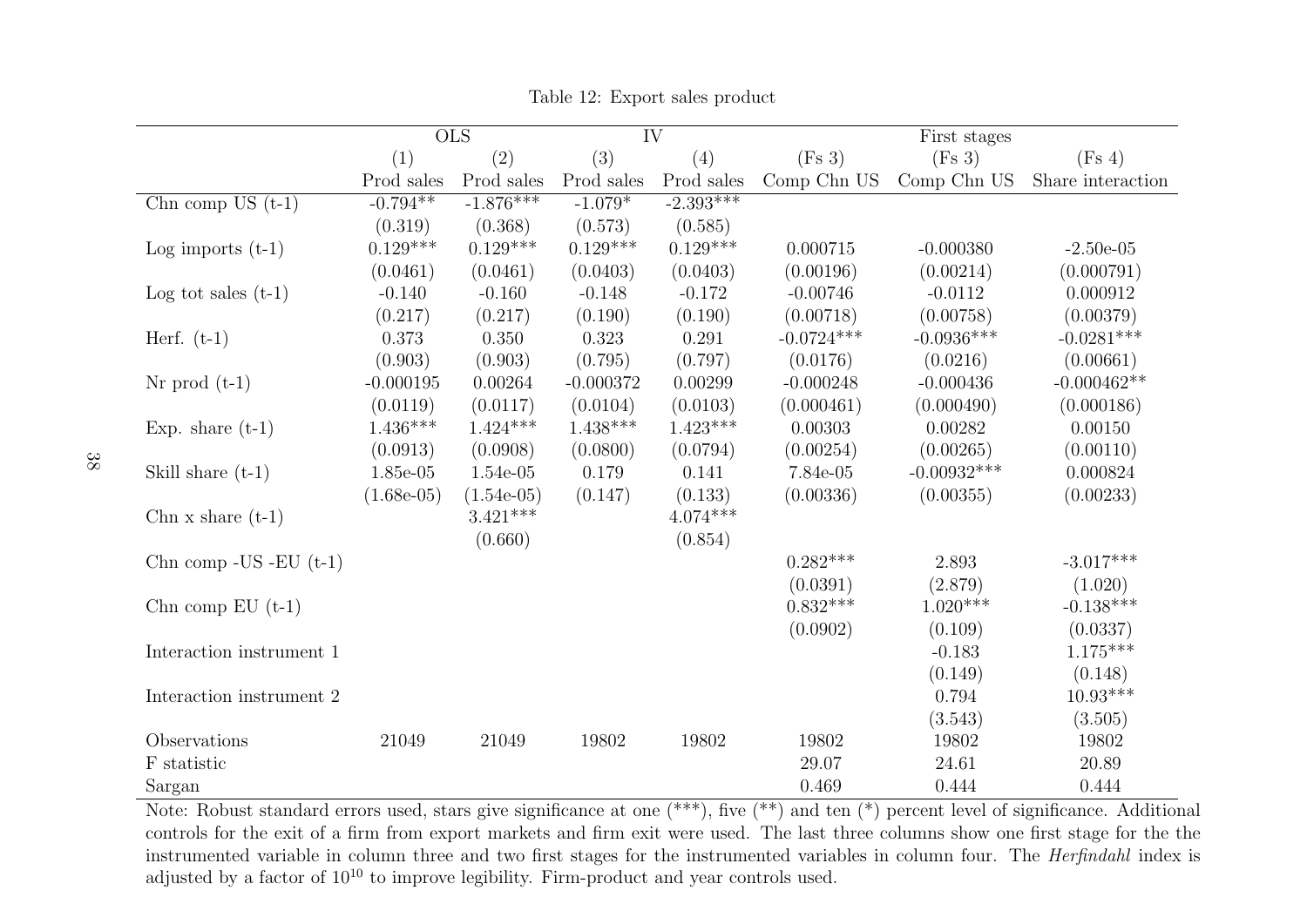<span id="page-39-0"></span>

|                             | IV           | IV          | IV           | IV          |
|-----------------------------|--------------|-------------|--------------|-------------|
|                             | (1)          | (2)         | (3)          | (4)         |
|                             | Exit         | Exit exp    | <b>Sales</b> | Exp sales   |
| Chn comp $(t-1)$            | $1.193**$    |             | $-6.736***$  |             |
|                             | (0.516)      |             | (1.393)      |             |
| Sales $(t-1)$               | $-0.0549***$ |             | $0.644***$   |             |
|                             | (0.00241)    |             | (0.00663)    |             |
| Sales int $(t-1)$           | $-0.134***$  |             | $0.623***$   |             |
|                             | (0.0454)     |             | (0.130)      |             |
| Chn comp US $(t-1)$         |              | $1.562***$  |              | $-3.916***$ |
|                             |              | (0.593)     |              | (0.963)     |
| Exp sales $(t-1)$           |              | 0.00139     |              | $0.399***$  |
|                             |              | (0.00517)   |              | (0.0132)    |
| Exp sales int $(t-1)$       |              | $-0.136***$ |              | $0.313***$  |
|                             |              | (0.0516)    |              | (0.0808)    |
| Herfindahl $(t-1)$          | $0.0618*$    | 0.0311      | $-0.524***$  | $-0.473*$   |
|                             | (0.0373)     | (0.0938)    | (0.0952)     | (0.280)     |
| Exp share $(t-1)$           | $-0.0204*$   | 0.0240      | $-0.970***$  | $0.276***$  |
|                             | (0.0120)     | (0.0277)    | (0.0322)     | (0.0889)    |
| Skill share $(t-1)$         | $-0.00367$   | $-0.0239$   | $-0.0300$    | $-0.0976$   |
|                             | (0.0148)     | (0.0465)    | (0.0391)     | (0.142)     |
| Total imports $(t-1)$       | $-0.00210$   |             | $-0.00207$   |             |
|                             | (0.00148)    |             | (0.00397)    |             |
| Total imports $US(t-1)$     |              | $-0.000313$ |              | 0.0118      |
|                             |              | (0.00443)   |              | (0.0136)    |
| Plant fixed effects         | Yes          | Yes         | Yes          | Yes         |
| Industry-year fixed effects | Yes          | Yes         | Yes          | Yes         |
| Observations                | 35376        | 12089       | 38774        | 11771       |
| Sargan p                    | 0.0755       | 0.268       | 0.225        | 0.0918      |

Table 13: Robustness 3, Industry-year fixed effects

Note: Robust standard errors used, stars give significance at one  $(**)$ , five  $(**)$  and ten  $(*)$ percent level of significance. These regressions are identical to the fourth column of plant OLS regressions in tables [2,](#page-25-0) [3,](#page-26-0) [4](#page-27-0) and [5,](#page-28-0) except for the additional inclusion of HS-2-year control variables. An example of such a control are fertilizers in the year 2000.

.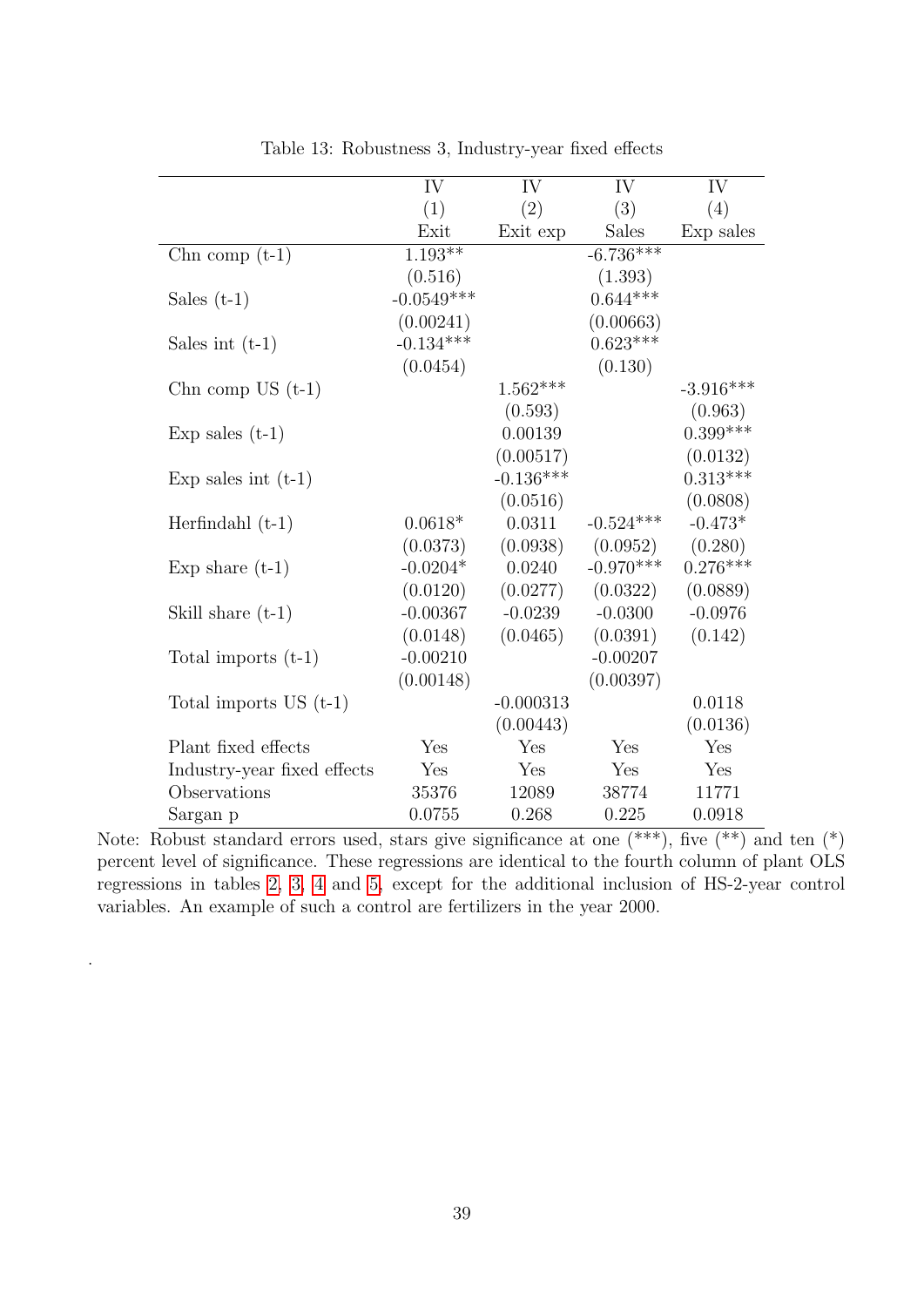### 7 Appendix 1: Bias

As is often highlighted in the econometric literature, a fixed effects model with lagged dependent variables is likely biased. While the size of that bias for a model with a lagged dependent variable has been described (Nickell (1982)), we are not aware of a formulation of the bias of an interacted lag dependent variable. To investigate this bias we undertake a simple simulation exercise.

We generate a panel data of 1000 firms over a time period of 10 years. We generate a simulated competition variable, which is distributed iid. uniformly between 0 and 1 (just as the Chinese imports share in the previous analysis is bounded by 0 and 1). In the first period sales are exogenously given and distributed iid. standard normally. In each further period we generate sales for firm  $i$  in period  $t$  as:

$$
Sales_{it} = Competition_{it-1}\beta_1 + Sales_{it-1}\beta_2 + Sales_{it-1} Competition_{it-1}\beta_3 + \epsilon_{it}
$$

<span id="page-40-0"></span>The error terms  $\epsilon_{it}$  are iid. standard normally distributed. We assume the parameters:  $\beta_1 =$  $-0.5, \beta_2 = 0.5, \beta_3 = 0.5.$  After computing the data we estimate above model with the inclusion of firm fixed effects. To see the direction and size of the biases of the coefficients, we repeat described data generation and estimation 1000 times. Table [14](#page-40-0) reports how often the estimated coefficient was significantly (at five percent level) below or above its true value, and how often we could not reject that it is equal to zero. This count reads as follows:

| Coefficient Below Above Zero |      |     |  |
|------------------------------|------|-----|--|
| Competition $(\beta_1)$      | 3.   | 118 |  |
| $Sales(\beta_2)$             | 1000 |     |  |
| Interaction $(\beta_3)$      | 182  |     |  |

Table 14: Simulation results

The coefficient on the lagged sales is always below its true value of 0.5 (at five percent level of significance), and always above zero. The coefficient on lagged competition is 118 times above its true value of -0.5, three times below it and never zero. This suggests a modest attenuation bias. The interaction is over 180 times below its true value of 0.5, and two times above it. Hence we find evidence for an attenuation bias for all three coefficients that is most pronounced for lagged sales. The OLS sales regressions are thus potentially biased in a way that would lead us to underestimate the true size of the effects, and lower the significance of our estimates.

## 8 Appendix 2: Model

In great part, the competitive success of Chinese exports results from their ability to undercut the prices charged by other suppliers (as argued by among others Broda and Romalis (2009)). In a simple model we want to illustrate that if cost undercutting is the main characteristic of Chinese exports, we might expect heterogeneous results for firms and products on the Mexican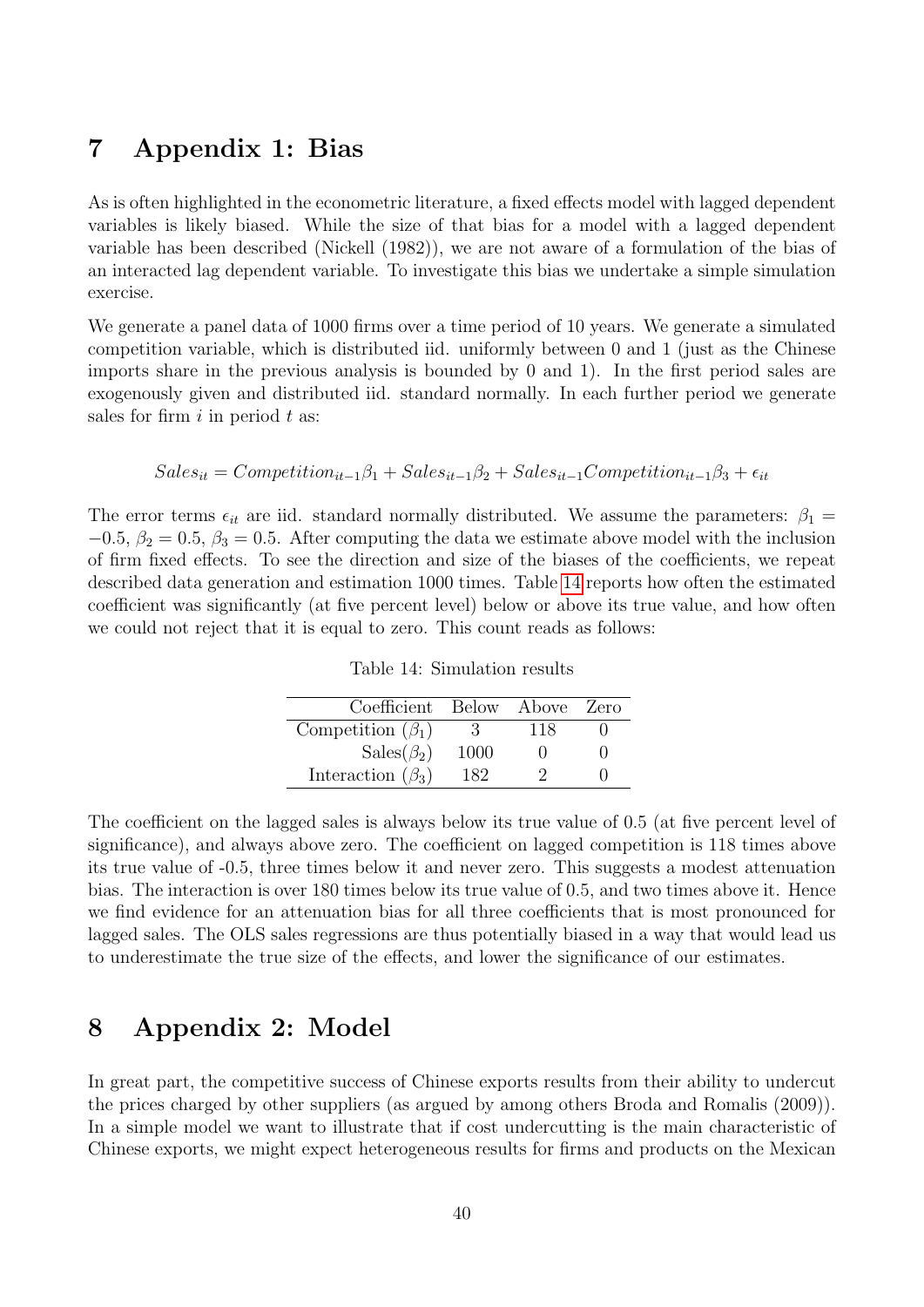market. While this toy model is not a rich description of the economy, it is a simple guide for the empirical investigation, and contains a general way to think about unilateral competition.

Consider a Mexican retailer  $i$  that sells a good of a certain quality. Initially the store sells only a domestic product, that it obtains from a Mexican producer at costs  $c^H$ . For our argument it is irrelevant how the plant producing the item determines the price at which it sells the product. We just assume that this price is increasing in marginal costs.

We further define that if one domestic firm has lower costs than another for the same product at the same quality, the lower cost firm has production advantages (which might consist for example of a better management or lower production costs), as in Melitz (2003). We refer to these differences as higher productivity, and think of the more productive firm as one that can deliver equal quality for a lower price. As in the literature on multi-product firms we further assume that the costs of a product contain an element of firm productivity, such that the costs of a product of a given firm are positively correlated, conditional on product differences. Thus the price at which a producer offers a good might be characterized as the product from a random draw from a product productivity distribution and a firm productivity distribution, or in our case we may write  $c^H = f(\varphi^F, \varphi^P)$ , where  $\varphi^F$  denotes a firm productivity, and  $\varphi^P$  a product productivity (this assumption was used for example in Bernard, Redding and Schott  $(2009)$ ).

The retailer has local monopoly power, and sells the good at price  $p_i(c^H) \geq c^H$  to the local consumers, from which it faces a downward sloping demand. We assume the price function  $p(c)$  to be increasing in costs. The profits from selling the domestic product are in one period equal to  $(p_i(c^H) - c^H)q_i^H$ , where  $q_i^H$  is the optimal quantity of the product sold if the purchase price to the store is  $c^H$ . The store discounts future periods with the discount factor  $\delta$ , which is assumed to be between zero and one. Then present plus discounted future profits are equal to:  $(p_i(c^H) - c^H)q_i^H/(1 - \delta).$ 

We consider the situation in which a foreign competitor (from China) enters the market to compete with the domestic producer by delivering a perfect substitute for that good at cost  $c^F$ . We assume that the Chinese competitors also take their productivity from a random distribution and after observing their productivity decide if they want to enter the Mexican market or not. If the foreign competitor offers a lower price than the local producer  $(c^F < c^H)$ , the retailer might consider switching supplier. We assume that store  $i$  can undertake such a change for the fixed switching cost  $f_i$ . We assume the switching costs  $f_i$  to be heterogeneous across stores. A varying cost element emerges if it is costly to exit existing contracts, and these existing contracts have different expiry dates. Another reason for heterogeneity in switch costs is, that the costs for writing different contracts with the new suppliers will also depend on the nature and structure of the retailer, or variation in the difficulty to overcome language barriers. Finally, different levels of risk aversion or judgment of the reliability of the new producer might again lead to different expectations of the switching cost. Hence if  $N$  stores sell a similar product, a situation could emerge in which some of the stores change the suppliers while others do not.

The retailer changes supplier if  $[(p_i(c^F) - c^F)q_i^F - (p_i(c^H) - c^H)q_i^H]/(1-\delta) > f_i$ , and is indifferent between changing or not if the inequality is an equality. If  $c^F < c^H$  the left hand side of the inequality must be greater than zero, since even at initial quantities this cost reduction would result in greater profit for the store. Using a similar argument it can be shown that profits of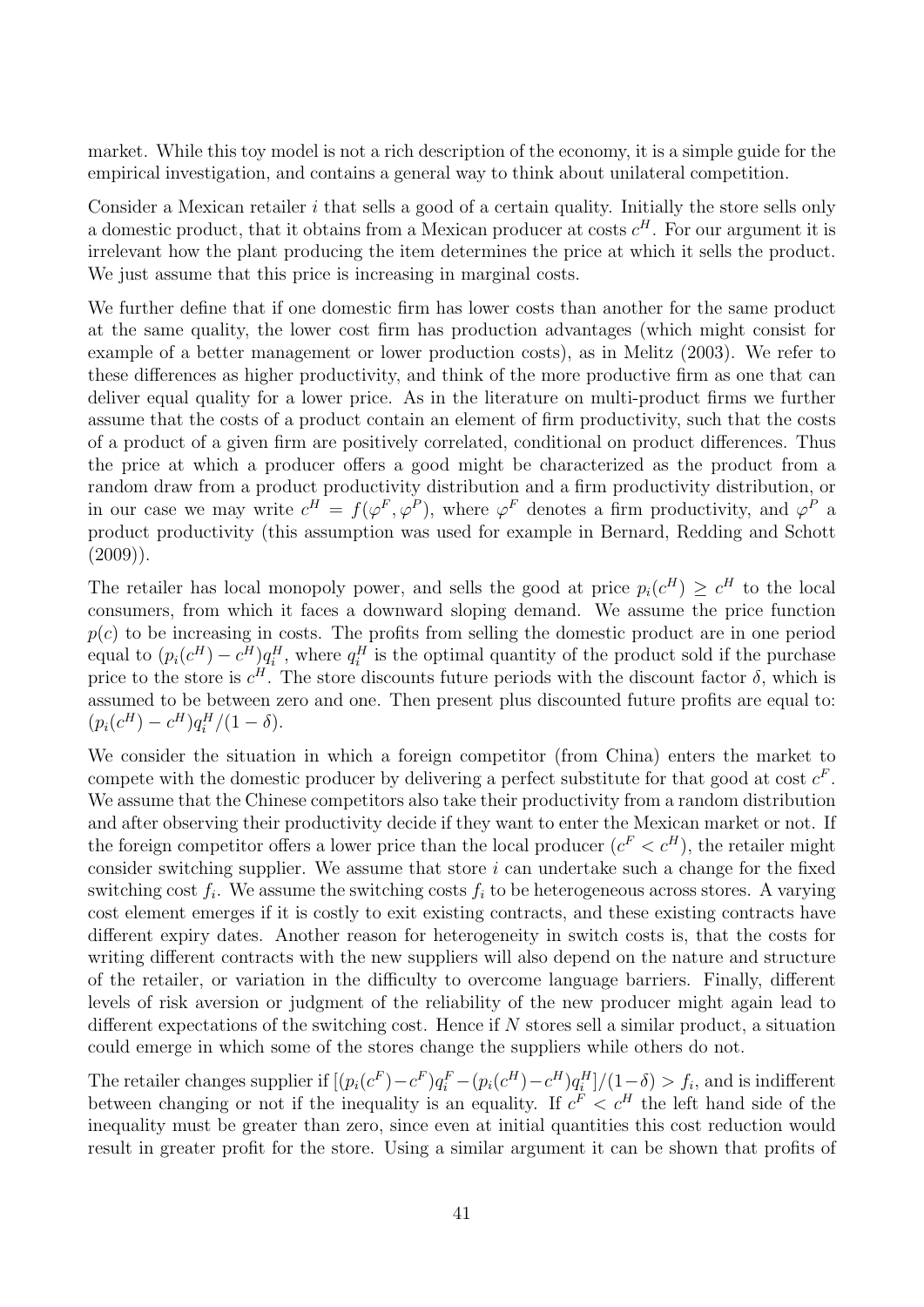store i must be decreasing in costs c.

From this simple setting, we generate several propositions:

Proposition 1: A product from a more productive firm sells at larger quantities. By definition we characterize a more productive product as one that is passed on to the stores at lower costs conditional on quality. Given the assumptions of a downward sloping demand and a price function  $p(c)$  that is increasing in costs, a lower cost product will be sold at a lower price  $p_i(c^H)$ conditional on the market for that product, and hence at higher quantities.

Proposition 2: A more productive firm sells larger quantities. If a high and a low productivity firm produce the same number of products, from proposition 1 the more productive firm must sell larger overall quantities. Given downward sloping demand in the market of each good, a productive firm with lower expected costs is more likely to sell in addition also a higher number of products.

Proposition 3: Entry of a competitor is more likely to cause smaller products to exit from the market. Everything equal, the greater the cost difference between the domestic and the foreign producer  $(c^F - c^H)$  is, the more likely is a store to switch to the foreign producers. Conditional on product, a product with higher costs is smaller (proposition 1), hence smaller products are more likely to be dropped as a competitor enters the market.

Proposition 4: Entry of a competitor is more likely to cause smaller firms to exit the market. A firm exits the market if all its products do. Hence from proposition 2 and 3 the statement must hold.

Proposition 5: Conditional on survival, entry of a competitor reduces sales of a small product more than sales of a large product. In this model we think of sales reduction as a partial replacement of the Mexican product by some retailers, and not by others due to differences in the fixed costs  $f_i$ . Since a replacement by all stores is more likely for the small products (proposition 3), also the replacement by some of the stores must be more likely.

Proposition 6: Conditional on survival, entry of a competitor reduces sales of a small firm more than sales of a large firm. The same argument as in proposition 5 can be made with respect to proposition 4.

These propositions coincide largely with predictions made by the emerging models on multiproduct firms in international trade referenced in the literature section. From this simple model we take the motivation to focus on product and firm exit as well as sales as interesting dependent variables, and expect a heterogeneous effect across products and firms of different size. The model might also be used to predict the effects of competition on a shared third market also, hence we do not expect the results for Mexican exporters on the export market to be very different from the domestic effects.

This model also creates an incentive to upgrade productivity for the established producers when faced with competition. Such a relationship was found by Bloom, Draca and Van Reenen (2008) for European manufacturing firms. Thus our finding (see section [4\)](#page-9-0) that large firms grow as a reaction to Chinese competition is not inconsistent with the model sketched.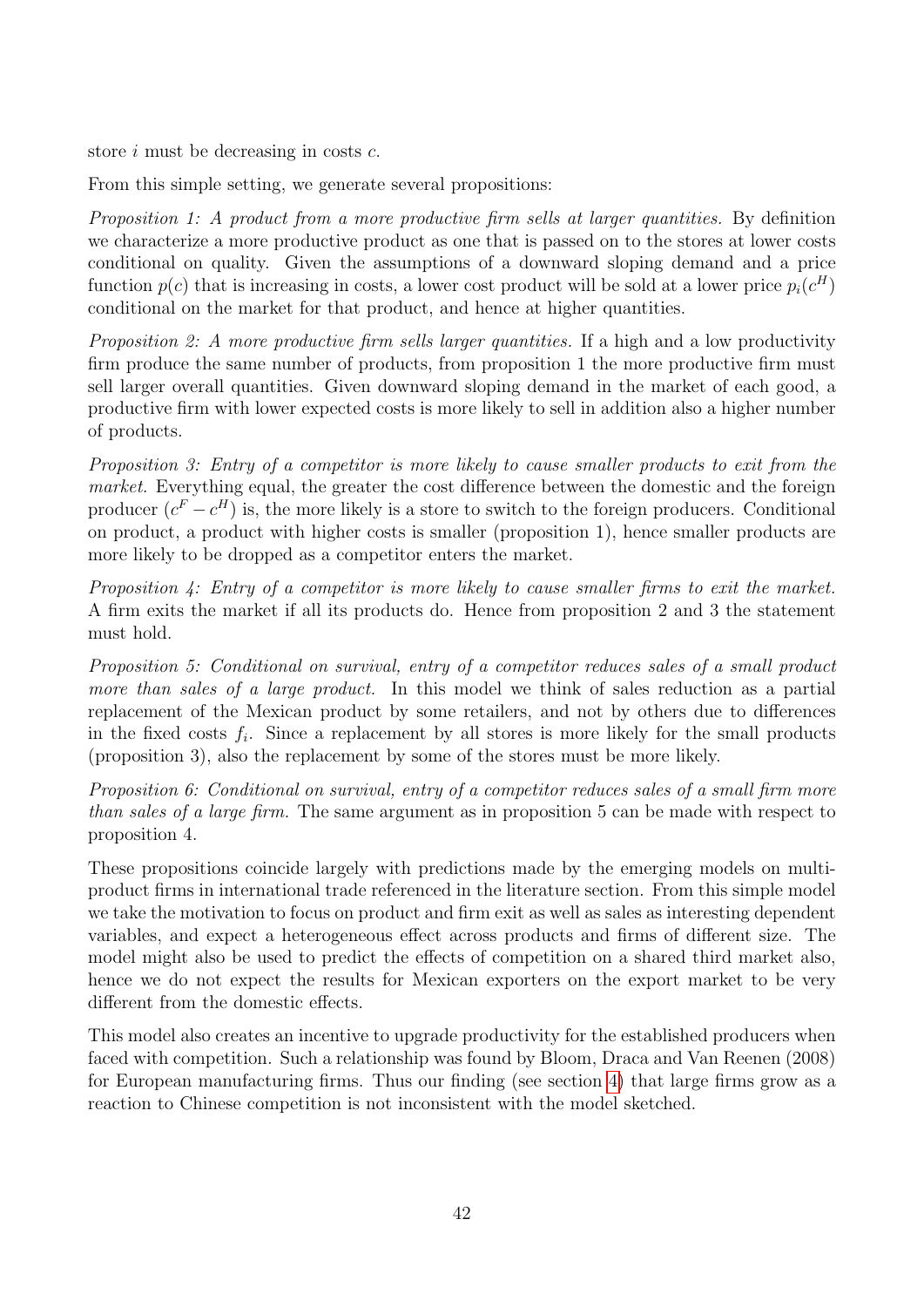### **CENTRE FOR ECONOMIC PERFORMANCE Recent Discussion Papers**

| 998 | David Marsden                                                                   | The End of National Models in Employment<br>Relations?                                                                                 |
|-----|---------------------------------------------------------------------------------|----------------------------------------------------------------------------------------------------------------------------------------|
| 997 | <b>Ralf Martin</b>                                                              | Productivity Spreads, Market Power<br>Spreads and Trade                                                                                |
| 996 | <b>Rachel Smithies</b>                                                          | A Map of Mental Health                                                                                                                 |
| 995 | Kristian Behrens<br>Gregory Corcos<br>Giordano Miron                            | Trade Crisis? What Trade Crisis?                                                                                                       |
| 994 | <b>Stephen Redding</b>                                                          | Theories of Heterogeneous Firms and Trade                                                                                              |
| 993 | Jordi Blanes I Vidal<br>Mirko Draca<br><b>Christian Fons Rosen</b>              | <b>Revolving Door Lobbyists</b>                                                                                                        |
| 992 | <b>Susan Scott</b><br>John Van Reenen<br>Markos Zachariadis                     | The Impact of the Diffusion of a Financial<br>Innovation on Company Performance: An<br>Analysis of SWIFT Adoption                      |
| 991 | Sergey Lychagin<br>Joris Pinkse<br>Margaret E. Slade<br>John Van Reenen         | Spillovers in Space: Does Geography<br>Matter?                                                                                         |
| 990 | Luis Garicano<br>Rosa Lastra                                                    | Towards a New Architecture for Financial<br><b>Stability: Seven Principles</b>                                                         |
| 989 | David Marsden                                                                   | The Growth of Extended 'Entry<br>Tournaments' and the Decline of<br><b>Institutionalised Occupational Labour</b><br>Markets in Britain |
| 988 | Zack Cooper<br><b>Stephen Gibbons</b><br>Simon Jones<br><b>Alistair McGuire</b> | Does Hospital Competition Improve<br>Efficiency? An Analysis of the Recent<br>Market-Based Reforms to the English NHS                  |
| 987 | Guy Michaels<br>Ashwini Natraj<br>John Van Reenen                               | Has ICT Polarized Skill Demand? Evidence<br>from Eleven Countries Over 25 Years                                                        |
| 986 | J. M. C. Santos Silva<br>Silvana Tenreyro                                       | Currency Unions in Prospect and Retrospect                                                                                             |
| 985 | Fabian Waldinger                                                                | Quality Matters – The Expulsion of<br>Professors and Ph.D. Student Outcomes in<br>Nazi Germany                                         |